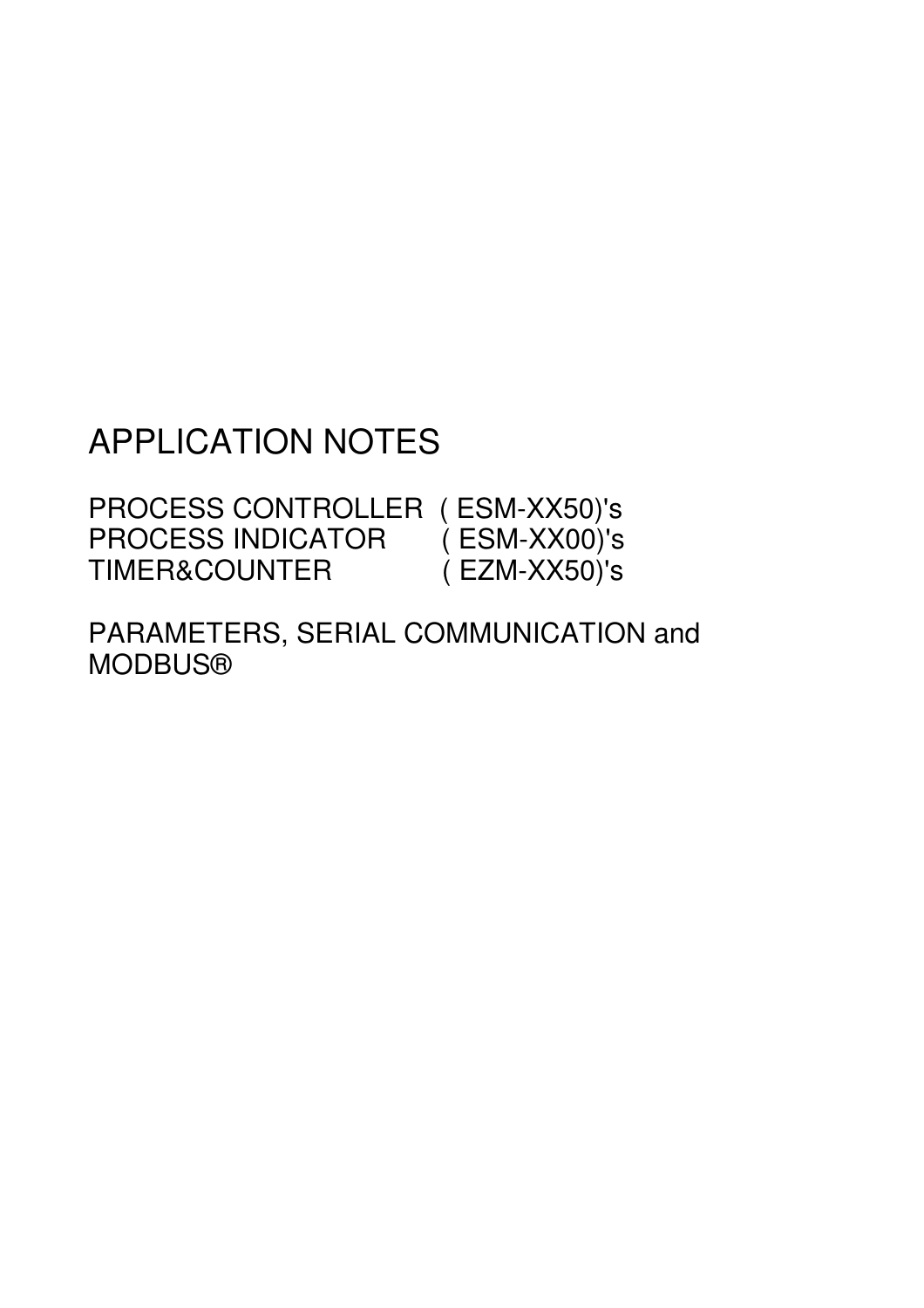## **CONTENTS**

1. Introduction

2. Connecting Devices To The Bus

3. Modbus® Protocol

3.1. Transmission Modes in Modbus®

3.1.1. Transmission Spesification

3.1.2. Function Codes

3.2. Modbus® Message Framing

3.2.1. ASCII Framing

3.2.2. RTU Framing

3.2.3. Address Field

3.2.4. Function Field

3.2.5. Data Field

3.3. ASCII and RTU Modes

3.3.1. ASCII Mode

3.3.1.1. LRC Calculation

3.3.2. RTU MODE

3.3.2.1. CRC Calculation

3.4. Exception Responses

4. Examples

4.1. Process Controller (ESM-XX50)

4.1.1. To read process value

4.1.2. Change process set value

4.2. Process Indicator (ESM-XX00)

4.2.1. To read process value

4.2.2. Change alarm1 set value

4.3. Timer&Counter (EZM-XX50)

4.3.1. To read preset active value

4.3.1.1. ASCII Mode

4.3.1.2. RTU Mode

4.3.2. To change set1 value

4.3.2.1. ASCII Mode

4.3.2.2. RTU Mode

5. Esm-XX50 Parameters List

6. Esm-XX00 Parameters List

7. Ezm-XX50 Parameters List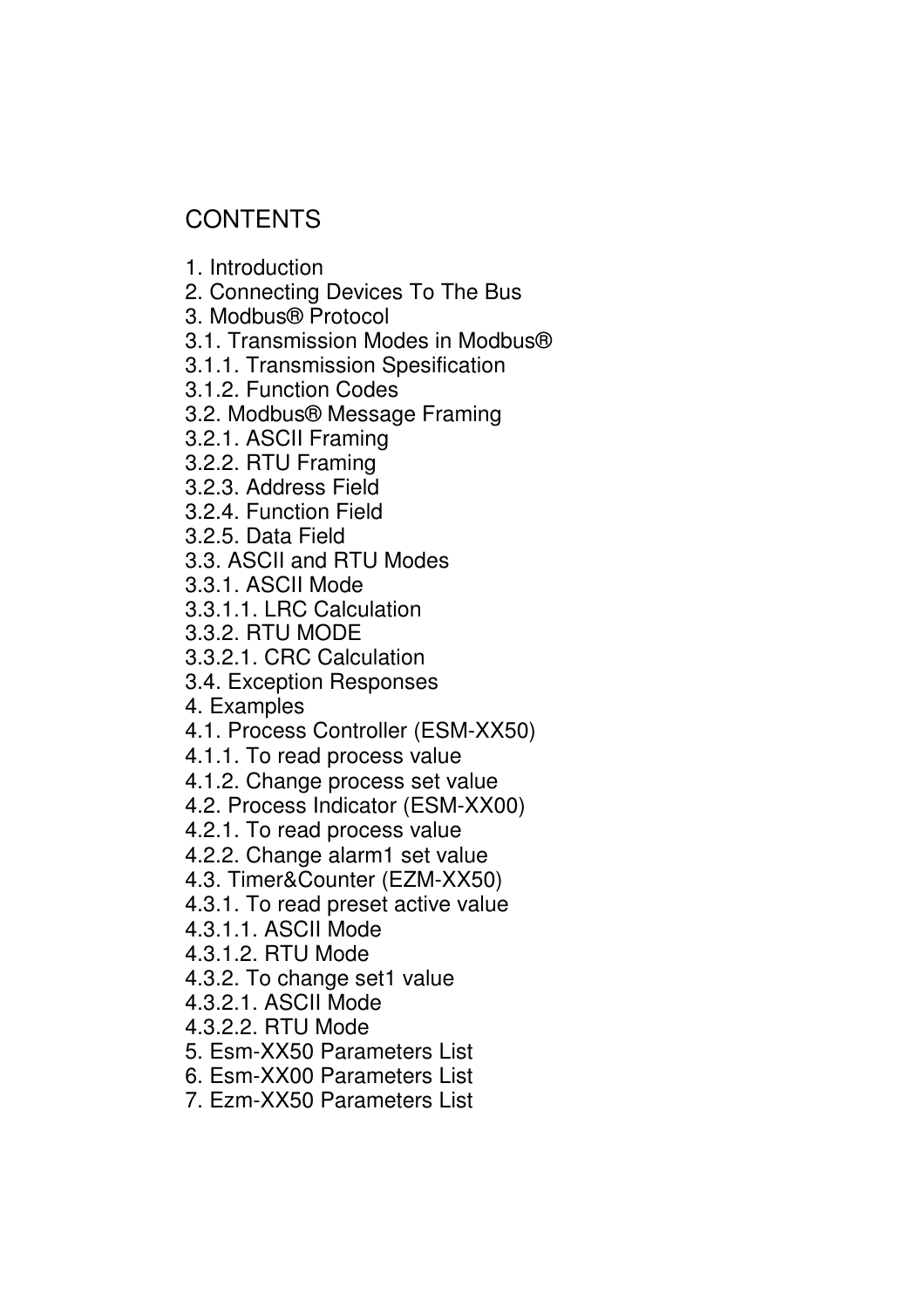## 1. Introduction

This manual describes the RS-232 and RS-485 communication using Modbus® protocol in Timer&Counter (EZM-XX50), Process Indicator (ESM-XX00) and Process Controller (ESM-XX50) instruments.

In Timer&Counter instruments Modbus® ASCII and RTU protocol is used. In Process Controller and Process Indicator instruments Modbus® RTU protocol is used.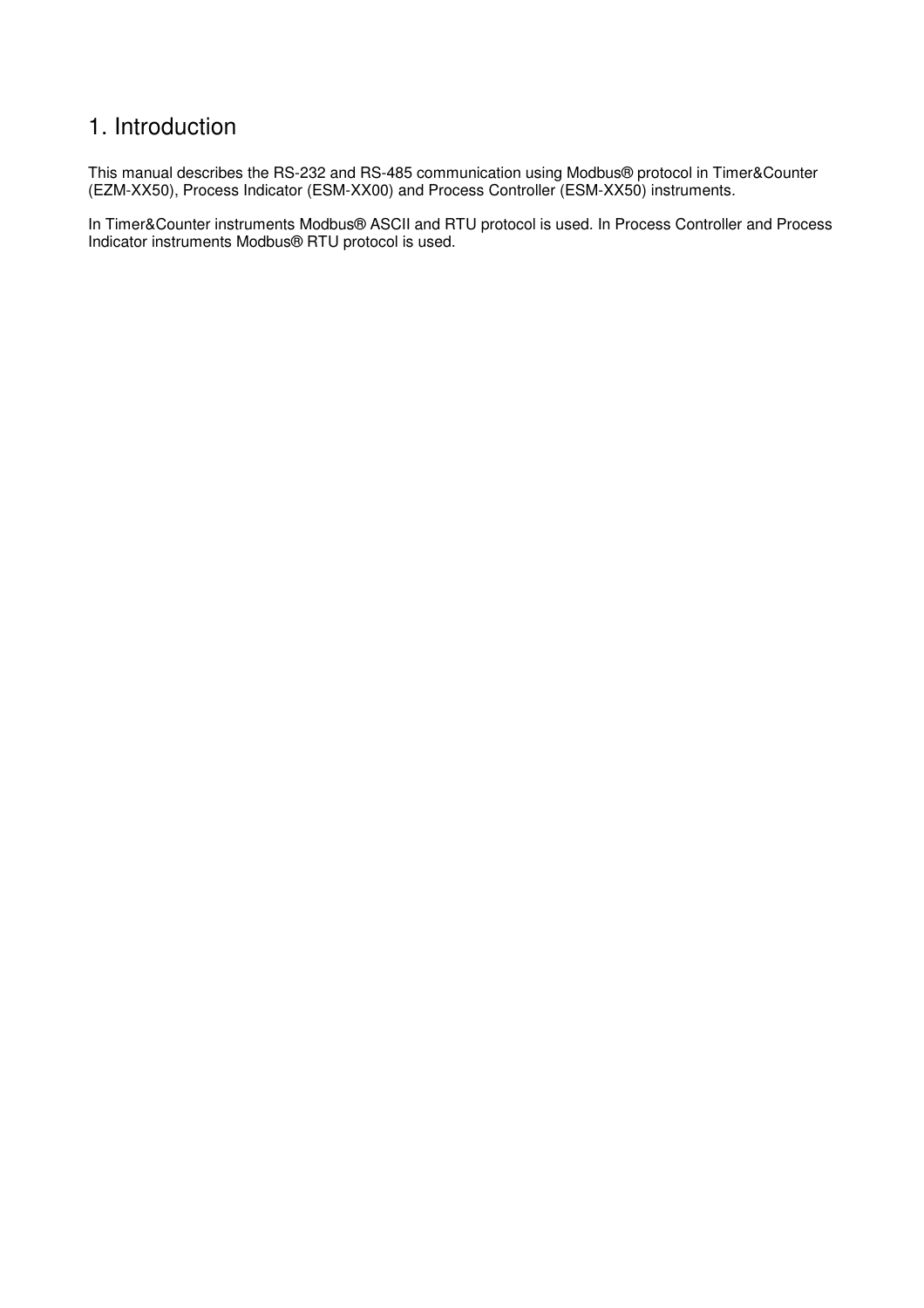## 2. Connecting Devices To The Bus

**Note :** Each instrument connected to the bus must have a unique address

All instruments must be adjusted to the same mode (ASCII or RTU), baudrate, parity and stop bit.

It is recommended to use twisted-pair cable for RS-485 connection in order to minimize signal errors due to the noise. To reduce cable reflections over long distances, RS-485 systems require line termination. This is achieved by putting two 120  $\Omega$  terminating resistors. One resistor must be put PC's input / output buffer and the other buffer of the last device.

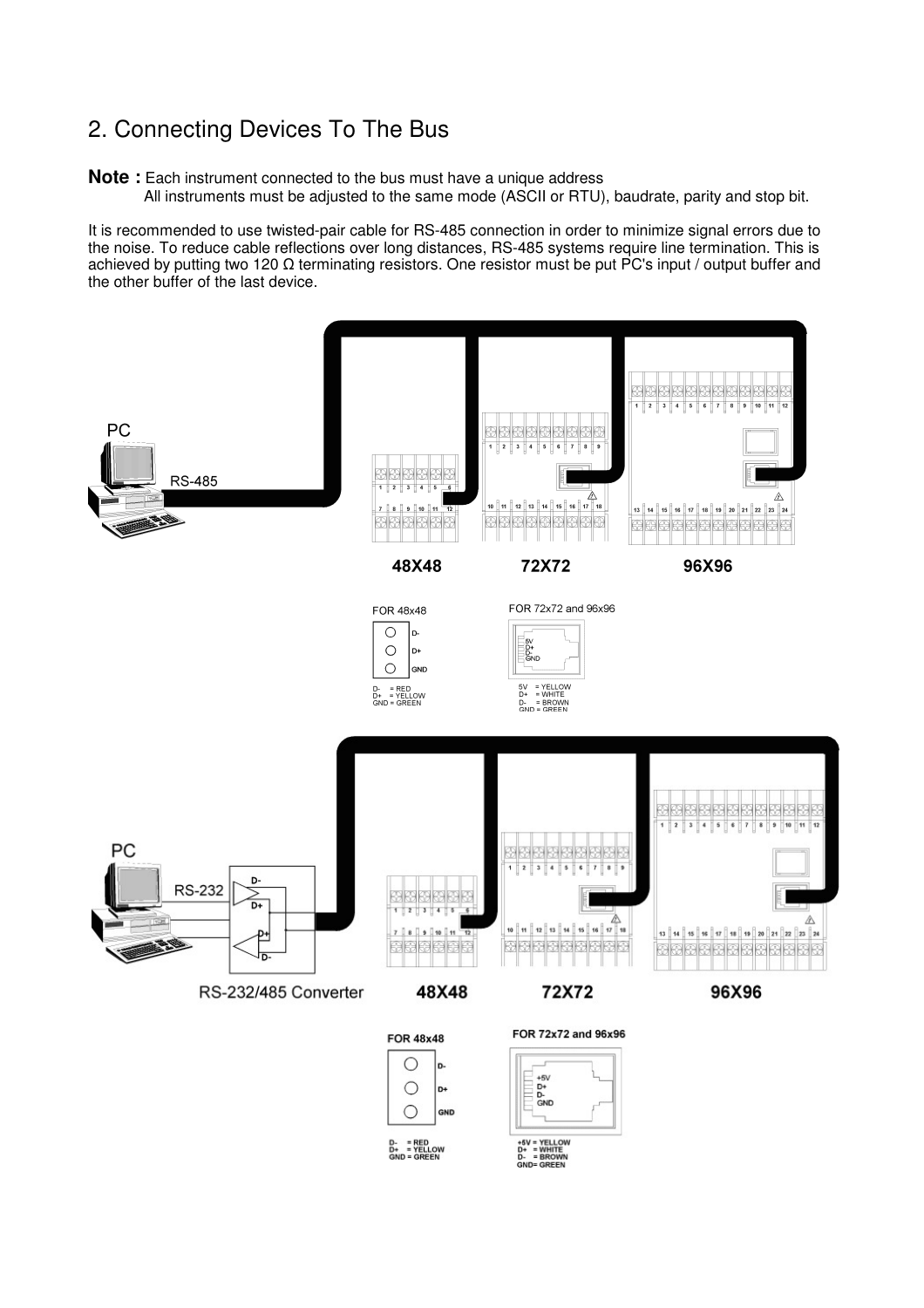

RS-485 interface with seperate converter.



RS-485 interface with plug in board

## SHIELDING of the CABLE



When the shield is connected to ground at both ends, also high frequency interference is avoided. Circulating<br>currents are avoided by a capacitor C in series with one of the ground terminals.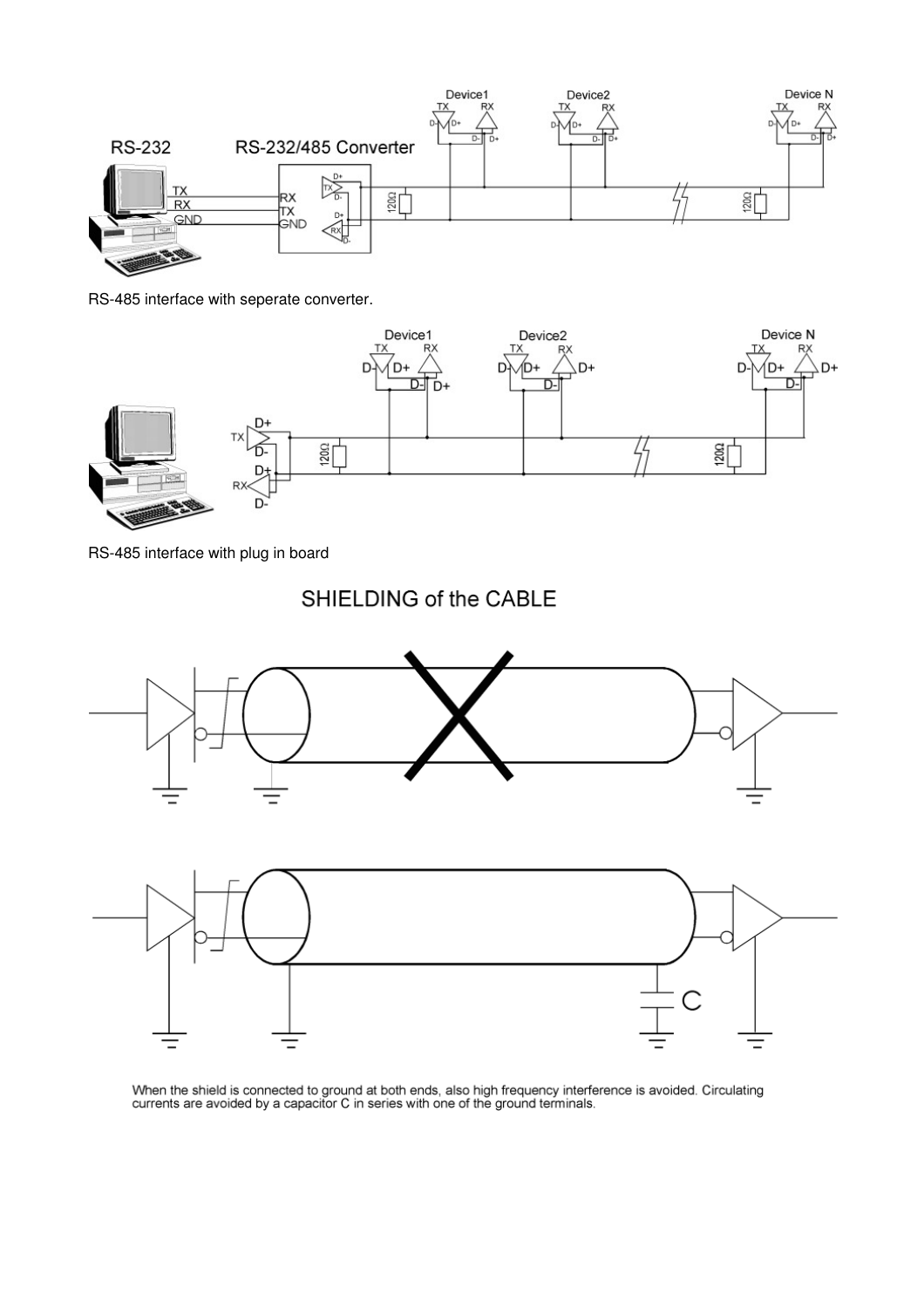## 3. Modbus® Protocol

A communication protocol defines commands and data formats that will be known by all instruments on the system. Modbus® is a master-slave protocol with all transaction initiated by a single host (e.g. PC). Message packets contains device address, a command, data and a checksum for error detection. Each slave device continually monitors the bus looking for the beginning of the message. Message packets are detected by all slaves, but only one ,whose address matches that transmitted, answers it, others ignore the message.

### 3.1.Transmission Modes in Modbus®

#### **3.1.1.Transmission Spesification**

| <b>Interface</b>                  | : RS-232 and RS-485                                 |
|-----------------------------------|-----------------------------------------------------|
| <b>Communication System</b>       | : Half Dublex                                       |
| <b>Synchronizing system</b>       | : Start-stop synchronizing                          |
| Data Length                       | : 8 bits                                            |
| <b>Parity</b>                     | : None, odd, even                                   |
| <b>Stop Bit</b>                   | $: 1, 2$ stop bits                                  |
| <b>Transmission Rate</b>          | : 1200,2400,4800,9600 and 19200                     |
| <b>Transmission Cable</b>         | : Twisted pair cable with shield.                   |
| <b>Error Detection Techniques</b> | :1. Parity Checks: None / Odd / Even parity         |
|                                   | 2. Longitudinal redundancy checks (LRC) :ASCII mode |
|                                   | 3. Cyclic redundancy checks (CRC): RTU mode         |

#### **3.1.2.Function Codes**

**Function Code 03 : Read Holding Register Function Code 04 : Read Input Registers Function Code 06 :** Preset Single Register

### 3.2. Modbus® Message Framing

Modbus® messages transmit with frames. Beginning and ending of the frame is known by the slave devices. If the slave devices receive a character that is beginning of the frame, they read the address field and determine the owner of the device. Also they know when the message is completed. If the message isn't completed failures can be occurred.

#### **3.2.1. ASCII Framing**

In ASCII Mode, messages start with a colon ': ' ASCII character (3A hex), and end with a carriage return – line feed (CR - LF ASCII character,0D - 0A hex)

The allowable characters are 0-9 and A-F. Devices on the network waits for the ' : ' (Start character) on the bus. If one is received each device decodes the address field to know if it is the owner of the message.

#### **3.2.2. RTU Framing**

In this mode messages start with a silent interval of at least 3.5 character times. After this interval device address is sent. The devices on the network waits for the silent intervals.When the first field is received each device decodes it to know if it is the owner of the message. After the last character is sent 3.5 character silent interval marks the end of the message. A new message can begin after this interval.

The whole message must be continuous. If a 1.5 character silent interval occur before completing the message, the device eliminates the received message and assumes that the next byte is the address field of a new message. If a new message begins earlier than 3.5 characters times, message will be considered the continuation of the message, then CRC field will not be okey for the message.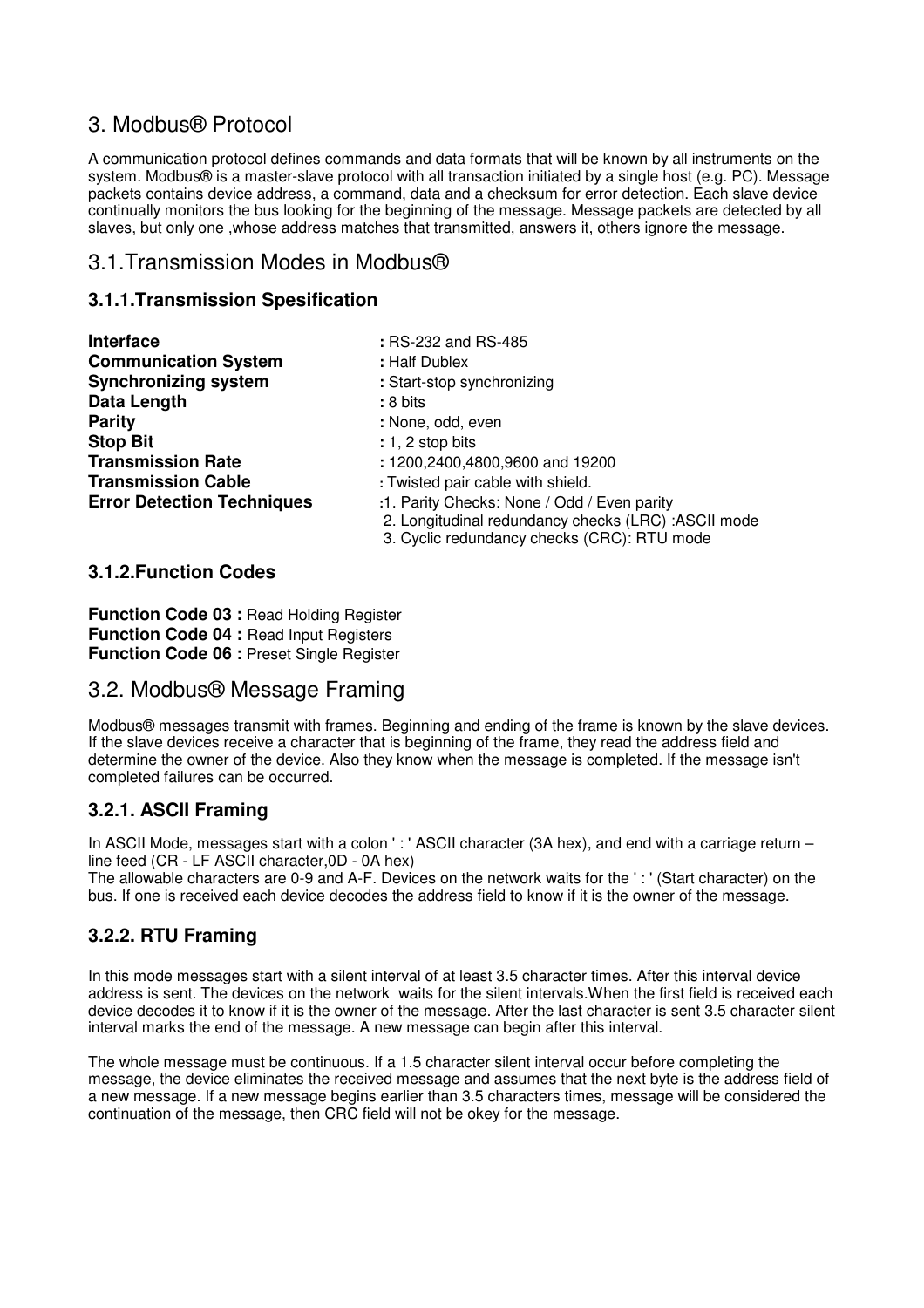#### **3.2.3. Address Field**

In ASCII mode address field is two characters and in RTU mode address field has eight bits. Slave device address can be between 1-247.

#### **3.2.4. Function Field**

In ASCII mode function field is two characters and in RTU mode function field has eight bits. Function field tells the slave device which action will be performed. If there is no failure slave returns the same function code but if there is a failure to indicate the error slave device returns the function code with its most significant bit set to a logic 1. Error codes will be explained.

For example if master sends a message to read a group of holding registers and the function code will be: 0000 0011 (Hex 03) If the slave takes the message without error, it returns back the same function code, but if there is an exception the function code will be: 1000 0011 (Hex 83)

#### **3.2.5. Data Field**

This field can include register addresses, how many byte will be read and the count of the read bytes. For example if the master wants to read a group of holding registers, the data field includes the register address where to start to read, and how many registers are to be read.

#### **3.3. ASCII and RTU Modes**

Controllers can be set up to communicate on standard Modbus® networks using two transmission modes : ASCII or RTU. The mode determines how information will be packed into the message fields and decoded.



**Note :** 1 must be substracted from register address value when data is sent to the device or data is read from the device. E.g. If you want to read register address 15, 14 is sent for register address.

#### **3.3.1. ASCII Mode**

If the devices are setup to communicate using ASCII (American Standard Code for Information Interchange) mode, each 8-bit byte in a message is sent as two ASCII characters.

The format in ASCII mode is:

**Coding system :** Hexadecimal ASCII characters 0-9,A-F **Error Check Field :** Longitudinal Redundancy Check (LRC)

#### **3.3.1.1. LRC Calculation**

The LRC is calculated by adding all message bytes discarding any carries and then two's complementing the result.

E.g. If slave ID is 1, command is 4, register address is 14 and register count is 1

```
LRC = slave ID + command + register address + register constant
```

```
= 1+4+14+1
```

```
= 20
```
if LRC is bigger than 255, 256 must be substracted from LRC. (E.g. If LRC is 300 LRC =  $300-256 = 44$ )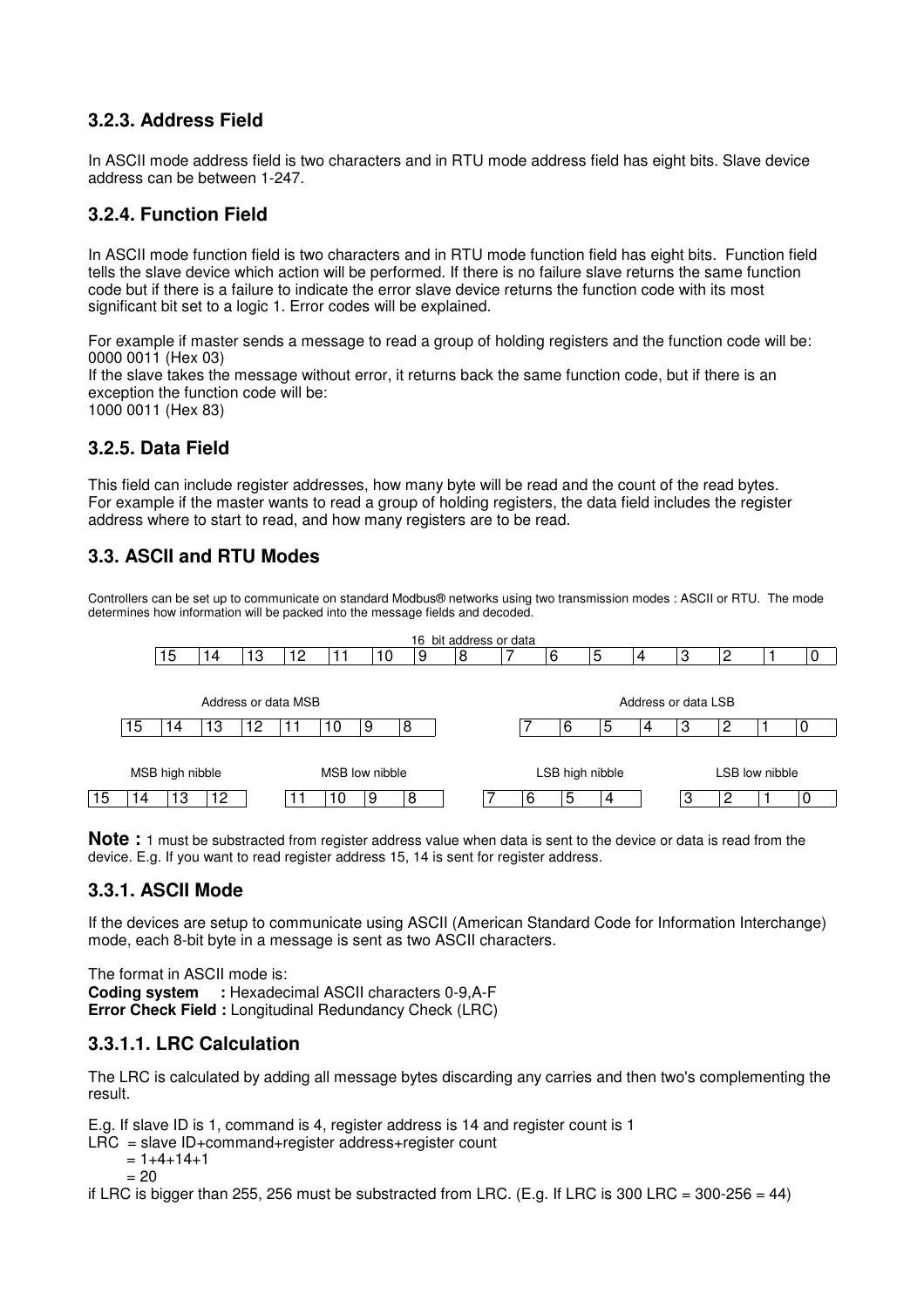result =  $(255^{\circ}LRC)+1$ 

## **To send data to the instrument;**

| Slave ID         | ۰ 1                          |
|------------------|------------------------------|
| Command          | : 6 (Preset Single Register) |
| Register address | : 15                         |
| Data             | : 300                        |

|                                  | ASCII         | <b>DECIMAL</b>  | <b>HEX</b> |
|----------------------------------|---------------|-----------------|------------|
| <b>Start Character</b>           |               | 58              | 0x3A       |
| Slave ID high nibble             | 0             | 48              | 0x30       |
| Slave ID low nibble              |               | 49              | 0x31       |
| Command high nibble              |               | 48              | 0x30       |
| Command low nibble               | 6             | 54              | 0x36       |
| Register Address MSB high nibble | 0             | 48              | 0x30       |
| Register Address MSB low nibble  | 0             | 48              | 0x30       |
| Register Address LSB high nibble | 0             | 48              | 0x30       |
| Register Address LSB low nibble  | Ē             | 69              | 0x45       |
| Data MSB high nibble             | 0             | 48              | 0x30       |
| Data MSB low nibble              |               | 49              | 0x31       |
| Data LSB high nibble             | $\frac{2}{C}$ | 50              | 0x32       |
| Data LSB low nibble              |               | 67              | 0x43       |
| <b>LRC MSB</b>                   | B             | 66              | 0x42       |
| <b>LRC LSB</b>                   |               | 69              | 0x45       |
| 13                               | <b>CR</b>     | $\overline{13}$ | 0xD        |
| 10                               | F             | $\overline{10}$ | 0xA        |

### **To read data from the device;**

| Slave ID         | : 1                         |
|------------------|-----------------------------|
| Command          | : 3 (Read Holding Register) |
| Register address | :15                         |
| Register count   | : 1                         |
|                  | DECIMAL<br>79011            |

|    | 58            | 0x3A |
|----|---------------|------|
| ი  | 48            | 0x30 |
|    | 49            | 0x31 |
|    | 48            | 0x30 |
| 3  | 51            | 0x33 |
| 0  | 48            | 0x30 |
| 0  | 48            | 0x30 |
|    | 48            | 0x30 |
|    | 69            | 0x45 |
| 0  | 48            | 0x30 |
| 0  | 48            | 0x30 |
|    | 48            | 0x30 |
|    | 49            | 0x31 |
|    | 69            | 0x45 |
| n  | 68            | 0x44 |
| СR | 13            | 0xD  |
|    | 10            | 0xA  |
|    | $\frac{0}{E}$ |      |

|                         | ASCII          | <b>DECIMAL</b>             | HEX               |
|-------------------------|----------------|----------------------------|-------------------|
|                         |                | 58                         | 0x3A              |
|                         | $\overline{0}$ | 48                         | 0x30              |
|                         |                | 49                         | 0x31              |
|                         |                | 48                         | 0x30              |
|                         |                | $rac{51}{48}$              | $\overline{0x3}3$ |
| ble                     |                |                            | 0x30              |
| ole                     |                | $\overline{48}$            | 0x30              |
| ble                     |                | 48                         | $\overline{0x}30$ |
| $\overline{\mathsf{e}}$ |                | 69                         | 0x45              |
| $\square$               |                | 48                         | $\overline{0x}30$ |
| ole                     |                | 48                         | 0x30              |
| ble                     |                | 48                         | 0x30              |
| ۱le                     |                | $\frac{1}{49}$<br>69<br>68 | $\overline{0x}31$ |
|                         |                |                            | 0x45              |
|                         |                |                            | 0x44              |
|                         |                | $\frac{1}{13}$             | 0xD               |
|                         |                | $\overline{10}$            | N۷                |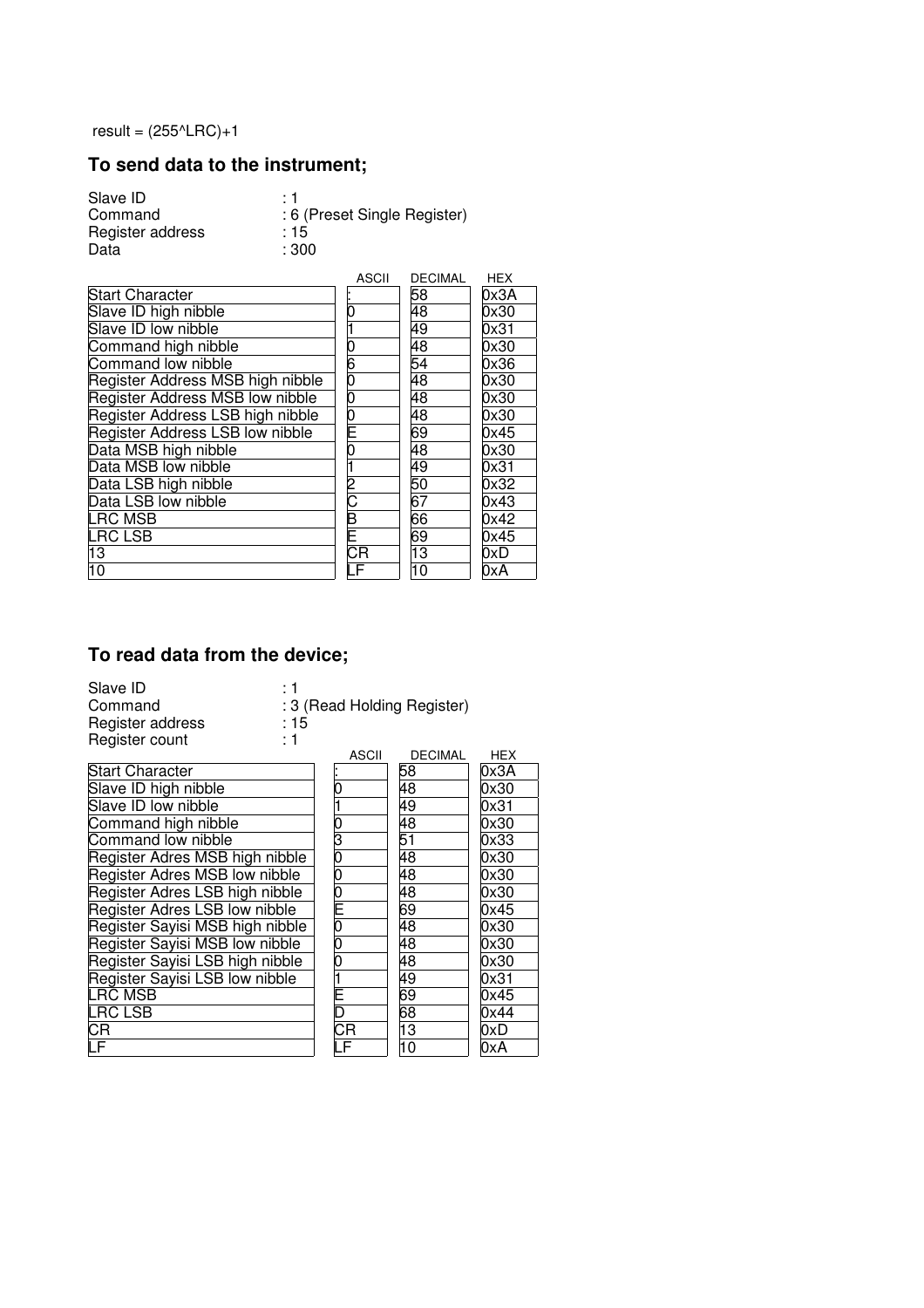Data is 300 in this register, the device sends the bytes below:

|                              | <b>ASCII</b>   | <b>DECIMAL</b>  | <b>HEX</b> |
|------------------------------|----------------|-----------------|------------|
| <b>Start Character</b>       | ٠              | 58              | 0x3A       |
| Slave ID high nibble         | 0              | 48              | 0x30       |
| Slave ID low nibble          |                | 49              | 0x31       |
| Command high nibble          | 0              | 48              | 0x30       |
| Command low nibble           | 3              | $\overline{51}$ | 0x33       |
| Byte Count high nibble       | 0              | 48              | 0x30       |
| <b>Byte Count low nibble</b> | $\overline{2}$ | 50              | 0x32       |
| Data MSB high nibble         | 0              | 48              | 0x30       |
| Data MSB low nibble          | 1              | 49              | 0x31       |
| Data LSB high nibble         | $\overline{2}$ | 50              | 0x32       |
| Data LSB low nibble          | С              | 67              | 0x43       |
| LRC MSB                      | C              | 67              | 0x43       |
| LRC LSB                      | D              | 68              | 0x44       |
| CR                           | CR             | 13              | 0x0D       |
| $\overline{\mathsf{LF}}$     | LF             | 10              | 0x0A       |

Data MSB high nibble = Data MSB high nibble-48 Data MSB high nibble =  $48-48 = 0$ 

Data MSB low nibble = Data MSB low nibble -48 Data MSB low nibble =  $49-48 = 1$ 

Data LSB high nibble = Data LSB high nibble-48 Data LSB high nibble =  $50-48 = 2$ 

Data LSB low nibble = Data LSB low nibble-55

Data LSB low nibble =  $67-55 = 12$ 

Gelen Data = ( Data MSB high nibble\*16+Data MSB low nibble)\*256+(Data LSB high nibble\*16+Data LSB low nibble)

Gelen Data = ( 0\*16+1)\*256+(2\*16+12)

Gelen Data = 256+32+12  $= 300$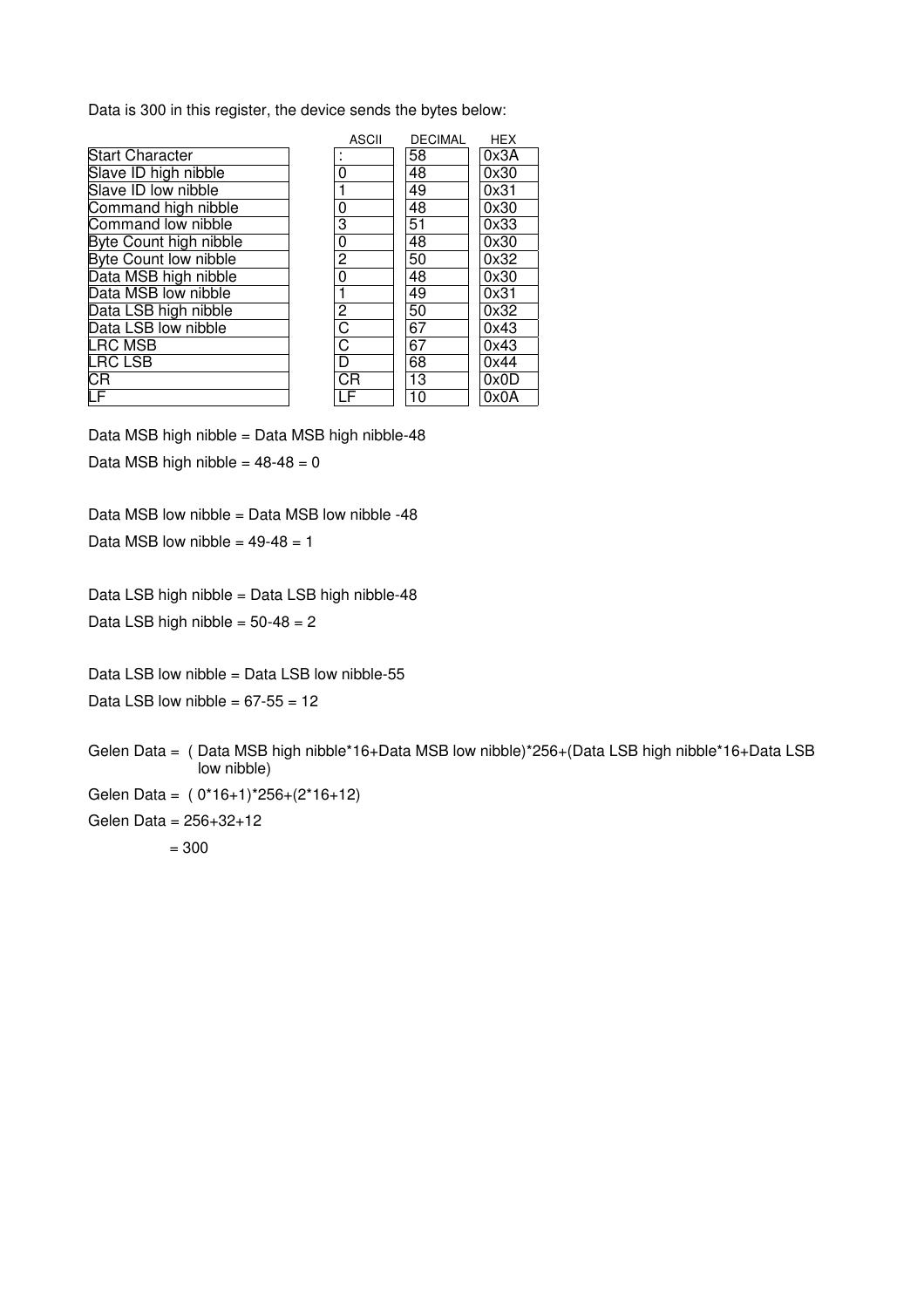#### **3.3.2. RTU MODE**

When controllers are set up to communicate on a Modbus® network using RTU (Remote Terminal Unit) mode, each 8-bit byte in a message contains two 4-bit hexadecimal characters. Each message must be transmitted in a continuous stream.

The format in RTU mode is:

**Coding System :** 8 bit binary,hexadecimal 0-9,A-F **Error Check Field :** Cyclical Redundancy Check (CRC)

#### **To send data to the instrument;**

| Slave ID         | <u>. 1</u>                   |
|------------------|------------------------------|
| Command          | : 6 (Preset Single Register) |
| Register address | :15                          |
| Data             | :300                         |

| Slave ID                  |     |
|---------------------------|-----|
| Command                   | 6   |
| <b>Register Adres MSB</b> | U   |
| <b>Register Adres LSB</b> | 14  |
| Data MSB                  |     |
| Data LSB                  | 44  |
| <b>CRC MSB</b>            | 232 |
| <b>CRC LSB</b>            |     |

#### **To read data from the instrument;**

| Slave ID         | . 1                           |
|------------------|-------------------------------|
| Command          | : 3 ( Read holding register ) |
| Register address | :15                           |
| Register count   | $\div$ 1                      |

If user wants to read the 15. input register from the device ID is 1 The datas are in right below)

| Slave ID                  |     |
|---------------------------|-----|
| Command                   | 3   |
| <b>Register Adres MSB</b> |     |
| Register Adres LSB        | 14  |
| <b>Register Count MSB</b> | 0   |
| Register Count LSB        |     |
| <b>CRC MSB</b>            | 229 |
| <b>CRC LSB</b>            | 201 |

Data is 300 in this register, the device sends the bytes below:

| Slave ID          |                |
|-------------------|----------------|
| Command           | 3              |
| <b>Byte Count</b> | $\overline{2}$ |
| Data MSB          |                |
| <b>Data LSB</b>   | 44             |
| <b>CRC MSB</b>    | 184            |
| <b>CRC LSB</b>    | 9              |

Gelen Data = Data MSB\*256+Data LSB Gelen Data = 1\*256+44 = 300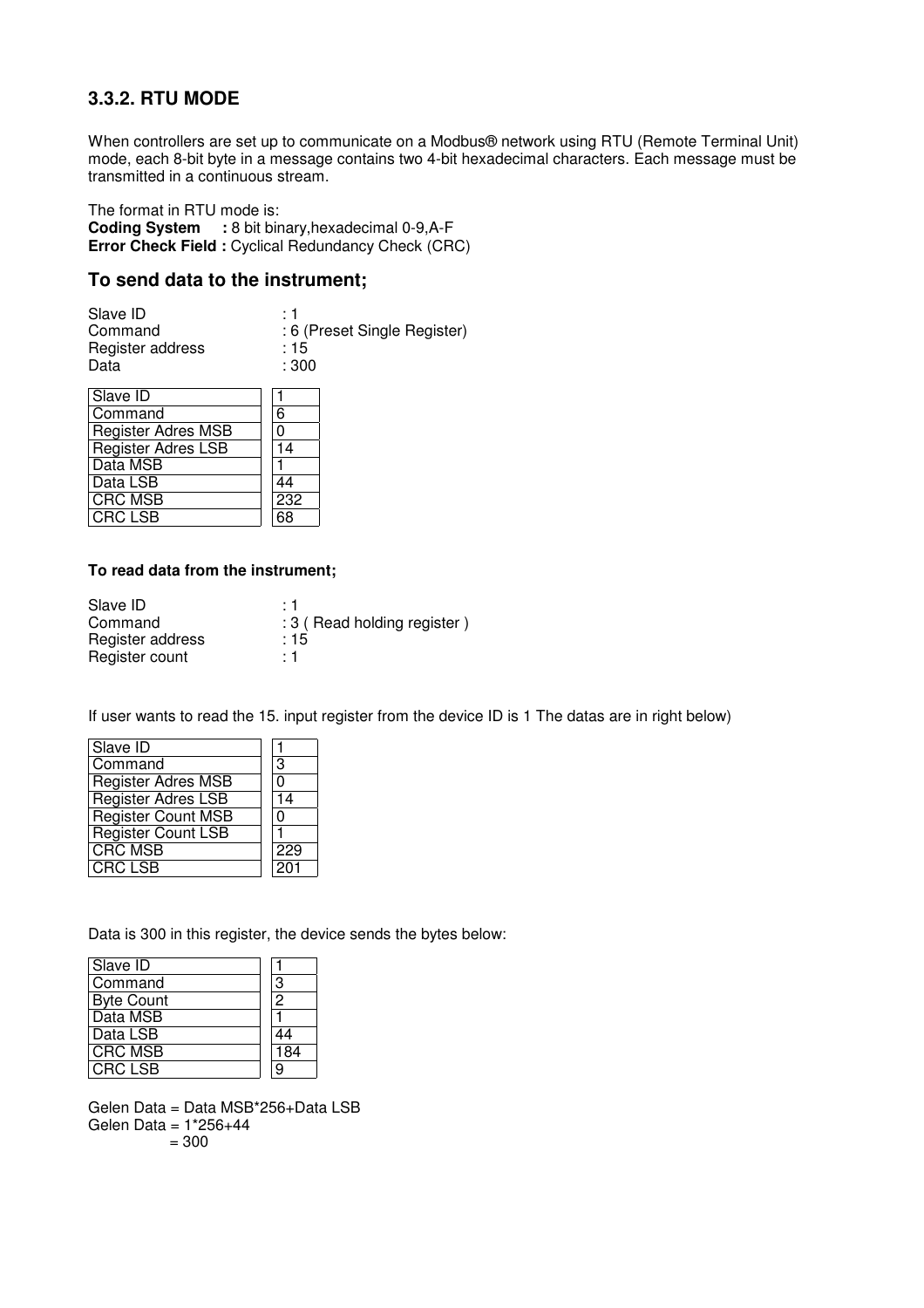### **3.3.2.1. CRC Calculation**

{

A 16-bit CRC field is added to the end of the message. CRC is a calculation of a message contents. The slave device recalculates the CRC and compares with the CRC contained in the message. If two values aren't equal a failure occurs, slave device ignores the message.

A simpler method involves swapping the low and high order bytes of the CRC integer at the end of the calculation. This is shown in the following routine.

**1-** Load a 16-bit register (CRC Register) with FFFF Hex. (all1's).

**2 -** Exclusive-OR the first eight bits of the message with the low-order byte of the CRC register. Put the result in the CRC register.

**3 -** Shift the CRC register one bit to the right (divide by two), filling the MSB with a zero.

**4 -** If the bit shifted out in three is a one, Exclusive-OR the CRC register with the value A001 Hex.

**5 -** Repeat steps 3 and 4 until eight shifts have been performed and the bits tested. A single byte has thus been processed.

**6 -** Repeat steps 2 to 5 using the next eight-bit byte of the message until all bytes have been processed.

**7 -** The final contents of the CRC register are tagged on to the end of the message with the most significant byte first.

**8 -** Swap the low and high order bytes of the integer result.

An implementation of the CRC calculation in C code is show below.

unsigned int check\_sum(unsigned char \*buff, char start, char bytes)

```
Char byte_cnt,bit_cnt; /* loop counters */
unsigned int crc_reg; /* Result register */ 
unsigned int CRCHi, CRCLO;/*Low and high order bytes of the crc*/ 
/* Set the CRC register to all 1's \gamma crc_reg = 0xFFFF;
\prime^* Repeat for each byte of sub string \sqrt[t]{\phantom{\mathcal{L}^*}}for(byte_cnt=start; byte_cnt<(bytes+start); byte_cnt++)
{
               crc_reg = crc_reg ^ (Unsigned int)buff[byte_cnt]; /*EXOR CRC &Next Byte*/
               /* Test each bit of the CRC */ 
               for(bit cnt=0; bit cnt<8; bit cnt++)
               {
                                if(crc_reg & 0x0001) 
                                {
                                                \text{circ\_reg} = \text{circ\_reg} >> 1; /* IF LSB=1 EXOR
                                                CRC with A001H*/ 
                                               \text{circ\_reg} = \text{circ\_reg} \wedge 0 \text{Xa001}; /* Then shift
                                                CRC toward LSB */ 
                                } 
                                else crc_reg = crc_reg >>1; /* ELSE Shift CRC towards LSB */
               } 
} 
CRCLo=crc_reg>>8; /*Swap the low and high order bytes of the crc result*/
CRCHi=crc_reg<<8;
```
crc\_reg = CRCLo+CRCHi; return crc\_reg; /\*Final CRC register Result \*/ }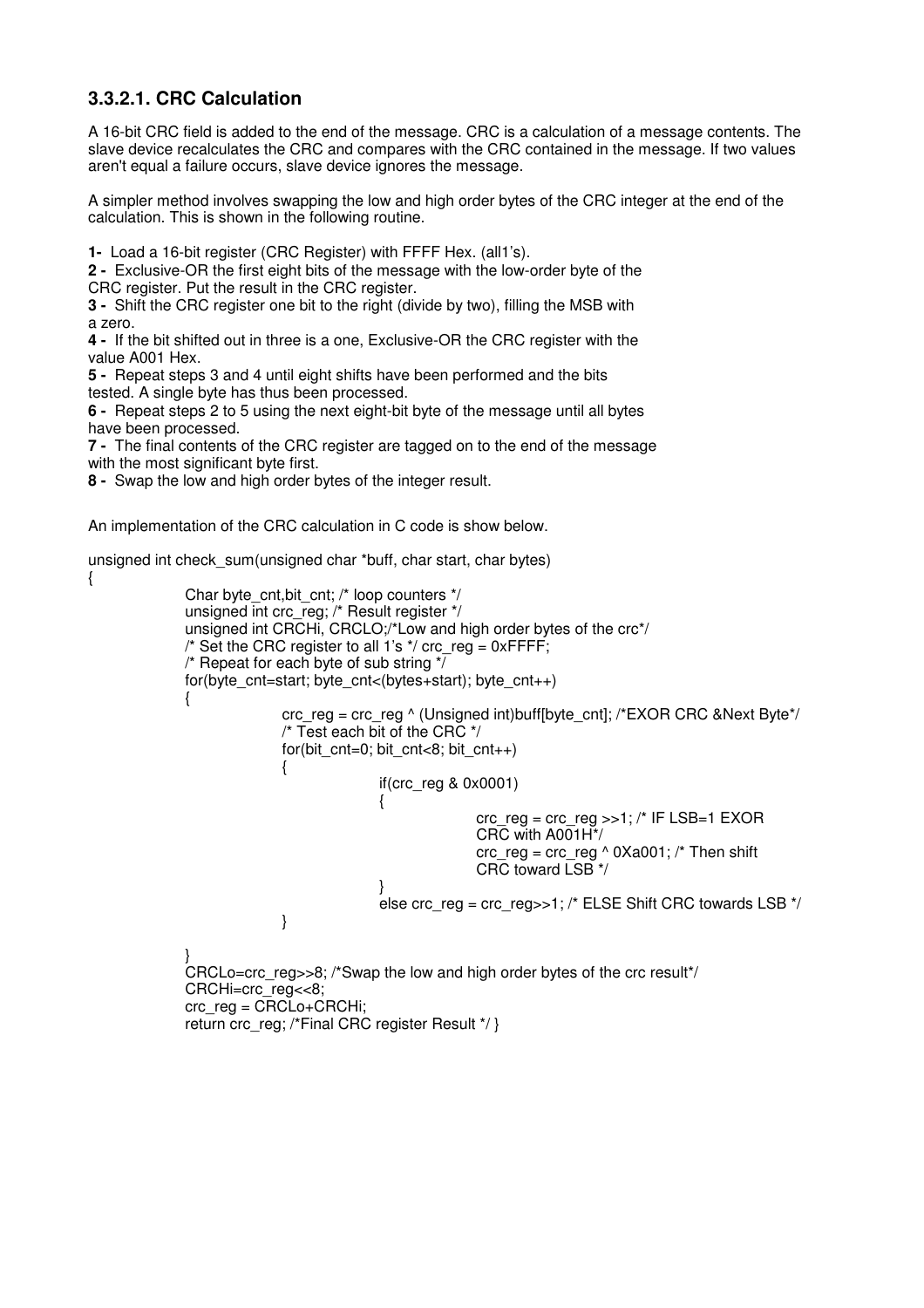### 3.4. Exception Responses

\* If the slave does not receive the query because of a communication error , no response is returned. (Timeout Error)

 \* If the slave receives the query, but detects a communication error (parity, LRC or CRC) , no response is returned. (Timeout Error)

 \* If the slave receives the query without communication error, but can not handle it (e.g.if Master wants to read non-existent register), the slave will return an exception

The Error Codes are below:

**01 : ILLEGAL FUNCTION :** The function code received in the query is not an allowable action for the slave. **02 : ILLEGAL DATA ADDRESS :** The data address received in the query is not an allowable address for the slave.

**03 : ILLEGAL DATA VALUE :** A value contained in the query data field is not an allowable value for the slave.

**05 : ACKNOWLEDGE :** The slave has accepted the request and is processing it, but a long duration of time will be required to do so. This response is returned to prevent a timeout error from occuring in the master. The master can next issue a Poll Program Complete message to determine if processing is completed.

**08 : MEMORY PARITY ERROR :** The slave attempted to read extended memory, but detected a parity error in the memory. The master can retry the request, but service may be required on the slave.

if there is a failure to indicate the error slave device returns the function code with its most significant bit set to a logic 1.

Command\* = Command's most significant bit set to a logic 1.

| <b>RTU MODE</b>   | <b>ASCII MODE</b>     |
|-------------------|-----------------------|
| Slave ID          |                       |
| Command*          | Slave ID high nibble  |
| <b>Error Code</b> | Slave ID low nibble   |
| <b>CRC MSB</b>    | Command* high nibble  |
| <b>CRC LSB</b>    | Command* low nibble   |
|                   | Error Code MSB        |
|                   | <b>Error Code LSB</b> |
|                   | <b>LRC MSB</b>        |
|                   | <b>LRC LSB</b>        |
|                   | C.R                   |
|                   |                       |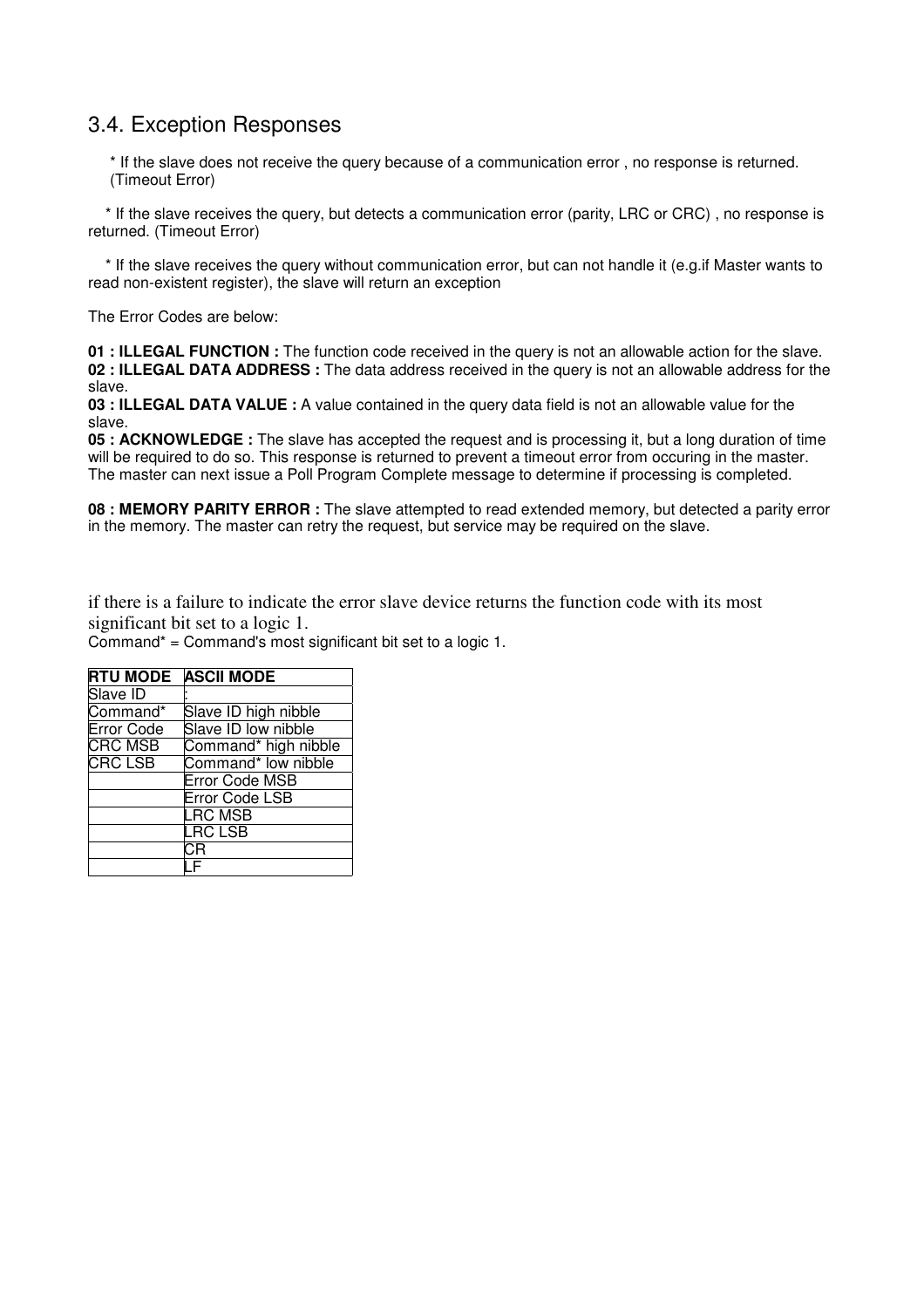## 4. Examples

### 4.1. Process Controller (ESM-XX50)

#### **4.1.1. To read process value**

To read process value ( register address is 1) from the ESM-XX50 (slave ID is 1). 1 must be substracted from the register address . In here 0 (register address-1) will be used for register address.

| Slave ID                    |        |
|-----------------------------|--------|
| Command                     | = 4    |
| <b>Register Address MSB</b> | = 0    |
| <b>Register Address LSB</b> | = 0    |
| <b>Register Count MSB</b>   | = 0    |
| <b>Register Count LSB</b>   | - 1    |
| Slave ID                    |        |
| *Delay                      | *Delay |
| Command                     |        |
| *Delay                      | *Delay |
| <b>Register Address MSB</b> |        |
| *Delay                      | *Delay |
| Register Address LSB        |        |
| *Delay                      | *Delay |
| Register Count MSB          |        |
| *Delay                      | *Delay |
| <b>Register Count LSB</b>   |        |
| *Delay                      | *Delay |
| CRC MSB                     | 49     |
| *Delay                      | *Delay |
| CRC LSB                     |        |

After sending all the bytes, wait minimum one second and read the bytes in the receive buffer.If process value is 1500 in this register, the device sends the bytes below:

| Slave ID          |                  |
|-------------------|------------------|
| Command           |                  |
| <b>Byte Count</b> | r                |
| Data MSB          |                  |
| Data LSB          | 220              |
| <b>CRC MSB</b>    | $\overline{187}$ |
| <b>CRC LSB</b>    |                  |

Data = Data MSB\*256+ Data LSB Data = 5\*256+220 Data =  $1500$ 

#### **4.1.2. Change process set value**

Slave ID is 1, process set value register address is 1 and 1000 will be the new set value.1 must be substracted from the register address . In here 0 (register address-1) will be used for register address.

Data =  $1000$ Data =  $3*256+232$  so Data  $MSB = 3$ Data LSB  $= 232$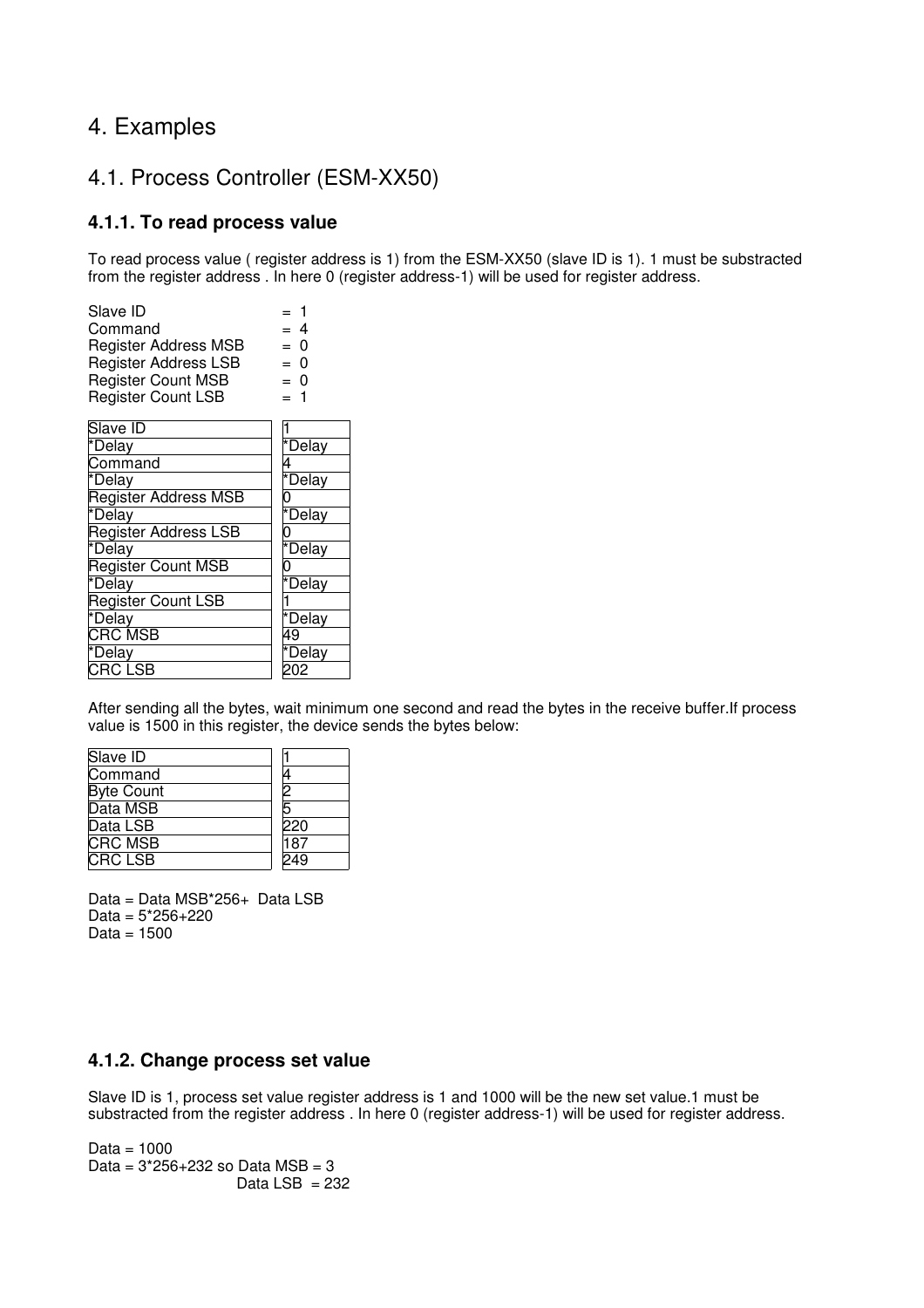| $= 1$   |
|---------|
| $= 6$   |
| $= 0$   |
| $= 0$   |
| $=$ 3   |
| $= 232$ |
|         |

| *Delay |
|--------|
| 6      |
| *Delay |
|        |
| *Delay |
|        |
| *Delay |
|        |
| TDelay |
| 232    |
| *Delay |
| 137    |
| *Delay |
| 16     |
|        |

After sending all the bytes, wait minimum one second and read the bytes in the receive buffer. If the slave receives the query and changes the set value 1000 correctly, the bytes which slave device has received, will be sent back.

**Note :** \*Delay time must be put between two bytes. When a byte is written into the buffer after \*Delay time next byte must be put into the buffer.

For 1200 bps minimum 9.17 msec maximum 13.76 For 2400 bps minimum 4.59 msec maximum 6.88 For 4800 bps minimum 2.30 msec maximum 3.44 For 9600 bps minimum 1.15 msec maximum 1.72 For 19200 bps minimum 0.57 msec maximum 0.86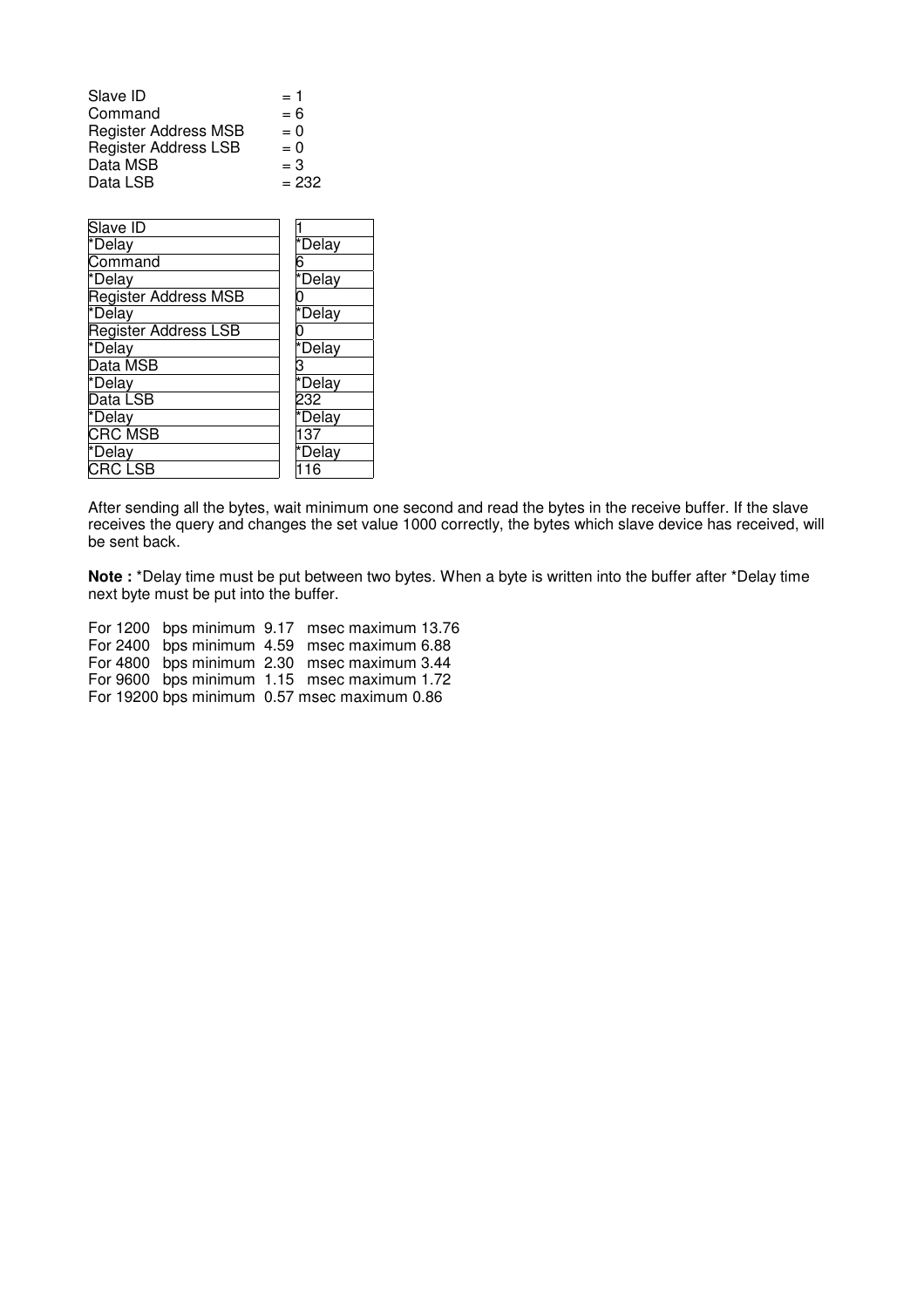#### **4.2. Process Indicator (ESM-XX00)**

#### **4.2.1. To read process value**

To read process value ( register address is 1) from the ESM-XX00 (slave ID is 1). 1 must be substracted from the register address. In here 0 (register address-1) will be used for register address.

| Slave ID                    |        |
|-----------------------------|--------|
| Command                     | = 4    |
| <b>Register Address MSB</b> | = 0    |
| <b>Register Address LSB</b> | = 0    |
| <b>Register Count MSB</b>   | = 0    |
| <b>Register Count LSB</b>   | - 1    |
| Slave ID                    |        |
| *Delay                      | *Delay |
| Command                     |        |
| *Delay                      | *Delay |
| <b>Register Address MSB</b> |        |
| *Delay                      | *Delay |
| <b>Register Address LSB</b> |        |
| *Delay                      | *Delay |
| <b>Register Count MSB</b>   |        |
| *Delay                      | *Delay |
| Register Count LSB          |        |
| *Delay                      | *Delay |
| $CRC$ MSB                   | 49     |
| *Delay                      | *Delay |
| CRC LSB                     |        |
|                             |        |

After sending all the bytes, wait minimum one second and read the bytes in the receive buffer.If process value is 523 in this register, the device sends the bytes below:

| Slave ID          |     |
|-------------------|-----|
| Command           |     |
| <b>Byte Count</b> | ヮ   |
| Data MSB          | ヮ   |
| Data LSB          |     |
| <b>CRC MSB</b>    | 249 |
| <b>CRCLSB</b>     | 151 |

Data = Data MSB\*256+Data LSB  $Data = 2*256+11$ Data =  $523$ 

#### **4.2.2. Change alarm1 set value**

Slave ID is 1, process set value register address is 1 and 999 will be the new set value.1 must be substracted from the register address value. In here 0 (register address-1) will be used for register address.

| Data = 999                         |                |
|------------------------------------|----------------|
| Data = $3*256+231$ so Data MSB = 3 |                |
|                                    | Data LSB = 231 |
|                                    |                |
| Slave ID                           | $= 1$          |
| Command                            | $= 6$          |
| <b>Register Address MSB</b>        | $= 0$          |
| Register Address LSB               | $= 0$          |
| Data MSB                           | $=$ 3          |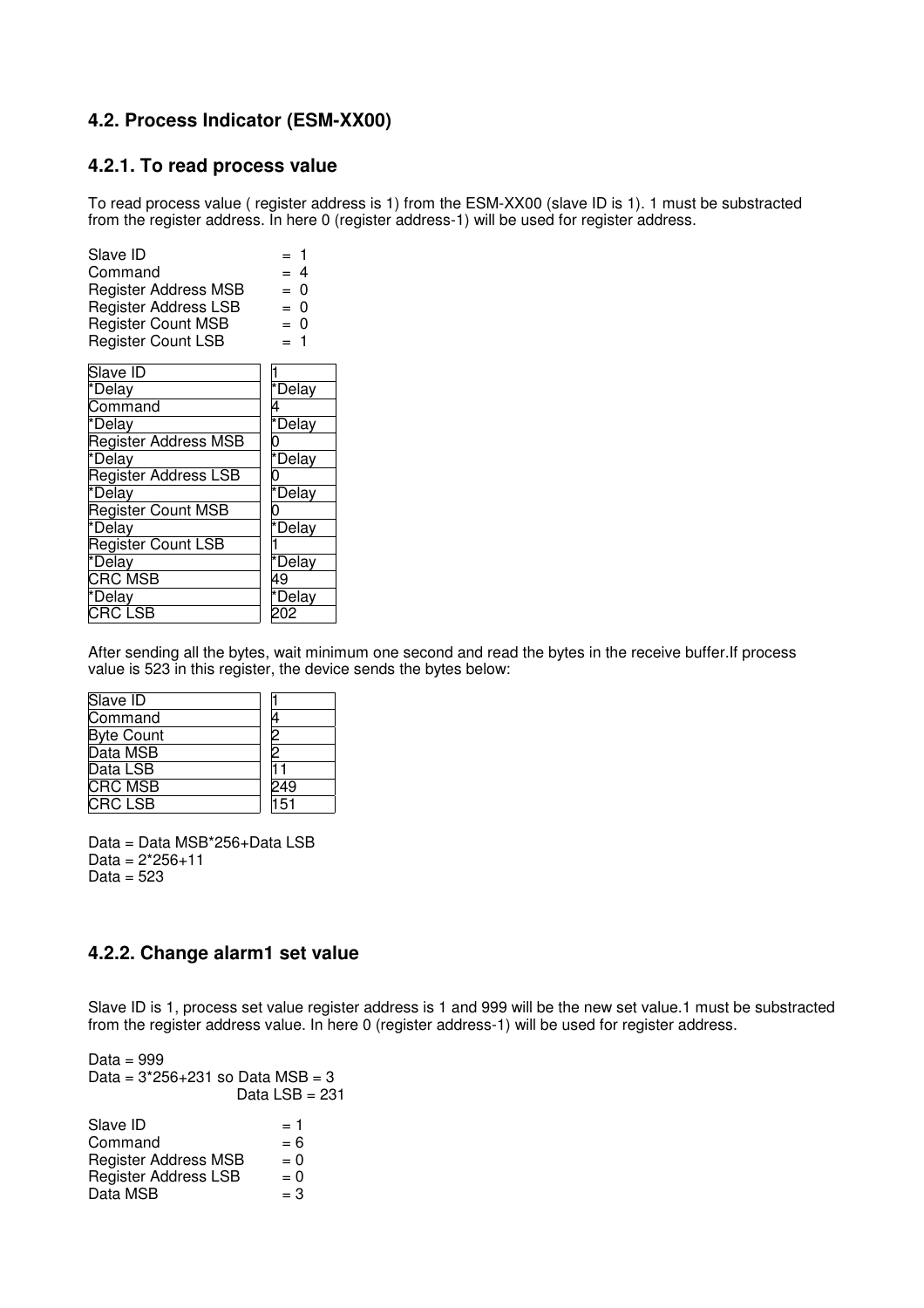Data LSB

| ×<br>۰. |
|---------|
|---------|

| Slave ID                     |        |
|------------------------------|--------|
| *Delay                       | *Delay |
| Command                      | 6      |
| *Delay                       | *Delay |
| <b>Register Address MSB</b>  | N      |
| *Delay                       | *Delay |
| <b>Register Address LSB</b>  | 0      |
| *Delay                       | *Delay |
| Data MSB                     |        |
| *Delay                       | *Delay |
| Data LSB                     | 231    |
| *Delay                       | *Delay |
| <b>CRC MSB</b>               |        |
| *Delay                       | *Delay |
| $\overline{\text{C}}$ RC LSB | 12     |
|                              |        |

After sending all the bytes, wait minimum one second and read the bytes in the receive buffer. If the slave receives the query and changes the set value 999 correctly, the bytes which slave device has received, will be sent back.

**Note :** \*Delay time must be put between two bytes. When a byte is written into the buffer after \*Delay time next byte must be put into the buffer.

For 1200 bps minimum 9.17 msec maximum 13.76 For 2400 bps minimum 4.59 msec maximum 6.88 For 4800 bps minimum 2.30 msec maximum 3.44 For 9600 bps minimum 1.15 msec maximum 1.72 For 19200 bps minimum 0.57 msec maximum 0.86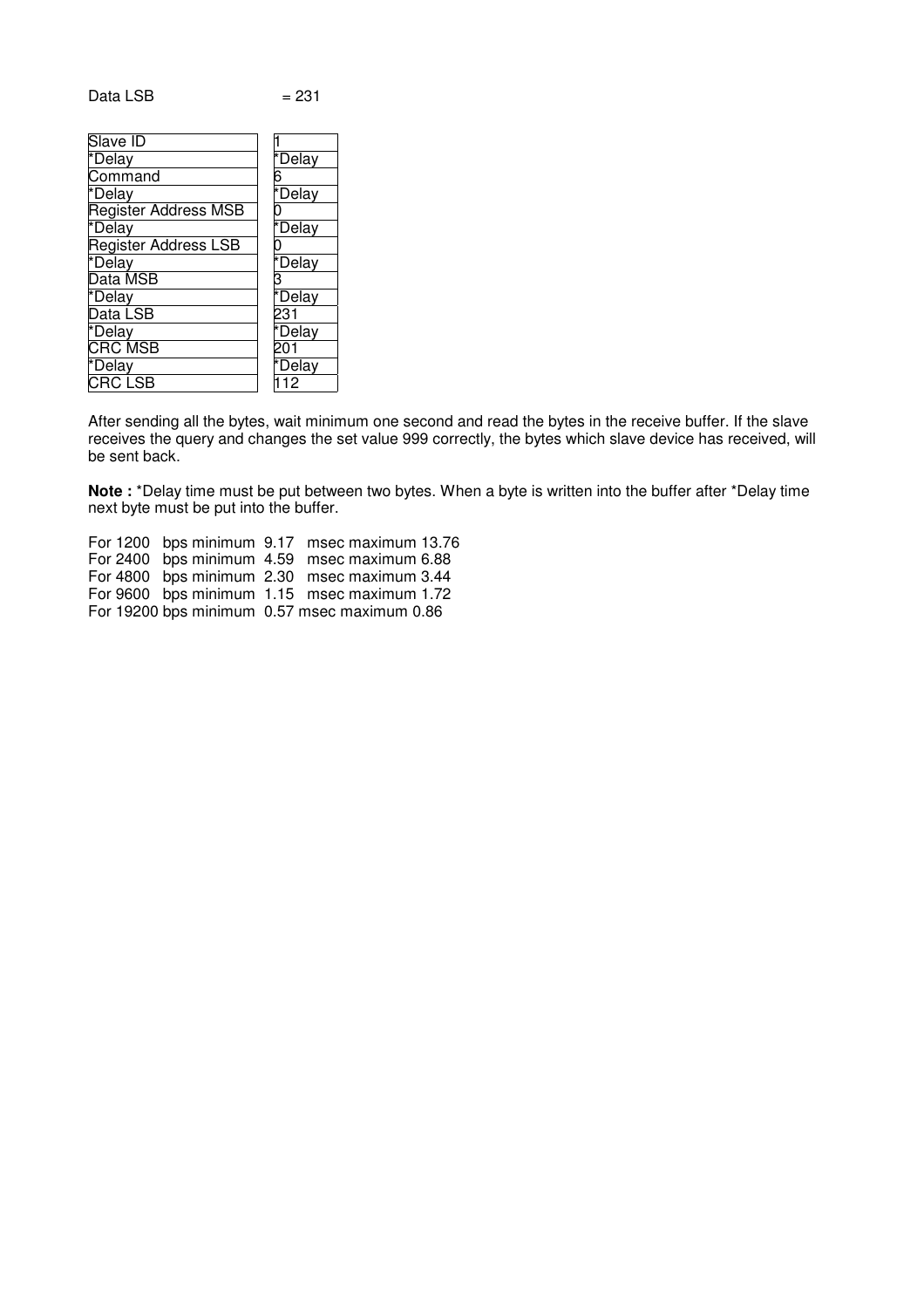### 4.3. Timer&Counter (EZM-XX50)

### 4.3.1. To read preset active value

#### **4.3.1.1. ASCII Mode**

To read preset active value ( register address is 2 and 3) from the EZM-XX00 device (slave ID is 1). 1 must be substracted from the register address value. In here 1 and 2 (register address-1) will be used for register address.

Slave ID  $= 1$ <br>Command  $= 4$ Command Register Address = 1<br>Byte Count =  $2$ Byte Count

|                                        | DECIMAL |
|----------------------------------------|---------|
| <b>Start Character</b>                 | 58      |
| Slave ID high nibble                   | 48      |
| Slave ID low nibble                    | 49      |
| Command high nibble                    | 48      |
| Command low nibble                     | 52      |
| Register Address MSB high nibble       | 48      |
| Register Address MSB low nibble        | 48      |
| Register Address LSB high nibble       | 48      |
| <b>Register Address LSB low nibble</b> | 49      |
| <b>Byte Count MSB high nibble</b>      | 48      |
| <b>Byte Count MSB low nibble</b>       | 48      |
| Byte Count LSB high nibble             | 48      |
| <b>Byte Count LSB low nibble</b>       | 50      |
| <b>LRC MSB</b>                         | 70      |
| <b>LRC LSB</b>                         | 56      |
| 13                                     | 13      |
| 10                                     |         |

**Note :** \*Delay time must be put between two bytes. When a byte is written into the buffer after \*Delay time next byte must be put into the buffer. \*Delay value varies with the baud rate.

For 1200 bps minimum 9.17 msec maximum 13.76 For 2400 bps minimum 4.59 msec maximum 6.88 For 4800 bps minimum 2.30 msec maximum 3.44 For 9600 bps minimum 1.15 msec maximum 1.72 For 19200 bps minimum 0.57 msec maximum 0.86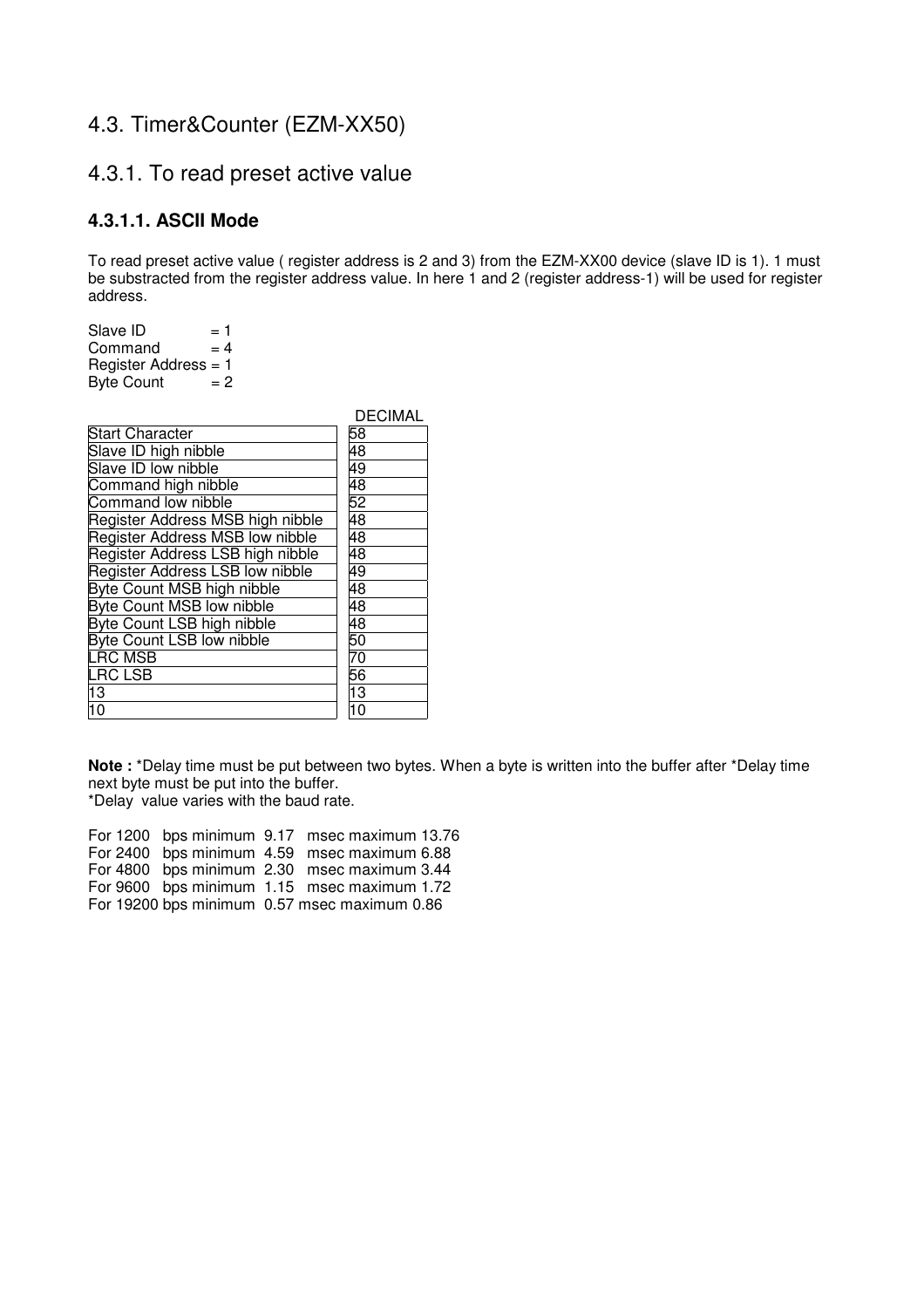After sending all the bytes, wait minimum one second and read the bytes in the receive buffer.If preset active value is 2530 in this register, the device sends the bytes below:

|                              | <b>DECIMAL</b>  |
|------------------------------|-----------------|
| Start Character              | 58              |
| Slave ID high nibble         | 48              |
| Slave ID low nibble          | 49              |
| Command high nibble          | 48              |
| Command low nibble           | 52              |
| Byte Count high nibble       | 48              |
| <b>Byte Count low nibble</b> | 50              |
| First byte MSB high nibble   | 48              |
| First byte MSB low nibble    | 48              |
| First byte LSB high nibble   | 48              |
| First byte LSB low nibble    | 48              |
| Second byte MSB high nibble  | 48              |
| Second byte MSB low nibble   | 57              |
| Second byte LSB high nibble  | 69<br>50        |
| Second byte LSB low nibble   |                 |
| <b>LRC MSB</b>               | 48              |
| <b>LRC LSB</b>               | 69              |
| $\overline{\mathsf{CR}}$     | $\overline{13}$ |
| $\bar{\bm{\mathsf{F}}}$      | 10              |

Slave  $ID = (Slave ID high nibble)*16+Slave ID low nibble)$ Slave ID = (48-48)\*16+(49-48) Slave  $ID = 1$ 

```
Command = (Command high nibble)*16+Command low nibble
Command = (48-48)^*16+(52-48)Command = 4
```

```
Byte Count = (Byte Count high nibble)*16+Byte Count low nibble
Byte Count = (48-48)^*16+(50-48)Byte Count = 2
```
First byte = (First byte MSB high nibble\*16+First byte MSB low nibble)\*256+(First byte LSB high nibble\*16+First byte LSB low nibble)

```
First byte = ((48-48)^*16+(48-48))^*256+((48-48)^*16+(48-48))First byte = 0
```
Second byte = (Second byte MSB high nibble\*16+Second byte MSB low nibble)\*256+(Second byte LSB high nibble\*16+Second byte LSB low nibble)

```
Second byte = ((48-48)*16+(57-48))*256+((69-55)*16+(50-48))
Second byte = 9*256+14*16+2Second byte = 2304 + 224 + 2Second byte = 2530
```
#### **4.3.1.2. RTU Mode**

To read preset active value ( register address is 2 and 3) from the EZM-XX50 device (slave ID is 1). 1 must be substracted from the register address value. In here 1 and 2 (register address-1) will be used for register address.

| Slave ID                    | $= 1$ |
|-----------------------------|-------|
| Command                     | $= 4$ |
| <b>Register Address MSB</b> | $= 0$ |
| <b>Register Address LSB</b> | $= 1$ |
| <b>Register Count MSB</b>   | $= 0$ |
| <b>Register Count LSB</b>   | $= 2$ |
|                             |       |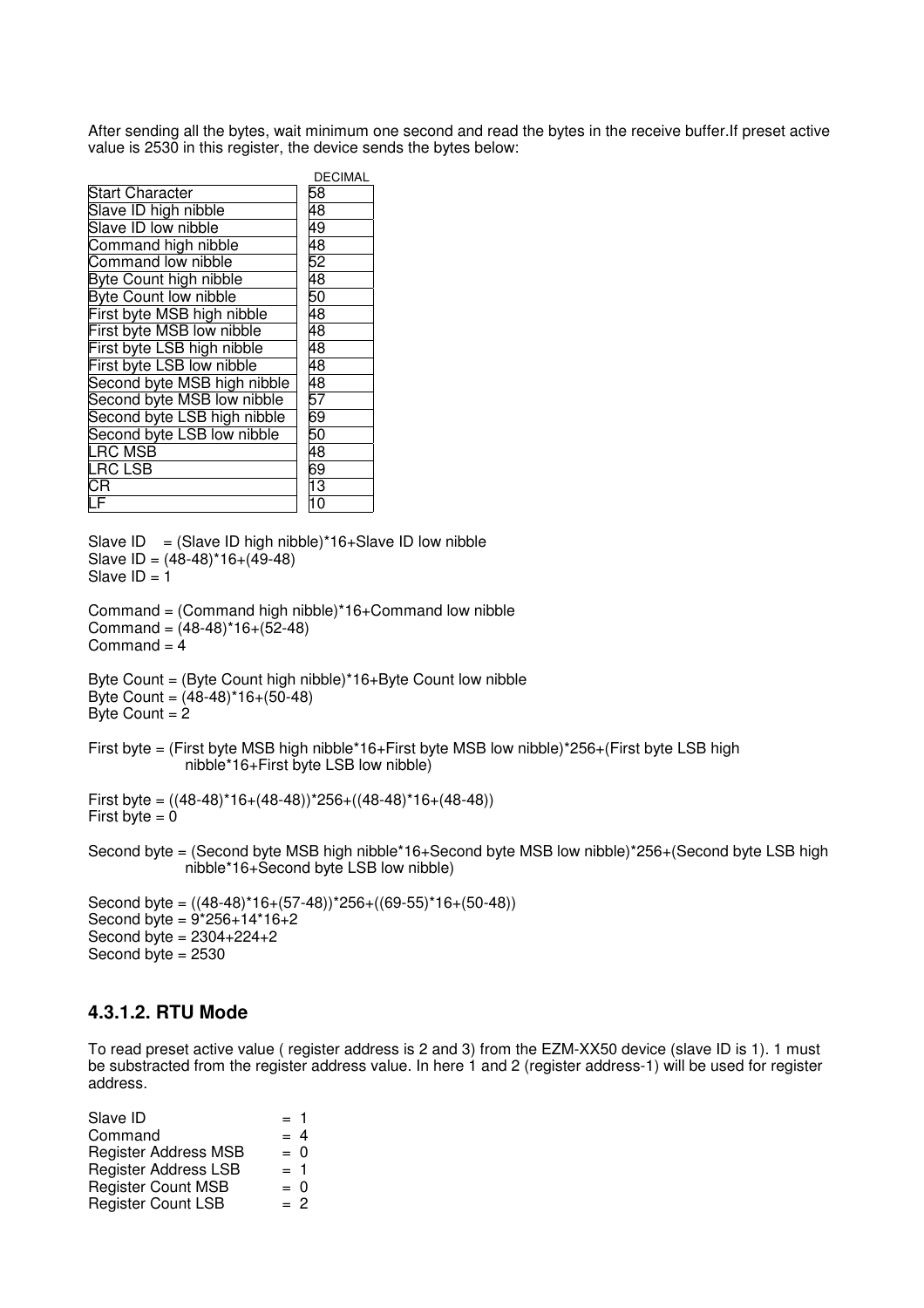| Slave ID                  |        |
|---------------------------|--------|
| *Delay                    | *Delay |
| Command                   |        |
| *Delay                    | *Delay |
| Register Address MSB      |        |
| *Delay                    | *Delay |
| Register Address LSB      |        |
| *Delay                    | *Delay |
| <b>Register Count MSB</b> |        |
| *Delay                    | *Delay |
| <b>Register Count LSB</b> |        |
| *Delay                    | *Delay |
| CRC MSB                   | 32     |
| *Delay                    | *Delay |
| CRC LSB                   |        |

After sending all the bytes, wait minimum one second and read the bytes in the receive buffer.If preset active value is 2530 in this register, the device sends the bytes below:

| Slave ID              |     |
|-----------------------|-----|
| Command               |     |
| <b>Byte Count</b>     |     |
| First byte MSB        | 0   |
| <b>First byte LSB</b> | 0   |
| Second byte MSB       | q   |
| Second byte LSB       | 226 |
| <b>CRC MSB</b>        | 125 |
| <b>CRC LSB</b>        | 157 |

First byte = First byte MSB\*256+First byte LSB First byte =  $0*256+0$ First byte  $= 0$ 

Second byte = Second byte MSB\*256+Second byte LSB Second byte  $= 9*256+226$ Second byte  $= 2530$ 

Preset Active Value = First byte\*65536+Second byte Preset Active Value =  $0*65536+2530$ Preset Active Value = 2530

### 4.3.2. To change set1 value

### 4.3.2.1. ASCII Mode

Slave ID is 1, set1 register address is 32 and 33 and 72135 will be the new set1 value.1 must be substracted from the register address value. In here 31 and 32 (register address-1) will be used for register address.

Data = 72135 Data = 1\*65536+6599 so First byte is 1 Second byte is 6599 First byte  $= 1$ First byte =  $0*256+1$  so Data MSB is 0 Data LSB is 1 Data  $MSB = 0$ Data  $MSB = 0*16+0$  so Data MSB high nibble = 0 Data MSB low nibble  $= 0$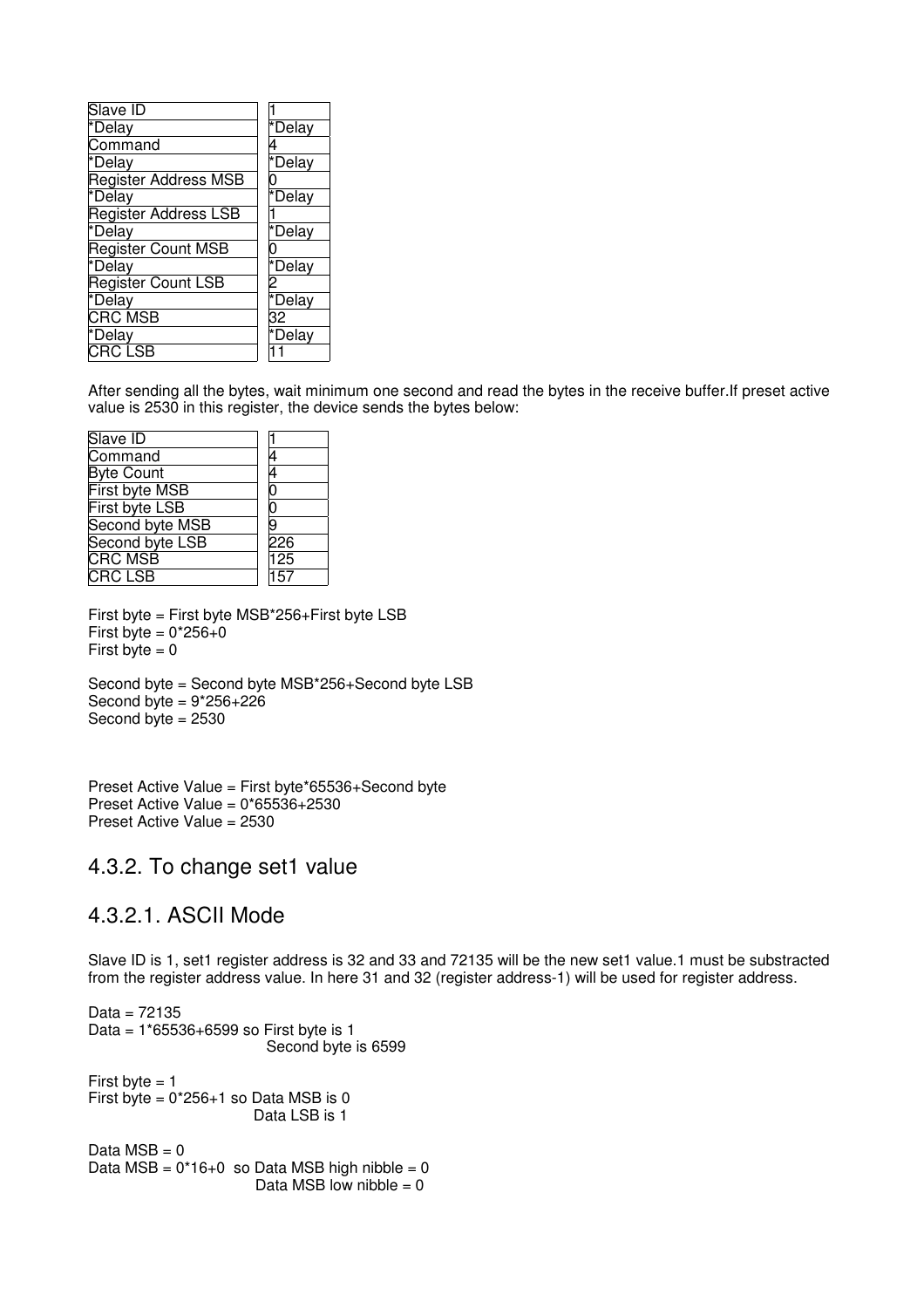| Data LSB = $0$ |                                                 |
|----------------|-------------------------------------------------|
|                | Data LSB = $0*16+1$ so Data LSB high nibble = 0 |
|                | Data LSB low nibble $= 1$                       |

| Slave ID                    | $= 1$  |
|-----------------------------|--------|
| Command                     | $= 6$  |
| <b>Register Address MSB</b> | $= 0$  |
| <b>Register Address LSB</b> | $= 31$ |
| Data MSB                    | $= 0$  |
| Data LSB                    | $= 1$  |

|                                  | <b>DECIMAL</b> |
|----------------------------------|----------------|
| <b>Start Character</b>           | 58             |
| Slave ID high nibble             | 48             |
| Slave ID low nibble              | 49             |
| Command high nibble              | 48             |
| Command low nibble               | 54             |
| Register Address MSB high nibble | 48             |
| Register Address MSB low nibble  | 48             |
| Register Address LSB high nibble | 49             |
| Register Address LSB low nibble  | 70             |
| Data MSB high nibble             | 48             |
| Data MSB low nibble              | 48             |
| Data LSB high nibble             | 48             |
| Data LSB low nibble              | 49             |
| <b>LRC MSB</b>                   | 68             |
| <b>LRC LSB</b>                   | 57             |
| 13                               | 13             |
| 10                               | 10             |

After sending all the bytes, wait minimum one second and read the bytes in the receive buffer. If the slave receives the query and changes the set1 high byte 1 correctly, the bytes which slave device has received, will be sent back.

Second byte = 6599 Second byte =  $25*256+199$  so Data MSB is  $25$  Data LSB is 199 Data  $MSB = 25$ Data  $MSB = 1*16+9$  so Data MSB high nibble = 1 Data MSB low nibble  $= 9$ Data  $LSB = 199$ Data  $LSB = 12*16+7$  so Data LSB high nibble = 12 Data LSB low nibble  $= 7$ Slave ID  $= 1$ <br>Command  $= 6$ Command  $= 6$ <br>Register Address MSB  $= 0$ Register Address MSB  $= 0$ <br>Register Address LSB  $= 32$ Register Address LSB  $= 32$ <br>Data MSB  $= 25$  $Data MSB = 25$ <br>Data LSB  $= 199$ Data LSB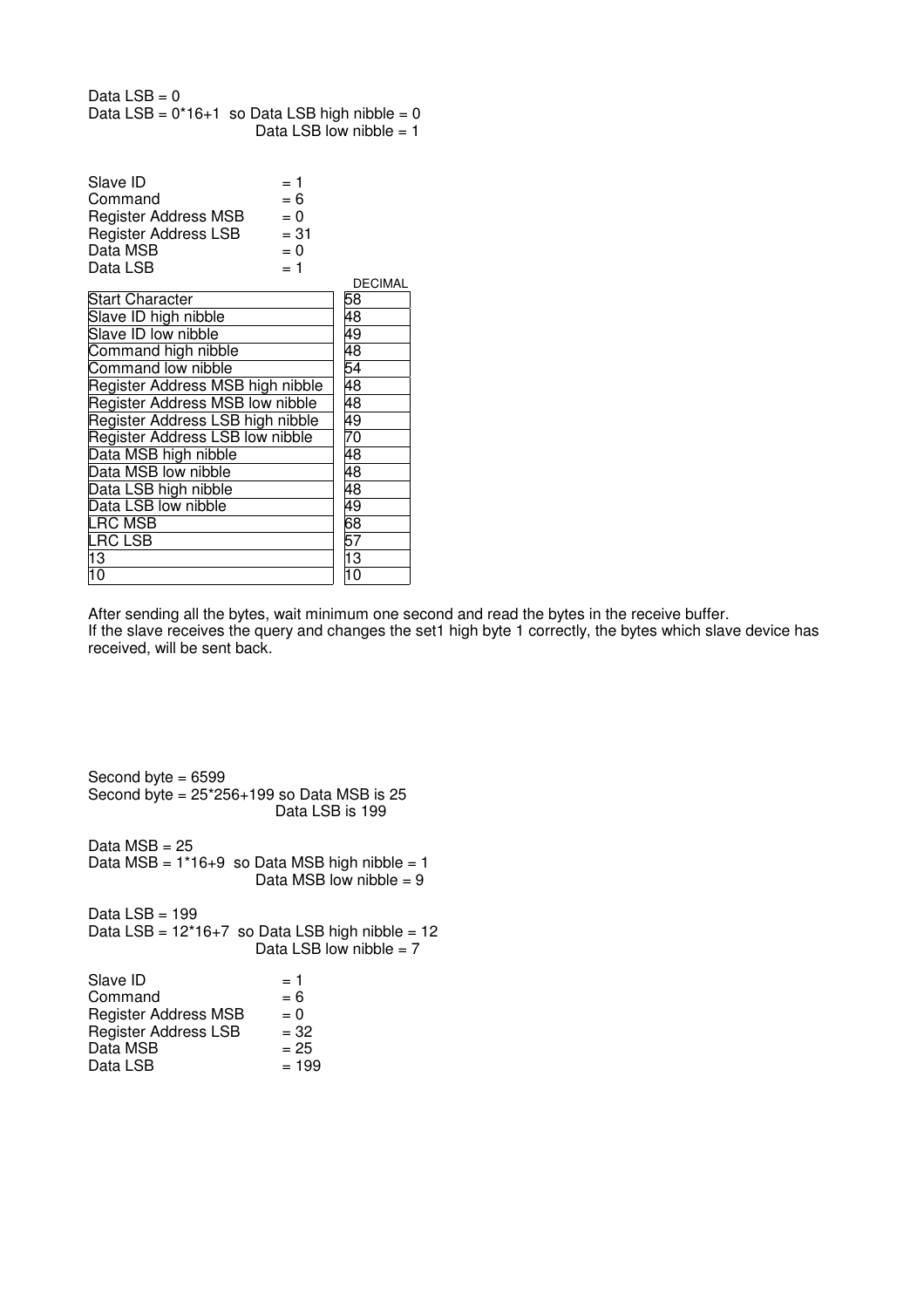|                                  | <b>DECIMAL</b>  |
|----------------------------------|-----------------|
| <b>Start Character</b>           | 58              |
| Slave ID high nibble             | 48              |
| Slave ID low nibble              | 49              |
| Command high nibble              | 48              |
| Command low nibble               | $\overline{54}$ |
| Register Address MSB high nibble | 48              |
| Register Address MSB low nibble  | 48              |
| Register Address LSB high nibble | 50              |
| Register Address LSB low nibble  | 48              |
| Data MSB high nibble             | 49              |
| Data MSB low nibble              | 57              |
| Data LSB high nibble             | 67              |
| Data LSB low nibble              | 55              |
| <b>LRC MSB</b>                   | 70              |
| LRC LSB                          | 57              |
| 13                               | $\overline{13}$ |
| 10                               | 10              |

After sending all the bytes, wait minimum one second and read the bytes in the receive buffer. If the slave receives the query and changes the set1 high byte 1 correctly, the bytes which slave device has received, will be sent back.

**Note :** \*Delay time must be put between two bytes. When a byte is written into the buffer after \*Delay time next byte must be put into the buffer.

\*Delay value varies with the baud rate.

For 1200 bps minimum 9.17 msec maximum 13.76 For 2400 bps minimum 4.59 msec maximum 6.88 For 4800 bps minimum 2.30 msec maximum 3.44 For 9600 bps minimum 1.15 msec maximum 1.72 For 19200 bps minimum 0.57 msec maximum 0.86

### 4.3.2.2. RTU Mode

Slave ID is 1, set1 register address is 32 and 33 and 72135 will be the new set1 value.1 must be substracted from the register address value. In here 31 and 32 (register address-1) will be used for register address.

| Data = 72135                           |                     |
|----------------------------------------|---------------------|
| Data = 1*65536+6599 First byte is 1    |                     |
|                                        | Second byte is 6599 |
| First byte $=$ 1                       |                     |
| First byte = $0*256+1$ so Data MSB = 0 |                     |
|                                        | Data LSB = 1        |
| Slave ID                               | = 1                 |
| Command                                | $= 6$               |
| <b>Register Address MSB</b>            | $= 0$               |
| <b>Register Address LSB</b>            | $= 31$              |
| Data MSB                               | $= 0$               |
| Data LSB                               | = 1                 |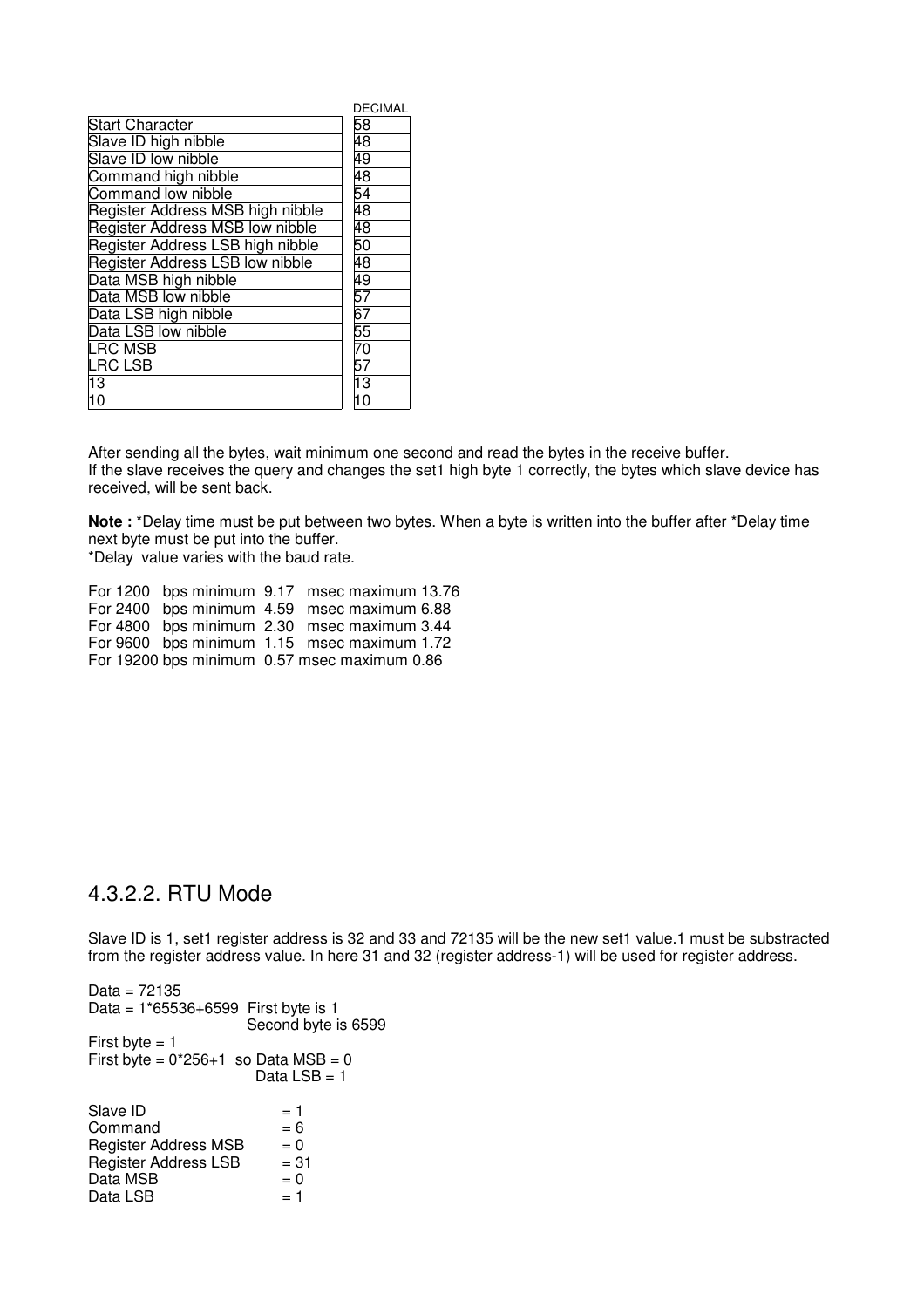| Slave ID                    |              |
|-----------------------------|--------------|
| *Delay                      | *Delay       |
| Command                     | 6            |
| *Delay                      | *Delay       |
| <b>Register Address MSB</b> | 0            |
| *Delay                      | *Delay       |
| <b>Register Address LSB</b> | 31           |
| *Delay                      | <b>Delay</b> |
| Data MSB                    | 0            |
| *Delay                      | *Delay       |
| Data LSB                    |              |
| *Delay                      | *Delay       |
| <b>CRC MSB</b>              | 121          |
| *Delay                      | *Delay       |
| <b>CRC LSB</b>              |              |
|                             |              |

After sending all the bytes, wait minimum one second and read the bytes in the receive buffer. If the slave receives the query and changes the set1 high byte 1 correctly, the bytes which slave device has received, will be sent back.

| Second byte $= 6599$                                                                               |                                                    |  |
|----------------------------------------------------------------------------------------------------|----------------------------------------------------|--|
| First byte = $25*256+199$ so Data MSB = $25$                                                       | Data LSB = 199                                     |  |
| Slave ID<br>Command<br><b>Register Address MSB</b><br>Register Address LSB<br>Data MSB<br>Data LSB | = 1<br>$= 6$<br>$= 0$<br>$= 32$<br>$= 25$<br>= 199 |  |
| Slave ID                                                                                           | 1                                                  |  |
| *Delay                                                                                             | *Delay                                             |  |
| Command                                                                                            | 6                                                  |  |
| *Delay                                                                                             | *Delay                                             |  |
| <b>Register Address MSB</b>                                                                        | 0                                                  |  |
| *Delay                                                                                             | *Delay                                             |  |
| <b>Register Address LSB</b>                                                                        | 32                                                 |  |
| *Delay                                                                                             | *Delay                                             |  |
| Data MSB                                                                                           | 25                                                 |  |
| *Delay                                                                                             | *Delay                                             |  |
| Data LSB                                                                                           | 199                                                |  |
| *Delay                                                                                             | *Delay                                             |  |
| <b>CRC MSB</b>                                                                                     | 194                                                |  |
| *Delay                                                                                             | *Delay                                             |  |
| <b>CRC LSB</b>                                                                                     | 2                                                  |  |

After sending all the bytes, wait minimum one second and read the bytes in the receive buffer. If the slave receives the query and changes the set1 high byte 1 correctly, the bytes which slave device has received, will be sent back.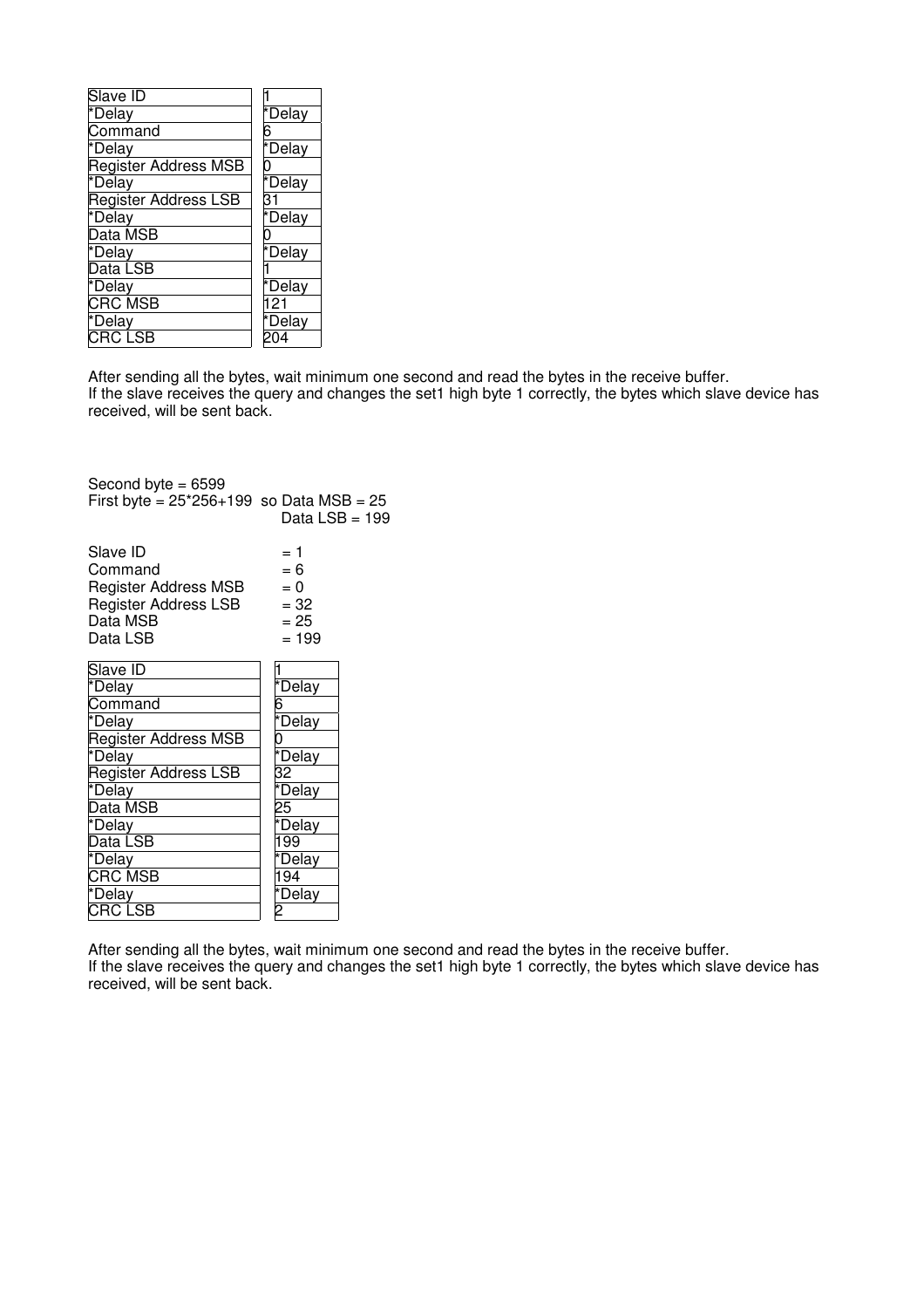## 5. ESM-XX50 Parameters List

#### **Read Holding Register Command (4XXXX)**

Holding registers can be read and written.

#### **Operator parameters**

| <b>Set list SEt LiSt</b> |  |            |                                                                          |
|--------------------------|--|------------|--------------------------------------------------------------------------|
| 40001 PSEt               |  | Process SV | ISU-L - SU-u                                                             |
| 40002 ALr1               |  | Alarm-1 SV | if process input selected SU-L-SU-u , if analog input selected SUL2-SUu2 |
| 40003 ALr2               |  | Alarm-2 SV | if process input selected SU-L-SU-u , if analog input selected SUL2-SUu2 |
| 40004 ALr3               |  | Alarm-3 SV | if process input selected SU-L-SU-u , if analog input selected SUL2-SUu2 |

|       | <b>Running mode run LiSt</b> |                                                                                                                                                  |                                                                                                                                                                                                                                                                                                                                                                                   |  |
|-------|------------------------------|--------------------------------------------------------------------------------------------------------------------------------------------------|-----------------------------------------------------------------------------------------------------------------------------------------------------------------------------------------------------------------------------------------------------------------------------------------------------------------------------------------------------------------------------------|--|
| 40005 | tunn                         | Tuning type                                                                                                                                      | no<br>Atun<br><b>Stun</b><br>At.St                                                                                                                                                                                                                                                                                                                                                |  |
| 40006 | Attn                         | Auto tuning                                                                                                                                      | no<br><b>YES</b>                                                                                                                                                                                                                                                                                                                                                                  |  |
| 40007 | Auto                         | Manual/Automatic<br>selection for<br>control output                                                                                              | Auto<br>man                                                                                                                                                                                                                                                                                                                                                                       |  |
| 40008 | rSSL                         | Ramp-soak<br>selection                                                                                                                           | Off<br>run<br>HoLd                                                                                                                                                                                                                                                                                                                                                                |  |
| 40167 | <b>ULSL</b>                  | valve control type<br>selection<br><b>CAUTION!!</b><br>When you<br>changing this<br>parameter there<br>must be<br>no electrical<br>connections.) | (if modul 1 is relay out you can see and change this<br>parameter else you can't use valve control)<br>$0 = no$ valve control<br>$1 =$ heating (reverse action)<br>$2 =$ cooling (direct action)<br>if your choice is heating or cooling;<br>-modul1 output uses for open the valve and out3 output for close the<br>valve.<br>-you can't select pid output at the modul2 output) |  |
| 40009 | bPLt                         | <b>Bumpless transfer</b>                                                                                                                         | no<br><b>YES</b>                                                                                                                                                                                                                                                                                                                                                                  |  |

|       |      | Display list diSP LiSt                                        |                                                                                                                                                                                                                            |
|-------|------|---------------------------------------------------------------|----------------------------------------------------------------------------------------------------------------------------------------------------------------------------------------------------------------------------|
| 40010 | tdSP | Top display                                                   | 0 PV<br>1 Deviation (SV-PV)<br>2 2nd sensor input (if equipment has 2nd sensor module)                                                                                                                                     |
| 40011 | bdSP | Bottom display<br>(if working man<br>mode always shows Power) | 0 Local SV<br>1 Power $(\%)$<br>2 ramp - soak display<br>- no ramp - soak P.End<br>- ramp - soak waiting HoLd<br>- ramp segment rA 1-8<br>- soak segment So 1-8<br>3 2nd sensor input (if equipment has 2nd sensor module) |

|       | <b>Ramp/Soak rmP SoA</b> |                        |                                                                                                                                                                                                                               |  |
|-------|--------------------------|------------------------|-------------------------------------------------------------------------------------------------------------------------------------------------------------------------------------------------------------------------------|--|
| 40012 | <b>StrA</b>              | Start ramp time        | 0 to 99h 59min<br>if set 0.0 start ramp doesn't work                                                                                                                                                                          |  |
| 40013 | rSto                     | Ramp-soak tolerance    | $0 - %50$ F.S.<br>if 0 doesn't work<br>if (set value+rSto) <temp (set="" <="" or="" ramp="" soak="" time<br="" value+rsto)="">working else ramp or soak time holding &amp; process waiting to came<br/>normal position</temp> |  |
| 40014 | rStY                     | Ramp-soak type         | 0 1-4 segment<br>15-8 segment<br>21-8 segment                                                                                                                                                                                 |  |
| 40015 | <b>PU 1</b>              | $\uparrow$ . target SV | $SU-L-SU-u$                                                                                                                                                                                                                   |  |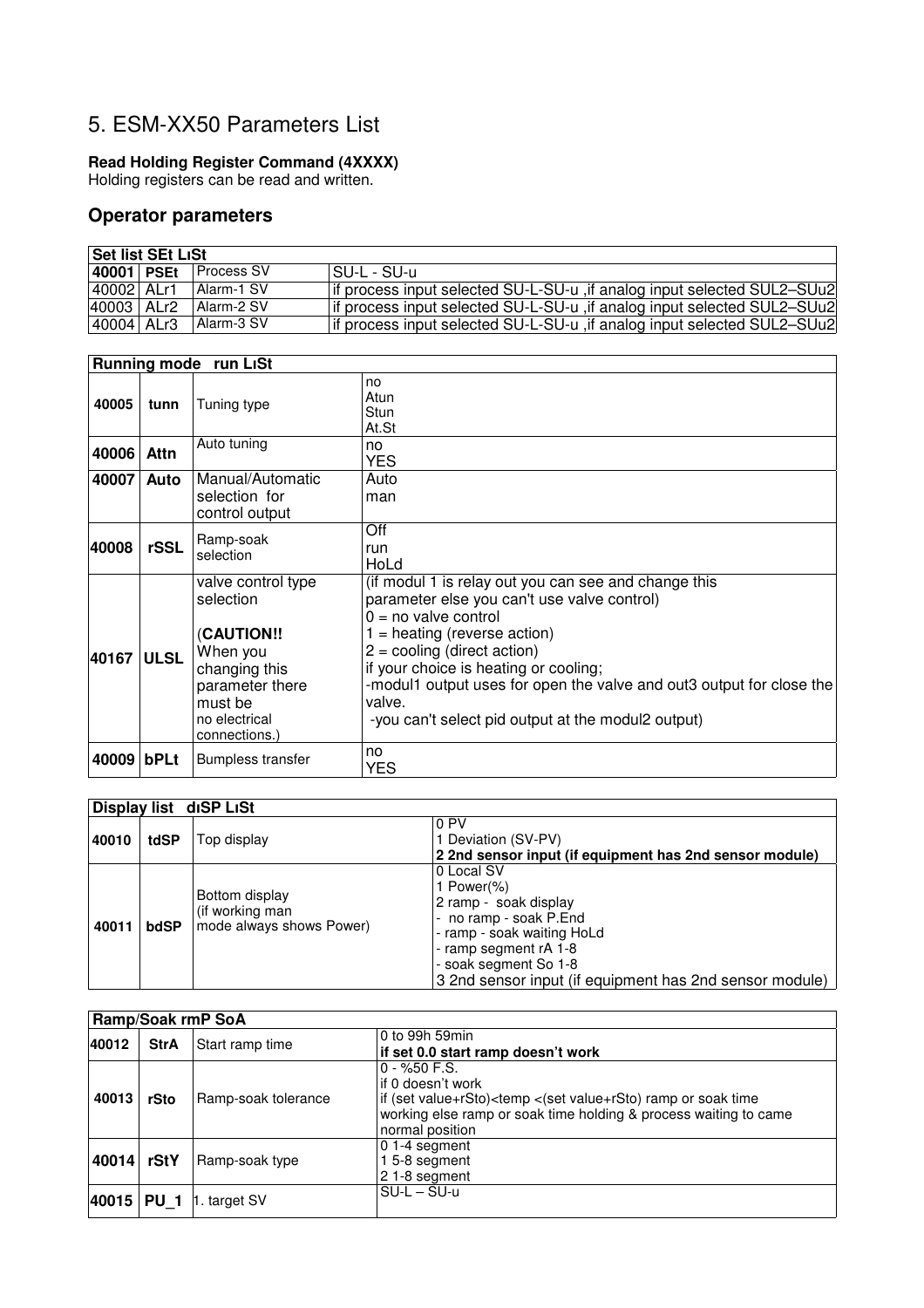| 40016 | tr <sub>1</sub> | 1. ramp segment time      | 0 to 99h 59min |
|-------|-----------------|---------------------------|----------------|
| 40017 | $tS_1$          | 1. soak segment time      | 0 to 99h 59min |
| 40018 | <b>PU 2</b>     | 2. target SV              | $SU-L-SU-u$    |
| 40019 | tr <sub>2</sub> | 2. ramp segment time      | 0 to 99h 59min |
| 40020 | tS <sub>2</sub> | 2. soak segment time      | 0 to 99h 59min |
| 40021 |                 | PU 3 3. target SV         | $SU-L-SU-u$    |
| 40022 | tr <sub>3</sub> | 3. ramp segment time      | 0 to 99h 59min |
| 40023 |                 | tS 3 3. soak segment time | 0 to 99h 59min |
| 40024 |                 | PU 4 4. target SV         | $SU-L-SU-u$    |
| 40025 | tr <sub>4</sub> | 4. ramp segment time      | 0 to 99h 59min |
| 40026 | $tS$ 4          | 4. soak segment time      | 0 to 99h 59min |
| 40027 | <b>PU 5</b>     | 5. target SV              | SU-L - SU-u    |
| 40028 | $tr_5$          | 5. ramp segment time      | 0 to 99h 59min |
| 40029 | tS <sub>5</sub> | 5. soak segment time      | 0 to 99h 59min |
| 40030 | PU <sub>6</sub> | 6. target SV              | SU-L - SU-u    |
| 40031 | $tr_6$          | 6. ramp segment time      | 0 to 99h 59min |
| 40032 | tS <sub>6</sub> | 6. soak segment time      | 0 to 99h 59min |
| 40033 | <b>PU 7</b>     | 7. target SV              | SU-L - SU-u    |
| 40034 | tr <sub>7</sub> | 7. ramp segment time      | 0 to 99h 59min |
| 40035 | $tS$ 7          | 7. soak segment time      | 0 to 99h 59min |
| 40036 | PU <sub>8</sub> | 8. target SV              | SU-L - SU-u    |
| 40037 | $tr_8$          | 8. ramp segment time      | 0 to 99h 59min |
| 40038 | $tS_8$          | 8. soak segment time      | 0 to 99h 59min |

### **Technician parameters**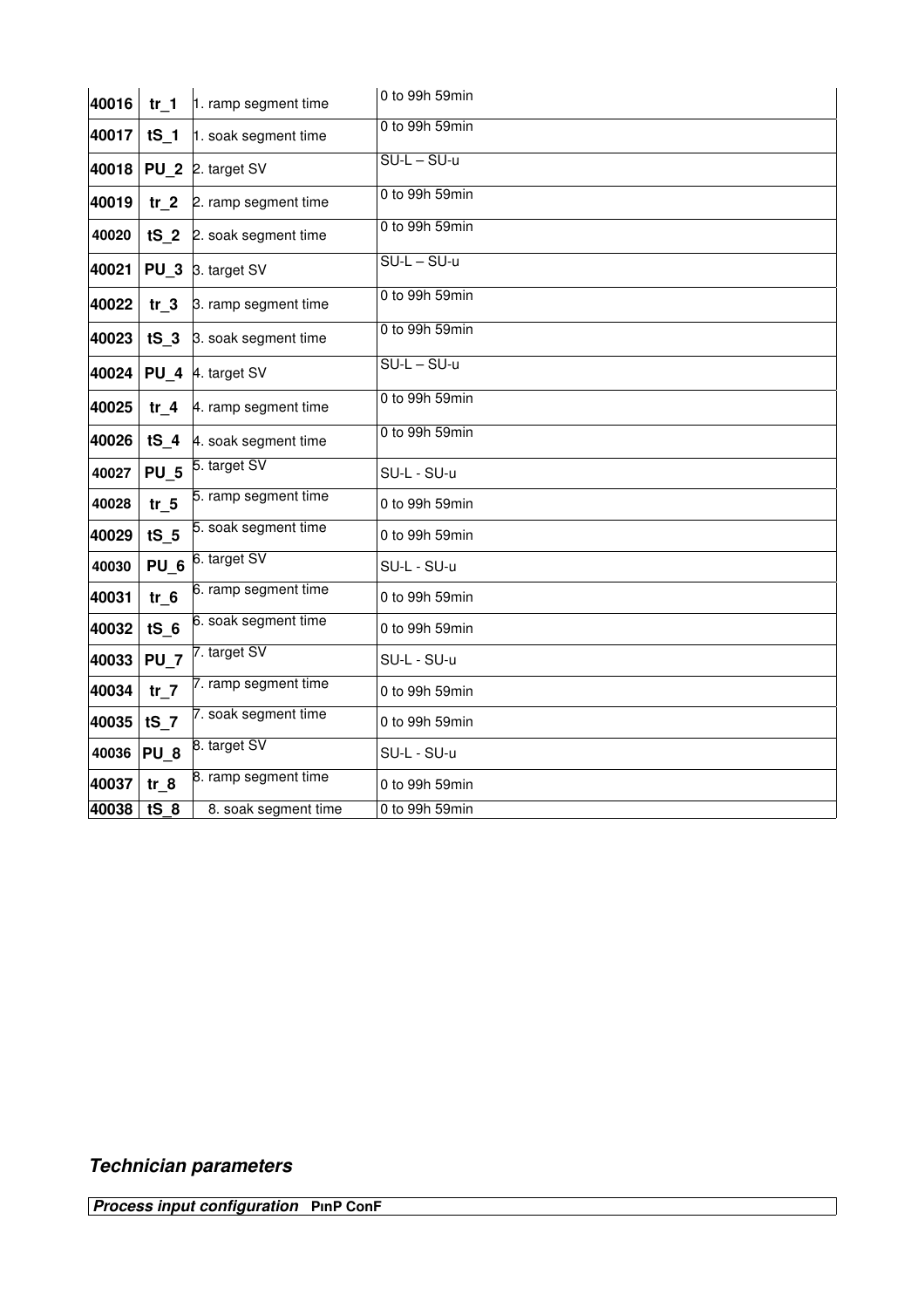| 40039   ISSL | Input signal<br>selection |
|--------------|---------------------------|
|--------------|---------------------------|

#### TC (L,J,K,R,S,T,B,E,N,C) RTD (PT100,JPT100), PTC (900ohm/25°C), NTC (1000ohm/25°C) mA, mV, V

|                                                                               | <b>Process input configuration</b><br>TC (L.J,K,R,S,T,B,E,N,C) |                     |                                    |                         |         |                    |               |
|-------------------------------------------------------------------------------|----------------------------------------------------------------|---------------------|------------------------------------|-------------------------|---------|--------------------|---------------|
|                                                                               |                                                                |                     | 0<br>(L)                           | $-148$ <sup>°</sup> F   | 1562°F  | $-100^{\circ}C$    | 850 °C        |
|                                                                               |                                                                |                     | 1<br>(L)                           | $-148.0$ °F             | 999.9°F | $-100.0$ °C        | 850.0℃        |
|                                                                               |                                                                |                     | $\overline{c}$<br>(J)              | $-328$ <sup>°</sup> F   | 1652 F  | $-200^{\circ}C$    | $900^\circ C$ |
|                                                                               |                                                                |                     | 3<br>(J)                           | -199.9°F                | 999.9 F | $-199.9^{\circ}C$  | $900.0$ °C    |
|                                                                               |                                                                |                     | (K)<br>4                           | -328 °F                 | 2372 °F | $-200$ °C          | 1300℃         |
|                                                                               |                                                                |                     | 5<br>$\overline{(\mathsf{K})}$     | -199.9 °F               | 999.9°F | $-199.9^{\circ}$ C | 999.9 °C      |
|                                                                               |                                                                |                     | $\overline{(\mathsf{R})}$<br>6     | 32 °F                   | 3092 F  | $0^{\circ}C$       | 1700℃         |
|                                                                               |                                                                |                     | 7<br>(R)                           | 32.0 °F                 | 999.9°F | $0.0^{\circ}C$     | 999.9 °C      |
|                                                                               |                                                                |                     | $\overline{\text{(S)}}$<br>8       |                         | 3092 °F | 0°C                | 1700 ℃        |
|                                                                               |                                                                |                     | $\overline{\text{(S)}}$<br>9       | 32.0 F                  | 999.9°F | $0.0^{\circ}C$     | 999.9°C       |
|                                                                               |                                                                |                     | 10(T)                              | -328 F                  | 752F    | $-200^{\circ}C$    | 400 °C        |
|                                                                               |                                                                | Type and input      | 11 $(T)$                           | $-199.9$ F              | 752.0 F | $-199.9^{\circ}C$  | 400.0℃        |
| 40040                                                                         | <b>TCSL</b>                                                    | scale selection(TC) | 12(B)                              | 111 F                   | 3272 F  | 44 °C              | 1800℃         |
|                                                                               |                                                                |                     | 13(B)                              | 111.0 °F                | 999.9°F | 44.0 ℃             | 999.9 °C      |
|                                                                               |                                                                |                     | 14(E)                              | $-238$ <sup>o</sup> F   | 1292 °F | $-150^{\circ}$ C   | 700 °C        |
|                                                                               |                                                                |                     | 15(E)                              | $-199.9$ <sup>°</sup> F | 999.9 F | $-150.0$ °C        | 700.0℃        |
|                                                                               |                                                                |                     | 16(N)                              | $-328$ °F               | 2372 °F | -200℃              | 1300 ℃        |
|                                                                               |                                                                |                     | 17 $(N)$                           | -199.9 °F               | 999.9°F | $-199.9^\circ$ C   | 999.9 °C      |
|                                                                               |                                                                |                     | 18 <sub>(C)</sub>                  | 32 °F                   | 3261 °F | 0°C                | 2300 ℃        |
|                                                                               |                                                                |                     | 19 $(C)$                           | 32.0 °F                 | 999.9°F | $0.0^\circ C$      | 999.9°C       |
|                                                                               |                                                                |                     | $\overline{C}$                     |                         |         |                    |               |
| 40064                                                                         | unit                                                           | Unit selection      | °F                                 |                         |         |                    |               |
|                                                                               |                                                                |                     |                                    |                         |         |                    |               |
|                                                                               |                                                                |                     | scale min - upL                    |                         |         |                    |               |
| 40065                                                                         | LoL                                                            | Lower limit of the  |                                    |                         |         |                    |               |
|                                                                               |                                                                | input range         |                                    |                         |         |                    |               |
|                                                                               |                                                                |                     | LoL - scale max $(FS = upL - LoL)$ |                         |         |                    |               |
| 40066                                                                         | <b>uPL</b>                                                     | Upper limit of the  |                                    |                         |         |                    |               |
|                                                                               |                                                                | input range         |                                    |                         |         |                    |               |
|                                                                               |                                                                |                     |                                    |                         |         |                    |               |
| -10 to 10%FS<br>With this function, predetermined value is added to the input |                                                                |                     |                                    |                         |         |                    |               |
| 40067<br><b>PuoF</b><br>PV offset                                             |                                                                |                     |                                    |                         |         |                    |               |
|                                                                               |                                                                | Time constant of    | reading<br>0.0 to 900.0 seconds    |                         |         |                    |               |
| 40068                                                                         | <b>IFLt</b>                                                    | input filter        |                                    |                         |         |                    |               |
|                                                                               |                                                                | Cold junction       | no = Does not perform the RCJ      |                         |         |                    |               |
| 40069                                                                         | <b>CJnC</b>                                                    |                     |                                    |                         |         |                    |               |
|                                                                               | compensation<br>$YES = Performs$ the RCJ                       |                     |                                    |                         |         |                    |               |

|           |             | <b>Process input configuration</b>     | <b>RTD (PT100, JPT100, PTC, NTC)</b>                                                           |                       |                    |                    |                             |
|-----------|-------------|----------------------------------------|------------------------------------------------------------------------------------------------|-----------------------|--------------------|--------------------|-----------------------------|
| 40041     | rtdS        | Type and input scale<br>selection(RTD) | $0$ (PT100)<br>1 (PT100)                                                                       | $-328$ °F<br>-199.9°F | 1202 °F<br>999.9 F | -200 °C<br>-199.9℃ | 650 °C<br>$650.0^{\circ}$ C |
| 40064     | unit        | Unit selection                         | ℃<br>°F                                                                                        |                       |                    |                    |                             |
| 40065     | LoL         | Lower limit of the input range         | scale min $-$ uPL                                                                              |                       |                    |                    |                             |
| 40066 uPL |             | Upper limit of the input range         | LoL - scale max                                                                                |                       |                    |                    |                             |
|           | 40067 PuoF  | PV offset                              | $-10$ to $10\%$ FS<br>With this function, predetermined value is added to the input<br>reading |                       |                    |                    |                             |
| 40068     | <b>IFLt</b> | Time constant of input filter          | 0.0 to 900.0 seconds                                                                           |                       |                    |                    |                             |

| <b>Process input configuration</b> |                                            | (mV,V,mA) |                                                         |
|------------------------------------|--------------------------------------------|-----------|---------------------------------------------------------|
| 40042 uASL                         | Type and input scale<br>selection(mA,mV,V) |           | 0(050mV)<br>1(05V)<br>12(010V)<br>3 (020mA)<br>4(420mA) |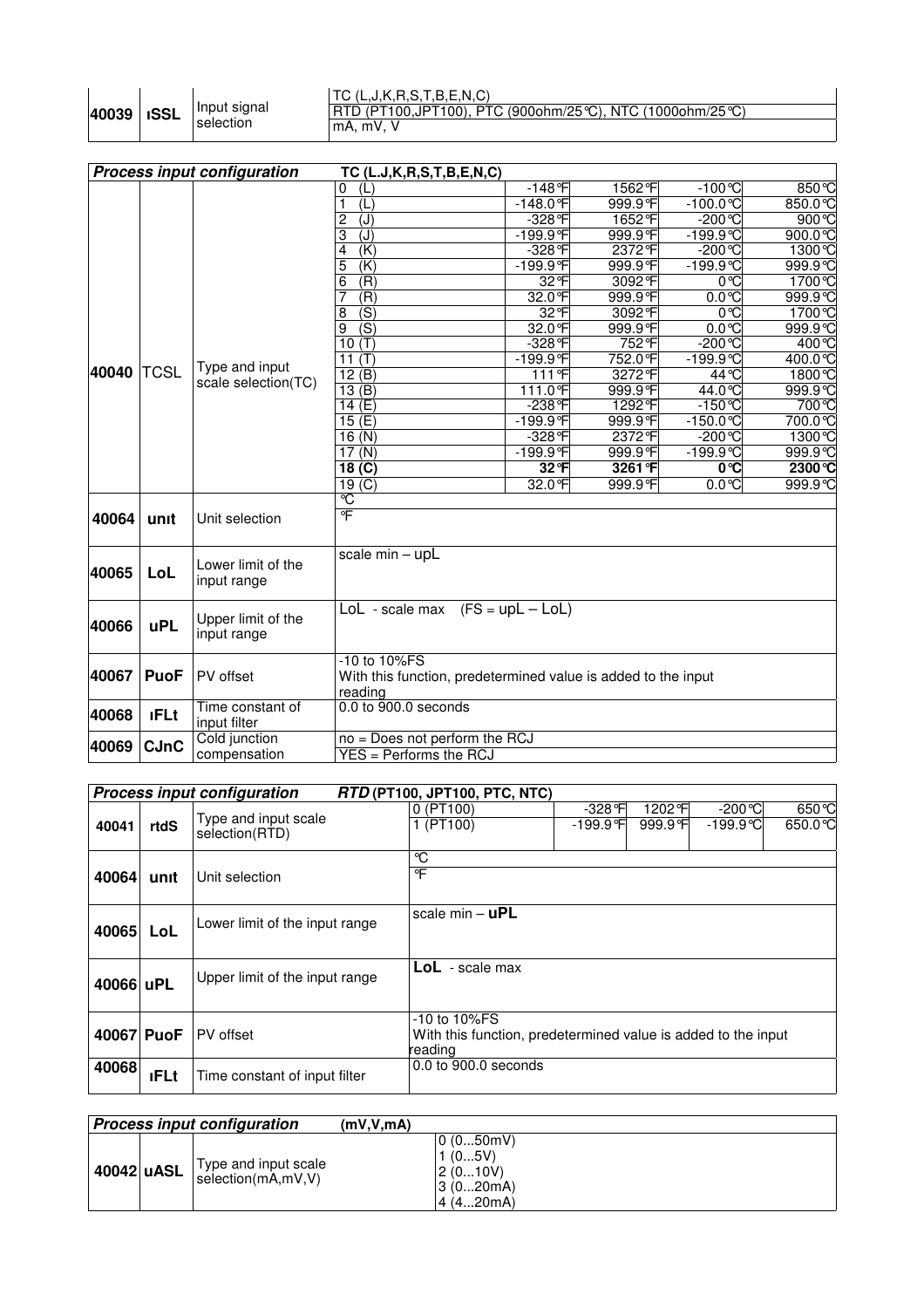| 40043      | dPnt       | Point position                 | 09999<br>1999.9<br>299.99<br>39.999                                                      |
|------------|------------|--------------------------------|------------------------------------------------------------------------------------------|
| 40044      |            | <b>uCAL</b> User calibration   | 0 None<br>1 Two Point<br>2 Multi Point                                                   |
| 40045 TpoL |            | Two point Low point value      | $-1999 - 9999$                                                                           |
| 40046 TpoH |            | Two point High point value     | $-1999 - 9999$                                                                           |
| 40047 Po00 |            | Multi point Disp out val 0     | $-1999 - 9999$                                                                           |
| 40048 Po01 |            | Multi point Disp out val 1     | $-1999 - 9999$                                                                           |
| 40049 Po02 |            | Multi point Disp out val 2     | $-1999 - 9999$                                                                           |
| 40050 Po03 |            | Multi point Disp out val 3     | $-1999 - 9999$                                                                           |
| 40051 Po04 |            | Multi point Disp out val 4     | $-1999 - 9999$                                                                           |
| 40052 Po05 |            | Multi point Disp out val 5     | $-1999 - 9999$                                                                           |
| 40053 Po06 |            | Multi point Disp out val 6     | $-1999 - 9999$                                                                           |
| 40054 Po07 |            | Multi point Disp out val 7     | $-1999 - 9999$                                                                           |
| 40055 Po08 |            | Multi point Disp out val 8     | $-1999 - 9999$                                                                           |
| 40056 Po09 |            | Multi point Disp out val 9     | $-1999 - 9999$                                                                           |
| 40057 Po10 |            | Multi point Disp out val 10    | $-1999 - 9999$                                                                           |
| 40058 Po11 |            | Multi point Disp out val 11    | $-1999 - 9999$                                                                           |
| 40059 Po12 |            | Multi point Disp out val 12    | $-1999 - 9999$                                                                           |
| 40060 Po13 |            | Multi point Disp out val 13    | $-1999 - 9999$                                                                           |
| 40061 Po14 |            | Multi point Disp out val 14    | $-1999 - 9999$                                                                           |
| 40062 Po15 |            | Multi point Disp out val 15    | $-1999 - 9999$                                                                           |
| 40063 Po16 |            | Multi point Disp out val 16    | $-1999 - 9999$                                                                           |
|            |            | Unit selection                 | $\overline{C}$                                                                           |
|            |            |                                | °F<br>$\overline{\mathtt{U}}$                                                            |
| 40064      | unit       |                                | $=$ No unit                                                                              |
|            |            |                                |                                                                                          |
| 40065      | LoL        | Lower limit of the input range | scale $min - uPL$                                                                        |
| 40066      | <b>uPL</b> | Upper limit of the input range | LoL - scale max                                                                          |
| 40067 PUoF |            | PV offset                      | -10 to 10%FS<br>With this function, predetermined value is added to the input<br>reading |
| 40068      | TFLt       | Time constant of input filter  | 0.0 to 900.0 seconds                                                                     |

|                                                                        |                                                              | <b>PID control parameters</b><br><b>Pid ConF</b>                                   |                                                                                                                                                                         |
|------------------------------------------------------------------------|--------------------------------------------------------------|------------------------------------------------------------------------------------|-------------------------------------------------------------------------------------------------------------------------------------------------------------------------|
|                                                                        | 40070 P-Ht                                                   | Propotional Band for heating                                                       | 0.0 to 999.9% of the FS                                                                                                                                                 |
| 40071                                                                  | <b>I-Ht</b>                                                  | Integral Time for heating                                                          | 0 to 3600 seconds                                                                                                                                                       |
| 40072                                                                  | d-Ht                                                         | Derivative Time for heating                                                        | 0.0 to 999.9 seconds                                                                                                                                                    |
| 40073 Ct-H                                                             |                                                              | Cycle time of control<br>output(heating)                                           | 1 to 150 seconds<br>For contact output: typical 30 second<br>For SSR-driving output: typical 1 to 2 second<br>(if ULSL heating or cooling you can't see this parameter) |
|                                                                        | 40074 oLLH                                                   | 0.0 to ouLH Not avaiable for double heat/cool action<br>Low output limit (heating) |                                                                                                                                                                         |
|                                                                        | 40075 ou LH                                                  | High output limit (heating)                                                        | oLLH To 100.0                                                                                                                                                           |
| 40076 oLtH                                                             |                                                              | Output minimum on<br>time (heating)                                                | $0.0$ to $Ct-H$<br>$0.0$ is 50 msec<br>(if ULSL heating or cooling you can't see this parameter)                                                                        |
| 40077                                                                  | cooling side proportional<br><b>CCoE</b><br>band coefficient |                                                                                    | 0.0 to 100.0 % (P-Ht * CCoE/100=P-CL)<br>if (0.0) no coefficient                                                                                                        |
| 40078                                                                  | <b>P-CL</b><br>Proportional band for cooling                 |                                                                                    | 0.0 to 999.9% of the FS                                                                                                                                                 |
| 0 to 3600 seconds<br><b>I-CL</b><br>40079<br>Integral time for cooling |                                                              |                                                                                    |                                                                                                                                                                         |
| 40080                                                                  | d-CL                                                         | Derivative time for cooling                                                        | 0.0 to 999.9 seconds                                                                                                                                                    |
| 40081                                                                  | $Ct-C$                                                       | Cycle time for control<br>output(cooling)                                          | 1 to 150 seconds<br>(Avaiable for dual output only)                                                                                                                     |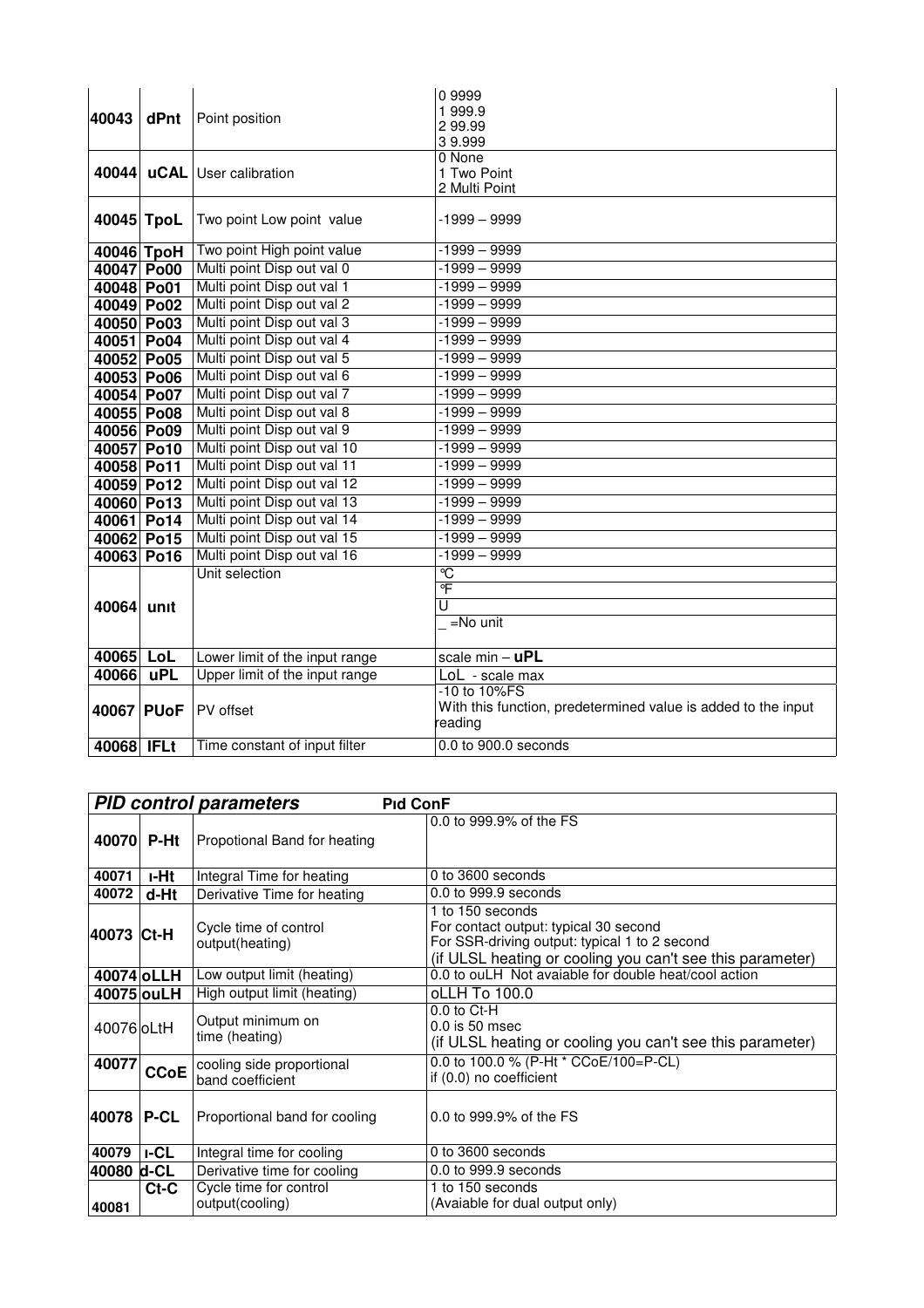|                                                                                                                                                                                   |             |                                    | For contact output: typical 30 second<br>For SSR-driving output: typical 1 to 2 second<br>(if ULSL heating or cooling you can't see this parameter)     |  |
|-----------------------------------------------------------------------------------------------------------------------------------------------------------------------------------|-------------|------------------------------------|---------------------------------------------------------------------------------------------------------------------------------------------------------|--|
|                                                                                                                                                                                   | 40082 oLLC  | Low output limit (cooling)         | 0.0 to ouLC Not avaiable for double heat/cool action                                                                                                    |  |
| 40083 ouLC                                                                                                                                                                        |             | High output limit (cooling)        | oLLC To 100.0                                                                                                                                           |  |
| 40084                                                                                                                                                                             | oLtC        | Output minimum on<br>time(cooling) | $0.0$ to $Ct$ - $C$<br>$0.0$ is 50 msec<br>(if ULSL heating or cooling you can't see this parameter)                                                    |  |
| 40085                                                                                                                                                                             | Ar          | Anti-reset windup                  | 0 to 100% FS                                                                                                                                            |  |
| 40086 SuoF                                                                                                                                                                        |             | -50 to 50 % FS<br>SV offset value  |                                                                                                                                                         |  |
| 40087 PoFS                                                                                                                                                                        |             | pid output offset                  | if only cooling pid -100.0 to 0<br>if only heating pid 0.0 to 100.0<br>if cooling & heating pid -100.0 to 100.0<br>adding pid output                    |  |
| pid output offset with set<br>40088<br><b>PoSS</b><br>point                                                                                                                       |             |                                    | if only cooling pid -100.0 to 0<br>if only heating pid 0.0 to 100.0<br>if cooling & heating pid -100.0 to 100.0<br>adding pid output (PoSS * PUAL / FS) |  |
| 40089                                                                                                                                                                             | <b>Strn</b> | Measured value stable range        | 1 - max. scale                                                                                                                                          |  |
| $-50.0$ to 50.0 % FS<br>Proportional band<br>adding PUAL for cooling control<br>40090  o-db<br>shift(Overlap/Deadband)                                                            |             |                                    |                                                                                                                                                         |  |
| if only cooling pid -100.0 to 0<br>Output setting when in<br>if only heating pid 0.0 to 100.0<br><b>Sbou</b><br>40091<br>sensor break<br>if cooling & heating pid -100.0 to 100.0 |             |                                    |                                                                                                                                                         |  |

| Input/Output Modul -1 configuration [Outputs(Relay,SSR)] |  |                         |             | <b>IOP1 ConF</b>         |
|----------------------------------------------------------|--|-------------------------|-------------|--------------------------|
|                                                          |  |                         | <b>HEAt</b> | Heating (reverse action) |
| 40092 out1                                               |  | Output function<br>Lout | cooL        | Cooling (direct action)  |
|                                                          |  |                         |             | Logic output             |

| Input/Output Modul –1 configuration [Outputs(Relay,SSR)] (Heat or Cool) |                               |       |                       |  |
|-------------------------------------------------------------------------|-------------------------------|-------|-----------------------|--|
|                                                                         |                               | on.oF | <b>ON/OFF Control</b> |  |
|                                                                         | 40093   Con1   Control action | Pid   | <b>PID Control</b>    |  |
|                                                                         |                               |       |                       |  |

|       | Input/Output Modul –1 configuration [Outputs(Relay,SSR)] (ON/OFF control) |                                |                         |                                |  |  |
|-------|---------------------------------------------------------------------------|--------------------------------|-------------------------|--------------------------------|--|--|
|       |                                                                           | 40094   HYS1   Hysteresis      | $0\%50FS$               |                                |  |  |
|       |                                                                           | 40095   HYn1   Hysteresis mode |                         | SV+(HYS/2) and SV-(HYS/2)      |  |  |
|       |                                                                           |                                |                         | SV and SV+HYS or SV and SV-HYS |  |  |
| 40096 | tm1                                                                       | Minimum OFF time               | $ 0.0100.0 \text{ sn} $ |                                |  |  |

| Input/Output Modul -1 configuration [Outputs(Relay, SSR)] (Logic output) |      |                          |  |                                     |  |
|--------------------------------------------------------------------------|------|--------------------------|--|-------------------------------------|--|
|                                                                          |      | Logic output<br>function |  | Alarm output                        |  |
|                                                                          |      |                          |  | Manual/Automatic                    |  |
| 40097                                                                    | Lou1 |                          |  | Sensor break                        |  |
|                                                                          |      |                          |  | PV out of range                     |  |
|                                                                          |      |                          |  | analog input sensor break           |  |
|                                                                          |      |                          |  | analog input sensor PV out of range |  |

| Input/Output Modul –1 alrm sensor type sel [Outputs(Relay,SSR)](Logic out) |  |                                        |  |                      |  |
|----------------------------------------------------------------------------|--|----------------------------------------|--|----------------------|--|
|                                                                            |  | <b>ALS1</b> Alarm sensor selection   0 |  | Process input sensor |  |
| 40162                                                                      |  |                                        |  | Analog modul sensor  |  |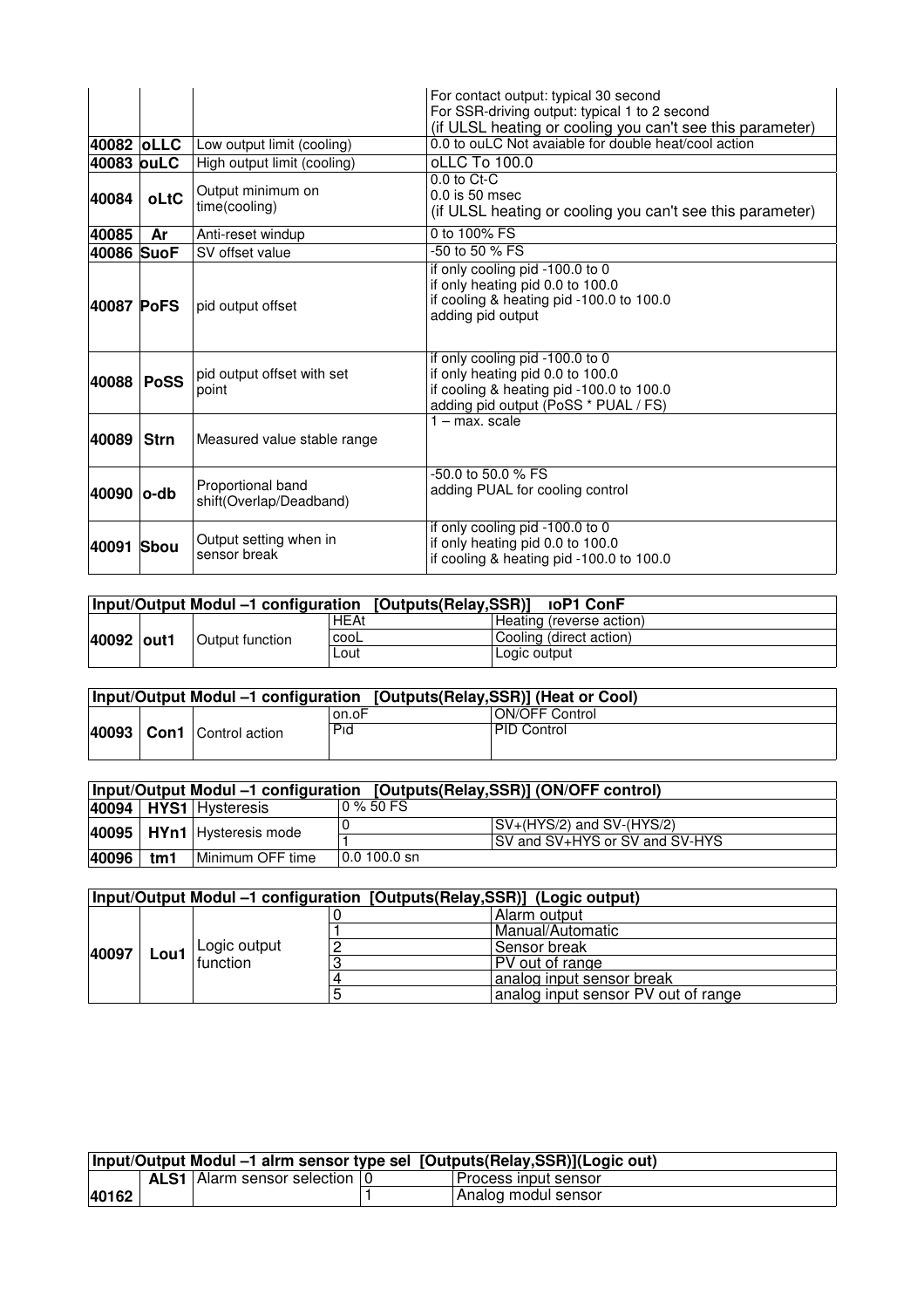|       | Input/Output Modul -1 configuration<br>[Outputs(Relay,SSR)] (Logic out-Alarm) |                              |                                                                                     |                                                          |  |  |  |
|-------|-------------------------------------------------------------------------------|------------------------------|-------------------------------------------------------------------------------------|----------------------------------------------------------|--|--|--|
|       |                                                                               |                              |                                                                                     | Process high alarm                                       |  |  |  |
|       |                                                                               |                              |                                                                                     | Process low alarm                                        |  |  |  |
|       |                                                                               |                              |                                                                                     | Deviation high alarm not available if analog in selected |  |  |  |
| 40098 | Alt1                                                                          | Type                         |                                                                                     | Deviation low alarm not available if analog in selected  |  |  |  |
|       |                                                                               |                              |                                                                                     | Deviation band alarm not available if analog in selected |  |  |  |
|       |                                                                               |                              | 5                                                                                   | Deviation range alarm not available if analog in         |  |  |  |
|       |                                                                               |                              |                                                                                     | selected                                                 |  |  |  |
| 40099 |                                                                               | <b>ALH1</b> Alarm hysteresis | if process in selected 0 - %50 FS, if analog in selected 0 - %50<br>FS <sub>2</sub> |                                                          |  |  |  |

|            |             | <b>Input/Output Modul -1 configuration [Analog Output]</b> |           |
|------------|-------------|------------------------------------------------------------|-----------|
|            |             |                                                            | $0-20$ mA |
| 40100 oAt1 | Output type |                                                            | 4-20 mA   |

|       |  |                      | Input/Output Modul -1 configuration [Analog Output] |                |
|-------|--|----------------------|-----------------------------------------------------|----------------|
|       |  |                      | <b>HEAt</b>                                         | Heating        |
| 40101 |  | <b>OuA1</b> Function | cooL                                                | Coolina        |
|       |  |                      | rEtr                                                | Retransmission |

| Input/Output Modul -1 configuration [Analog Output] (Retransmission) |      |                                   |       |                             |
|----------------------------------------------------------------------|------|-----------------------------------|-------|-----------------------------|
| 40102                                                                |      | Retransmission<br><b>Function</b> | rt.Pr | Retransmission of PV        |
|                                                                      | rEt1 |                                   | rt.Er | ⊧Retransmission of error    |
|                                                                      |      |                                   | rt.PU | <b>Retransmission of SV</b> |

| Input/Output Modul -1 configuration |  |                           |   | [Logic input]                                         |  |  |
|-------------------------------------|--|---------------------------|---|-------------------------------------------------------|--|--|
|                                     |  |                           | U | Manual / Automatic (when logic input closed, changes  |  |  |
|                                     |  |                           |   | Auto program parameter, if man changes to Auto, if    |  |  |
|                                     |  |                           |   | Auto changes to man)                                  |  |  |
|                                     |  |                           |   | Start - Stop the AT (when logic input closed, changes |  |  |
|                                     |  | <b>Lin1</b> Function<br>2 |   | Attn program parameter, if no changes to YES,         |  |  |
| 40160                               |  |                           |   | if YES changes to no)                                 |  |  |
|                                     |  |                           |   | run / off the ramp (when logic input closed, changes  |  |  |
|                                     |  |                           |   | rSSL program parameter, if run or HoLd changes to     |  |  |
|                                     |  |                           |   | oFF, if oFF changes to run)                           |  |  |
|                                     |  |                           | 3 | run / hold the ramp (when logic input closed, changes |  |  |
|                                     |  |                           |   | rSSL program parameter, if run changes to HoLd, if    |  |  |
|                                     |  |                           |   | HoLd changes to run)                                  |  |  |

|            | Input/Output Modul -1 configuration [Analog input] |                                                                                                   |
|------------|----------------------------------------------------|---------------------------------------------------------------------------------------------------|
| 40130 ISL1 | Analog input Modul 1<br>Input signal selection     | TC(L,J,K,R,S,T,B,E,N,C)<br>RTD (PT100,JPT100), PTC (900ohm/25℃), NTC (1000ohm/25℃)<br>$mA.$ mV. V |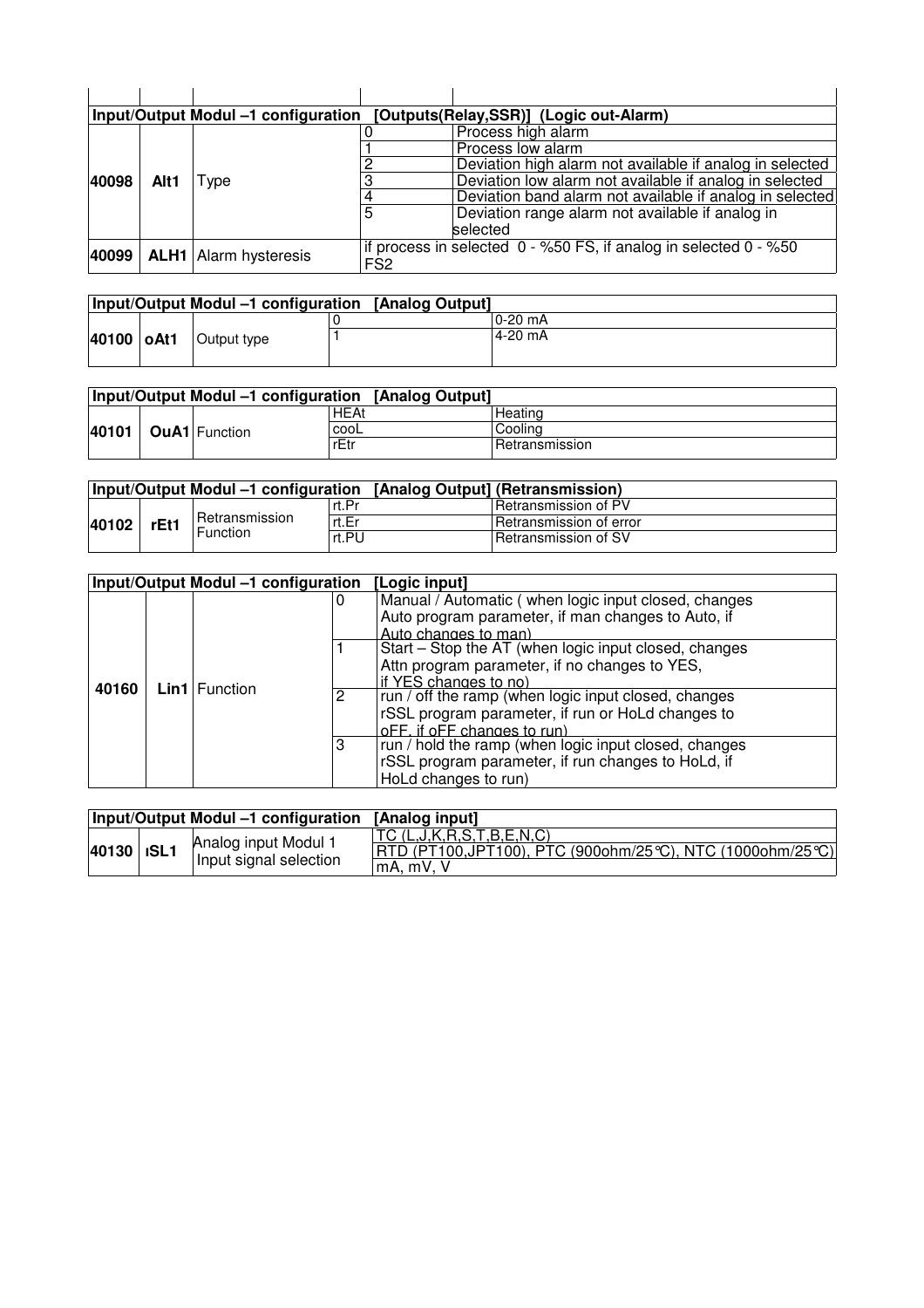|            | Analog input-1 configuration<br>TC (L.J,K,R,S,T,B,E,N,C) |                            |                                                         |                             |                                 |                         |                      |  |
|------------|----------------------------------------------------------|----------------------------|---------------------------------------------------------|-----------------------------|---------------------------------|-------------------------|----------------------|--|
|            |                                                          |                            | Œ<br>0                                                  | $-148$ <sup>°</sup> F       | 1562°F                          | $-100^{\circ}C$         | 850℃                 |  |
|            |                                                          |                            | (L)<br>1                                                | <u>-148.0</u> °F            | 999.9°F                         | $-100.0^{\circ}C$       | 850.0 °C             |  |
|            |                                                          |                            | $\overline{J}$<br>$\overline{c}$                        | -328°F                      | 1652°F                          | $-200$ °C               | 900 °C               |  |
|            |                                                          |                            | (J)<br>3                                                | $-199.9$ <sup>°</sup> F     | 999.9°F                         | $-199.9^{\circ}C$       | 900.0°C              |  |
| 40131      |                                                          |                            | $\overline{(\mathsf{K})}$<br>4                          | -328°F                      | 2372 °F                         | $-200^{\circ}C$         | 1300 ℃               |  |
|            |                                                          |                            | $\overline{5}$<br>(K)                                   | $-199.9$ <sup>F</sup>       | 999.9°F                         | $-199.9^{\circ}C$       | 999.9°C              |  |
|            |                                                          |                            | $\overline{6}$<br>(R)                                   | 32 °F                       | 3092°F                          | $\overline{0^{\circ}C}$ | 1700 ℃               |  |
|            |                                                          |                            | (R)<br>7                                                | 32.0 °F                     | 999.9°F                         | $0.0^\circ C$           | 999.9°C              |  |
|            |                                                          | Analog input Modul 1       | (S)<br>8                                                | 32 °F                       | 3092 °F                         | 0°C                     | 1700 °C              |  |
|            |                                                          |                            | $\overline{\text{(S)}}$<br>9                            | 32.0°F                      | 999.9°F                         | $0.0^\circ$             | 999.9°C              |  |
|            | <b>TSL1</b>                                              | Type and input scale       | 10(T)                                                   | -328°F                      | 752°F                           | $-200^{\circ}C$         | 400 ℃                |  |
|            |                                                          | selection(TC)              | 11 $(T)$                                                | $-199.9F$                   | 752.0 °F                        | -199.9℃                 | $400.0 \overline{C}$ |  |
|            |                                                          |                            | 12(B)                                                   | 111°F                       | 3272°F                          | $44\overline{C}$        | 1800 ℃               |  |
|            |                                                          |                            | 13(B)                                                   | 111.0°F                     | 999.9°F                         | 44.0℃                   | 999.9 °C             |  |
|            |                                                          |                            | 14(E)                                                   | -238 °F                     | 1292 °F                         | $-150^{\circ}C$         | 700℃                 |  |
|            |                                                          |                            | 15(E)                                                   | $-199.9$ °F                 | 999.9°F                         | $-150.0$ °C             | 700.0 ℃              |  |
|            |                                                          |                            | 16(N)                                                   | -328°F                      | 2372°F                          | $-200$ °C               | 1300 ℃               |  |
|            |                                                          |                            | 17(N)                                                   | $-199.9F$                   | 999.9°F                         | $-199.9$ <sup>c</sup>   | 999.9°C              |  |
|            |                                                          |                            | 18 <sub>(C)</sub>                                       | 32 °F                       | 3261 °F                         | 0°C                     | 2300 ℃               |  |
|            |                                                          |                            | 19(C)                                                   | 32.0 °F                     | 999.9°F                         | $0.0^\circ$             | 999.9C               |  |
| 40138      | unt1                                                     | Analog input Modul 1 Unit  | $\overline{\text{C}}$                                   |                             |                                 |                         |                      |  |
|            |                                                          | selection                  | °F                                                      |                             |                                 |                         |                      |  |
| 40139 LoL1 |                                                          | Analog input Modul 1 Lower | Second Sensor scale min - upL1                          |                             |                                 |                         |                      |  |
|            |                                                          | limit of the input range   |                                                         |                             |                                 |                         |                      |  |
| 40140 UpL1 |                                                          | Analog input Modul 1 Upper |                                                         |                             | LoL1 - Second Sensor scale max  |                         |                      |  |
|            |                                                          | limit of the input range   |                                                         |                             |                                 |                         |                      |  |
|            |                                                          |                            | $-10$ to $10\%$ (FS1 = upL1 - LoL1)                     |                             |                                 |                         |                      |  |
|            |                                                          | Analog input modul 1 PV    | With this function, predetermined value is added to the |                             |                                 |                         |                      |  |
| 40141      | <b>IPU1</b>                                              | offset                     | input reading                                           |                             |                                 |                         |                      |  |
|            |                                                          |                            |                                                         |                             |                                 |                         |                      |  |
|            |                                                          | Time constant of Analog    |                                                         |                             |                                 |                         |                      |  |
| 40142      | <b>IFL1</b>                                              | input modul 1 input filter | 0.0 to 900.0 seconds                                    |                             |                                 |                         |                      |  |
|            |                                                          | Analog input Modul 1 Cold  |                                                         |                             | $no = Does not perform the RCJ$ |                         |                      |  |
| 40143      | CJn1                                                     |                            |                                                         | $YES = Performance the RCJ$ |                                 |                         |                      |  |
|            |                                                          | junction compensation      |                                                         |                             |                                 |                         |                      |  |
|            |                                                          | Analog input Remote        | <b>YES</b>                                              |                             |                                 |                         |                      |  |
| 40144      | rES1                                                     | Selection                  | no                                                      |                             |                                 |                         |                      |  |
|            |                                                          |                            |                                                         |                             |                                 |                         |                      |  |

|                  | RTD (PT100, JPT100, PTC, NTC)<br>Analog input-1 configuration |                                                                |  |                                                                                            |                       |        |                             |                      |
|------------------|---------------------------------------------------------------|----------------------------------------------------------------|--|--------------------------------------------------------------------------------------------|-----------------------|--------|-----------------------------|----------------------|
| 40132 rtS1       |                                                               | Analog input Modul 1 Type<br>and input scale<br>selection(RTD) |  | 0<br>(PT10                                                                                 | -328 F<br>$-199.9$ °F | 1202 F | -200℃<br>999.9 F - 199.9 °C | 650 °C<br>$650.0$ °C |
| 40138 unt1       |                                                               | Analog input Modul 1 Unit<br>selection                         |  | $\mathcal{C}$<br>℃                                                                         |                       |        |                             |                      |
| 40139 LoL1       |                                                               | Analog input Modul 1<br>Lower limit of the input range         |  | Second Sensor scale min - UpL1                                                             |                       |        |                             |                      |
| 40140 uPL1       |                                                               | Analog input Modul 1 Upper<br>limit of the input range         |  | LoL1 - Second Sensor scale max                                                             |                       |        |                             |                      |
| 40141 <b>PU1</b> |                                                               | Analog input modul 1 PV<br>offset                              |  | -10 to 10% FS1<br>With this function, predetermined value is<br>added to the input reading |                       |        |                             |                      |
| 40142 IFL1       |                                                               | Time constant of Analog<br>input modul 1 input filter          |  | $0.0$ to $900.0$ seconds                                                                   |                       |        |                             |                      |
| 40144 ReS1       |                                                               | Analog input Remote<br>Selection                               |  | <b>YES</b><br>no                                                                           |                       |        |                             |                      |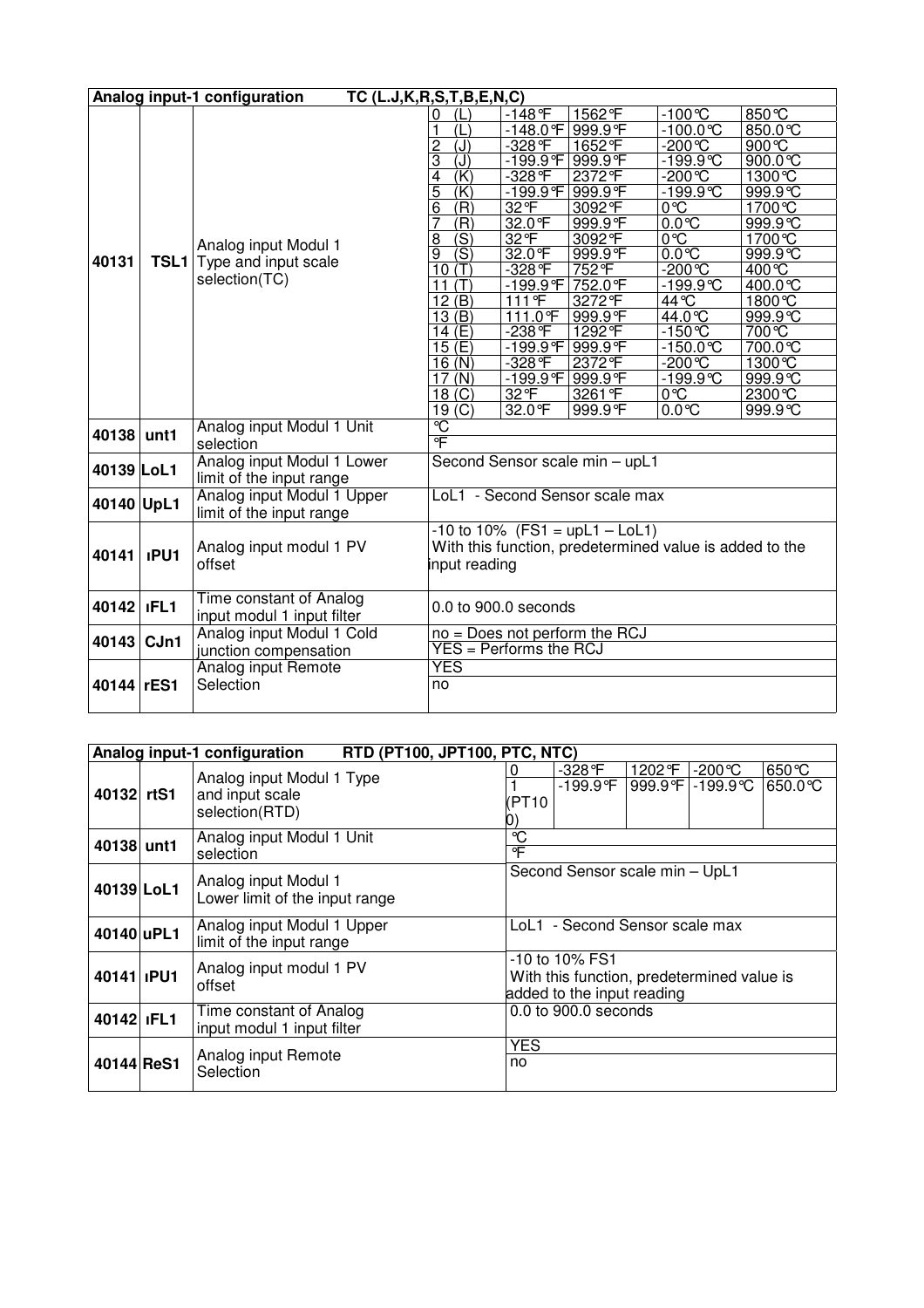|                  | Analog input-1 configuration<br>(mV, V, mA) |                                                                    |                                                                                            |           |  |  |  |  |
|------------------|---------------------------------------------|--------------------------------------------------------------------|--------------------------------------------------------------------------------------------|-----------|--|--|--|--|
|                  |                                             |                                                                    | $00-20$ type                                                                               |           |  |  |  |  |
| 40133 uAS1       |                                             | Analog input Modul 1 Type and<br>input scale selection (mA,mV,V)   | 14-20 type                                                                                 |           |  |  |  |  |
|                  |                                             |                                                                    | $0 = 9999$                                                                                 |           |  |  |  |  |
| 40134 dPn1       |                                             | Analog input Modul 1 Point position                                | $1 = 999.9$                                                                                |           |  |  |  |  |
|                  |                                             |                                                                    | $2 = 99.99$                                                                                |           |  |  |  |  |
|                  |                                             |                                                                    | $3 = 9.999$                                                                                |           |  |  |  |  |
|                  |                                             | Analog input Modul 1 User                                          | 0                                                                                          | None      |  |  |  |  |
| 40135            | <b>ICA1</b>                                 | calibration                                                        | 1                                                                                          | Two point |  |  |  |  |
|                  |                                             |                                                                    | $-1999 - 9999$                                                                             |           |  |  |  |  |
| 40136            | $lcl1$                                      | Analog input Modul 1 Two point<br>Low point value                  |                                                                                            |           |  |  |  |  |
| 40137 ICH1       |                                             | Analog input Modul 1 Two point<br>High point value                 | $-1999 - 9999$                                                                             |           |  |  |  |  |
|                  |                                             |                                                                    | °C                                                                                         |           |  |  |  |  |
| 40138 unt1       |                                             | Analog input Modul 1 Unit                                          | $\overline{\mathsf{F}}$                                                                    |           |  |  |  |  |
|                  |                                             | selection                                                          | U                                                                                          |           |  |  |  |  |
|                  |                                             |                                                                    | $=$ No unit                                                                                |           |  |  |  |  |
| 40139            |                                             | LoL1 Analog input Modul 1 Lower<br>limit of the input range        | Second Sensor scale min - UpL1                                                             |           |  |  |  |  |
| 40140            |                                             | <b>uPL1</b> Analog input Modul 1 Upper<br>limit of the input range | LoL1 - Second Sensor scale max                                                             |           |  |  |  |  |
| 40141 <b>PU1</b> |                                             | Analog input modul 1 PV offset                                     | -10 to 10% FS1<br>With this function, predetermined value is added to the input<br>reading |           |  |  |  |  |
| 40142 IFL1       |                                             | Time constant of Analog input<br>modul 1 input filter              | $0.0$ to $900.0$ seconds                                                                   |           |  |  |  |  |
|                  |                                             |                                                                    | <b>YES</b>                                                                                 |           |  |  |  |  |
| 40144            | rES1                                        | Analog input Remote Selection                                      | no                                                                                         |           |  |  |  |  |

|  |                                            | Input/Output Modul -2 configuration [Outputs(Relay, SSR)] ioP2 ConF |                          |
|--|--------------------------------------------|---------------------------------------------------------------------|--------------------------|
|  |                                            | HEAt                                                                | Heating (reverse action) |
|  | cooL<br>40103 out2 Output function<br>∟out |                                                                     | Cooling (direct action)  |
|  |                                            |                                                                     | Logic output             |

| Input/Output Modul -2 configuration [Outputs(Relay,SSR)] (Heat or Cool) |                           |       |                       |  |  |
|-------------------------------------------------------------------------|---------------------------|-------|-----------------------|--|--|
|                                                                         |                           | on.oF | <b>ON/OFF Control</b> |  |  |
|                                                                         | 40104 Con2 Control action | Pid   | <b>PID Control</b>    |  |  |

|       | Input/Output Modul -2 configuration [Outputs(Relay, SSR)] (ON/OFF control) |                            |                |                                |  |  |
|-------|----------------------------------------------------------------------------|----------------------------|----------------|--------------------------------|--|--|
|       |                                                                            | 40105 HYS2 Hysteresis      | 0 % 50 FS      |                                |  |  |
|       |                                                                            |                            |                | $SV+(HYS/2)$ and SV- $(HYS/2)$ |  |  |
|       |                                                                            | 40106 HYn2 Hysteresis mode |                | SV and SV+HYS or SV and SV-HYS |  |  |
| 40107 | tm <sub>2</sub>                                                            | Minimum OFF time           | $0.0$ 100.0 sn |                                |  |  |

| Input/Output Modul -2 configuration [Outputs(Relay, SSR)] (Logic output) |  |              |  |                                     |  |  |  |
|--------------------------------------------------------------------------|--|--------------|--|-------------------------------------|--|--|--|
|                                                                          |  |              |  | Alarm output                        |  |  |  |
|                                                                          |  |              |  | Manual/Automatic                    |  |  |  |
| 40108 Lou2                                                               |  | Logic output |  | Sensor break                        |  |  |  |
|                                                                          |  | function     |  | PV out of range                     |  |  |  |
|                                                                          |  |              |  | analog input sensor break           |  |  |  |
|                                                                          |  |              |  | analog input sensor PV out of range |  |  |  |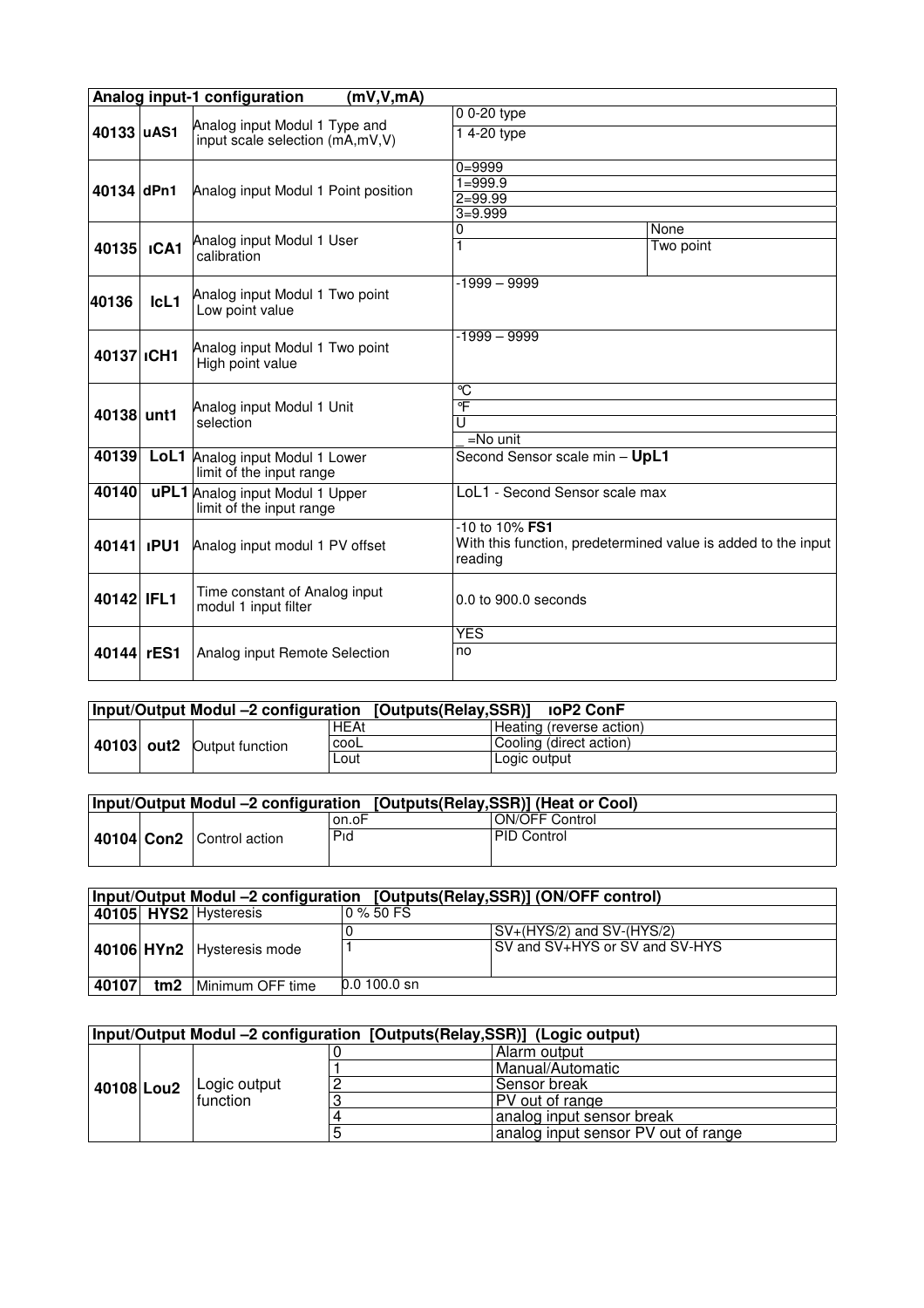|            |                                                                               | Input/Output Modul -2 alrm sensor type sel |                 | [Outputs(Relay,SSR)](Logic out)                                  |  |  |
|------------|-------------------------------------------------------------------------------|--------------------------------------------|-----------------|------------------------------------------------------------------|--|--|
|            |                                                                               |                                            |                 | Process input sensor                                             |  |  |
| 40163      |                                                                               | ALS2 Alarm sensor selection                |                 | Analog modul sensor                                              |  |  |
|            |                                                                               |                                            |                 |                                                                  |  |  |
|            | Input/Output Modul -2 configuration<br>[Outputs(Relay,SSR)] (Logic out-Alarm) |                                            |                 |                                                                  |  |  |
|            |                                                                               |                                            |                 | Process high alarm                                               |  |  |
|            |                                                                               |                                            |                 | Process low alarm                                                |  |  |
| 40109 Alt2 |                                                                               |                                            |                 | Deviation high alarm not available if analog in selected         |  |  |
|            |                                                                               | <b>Type</b>                                |                 | Deviation low alarm not available if analog in selected          |  |  |
|            |                                                                               |                                            |                 | Deviation band alarm not available if analog in selected         |  |  |
|            |                                                                               |                                            |                 | Deviation range alarm not available if analog in selected        |  |  |
|            |                                                                               |                                            |                 | if process in selected 0 - %50 FS, if analog in selected 0 - %50 |  |  |
| 40110      |                                                                               | <b>ALH2</b> Alarm hysteresis               | FS <sub>1</sub> |                                                                  |  |  |

|            | Input/Output Modul -2 configuration<br>[Analog Output] |                                     |             |       |                                  |
|------------|--------------------------------------------------------|-------------------------------------|-------------|-------|----------------------------------|
|            |                                                        |                                     |             |       | $0-20$ mA                        |
| 40111 oAt2 |                                                        | Output type                         |             |       | $4-20$ mA                        |
|            |                                                        |                                     |             |       |                                  |
|            | Input/Output Modul -2 configuration<br>[Analog Output] |                                     |             |       |                                  |
|            |                                                        | <b>OuA2</b> Function                | <b>HEAt</b> |       | Heating                          |
| 40112      |                                                        |                                     | cooL        |       | Cooling                          |
|            |                                                        |                                     | rEtr        |       | Retransmission                   |
|            |                                                        | Input/Output Modul -2 configuration |             |       | [Analog Output] (Retransmission) |
|            |                                                        |                                     |             | rt.Pr | Retransmission of PV             |
| 40113      | Ret <sub>2</sub>                                       | <b>Retransmission Function</b>      |             | rt.Er | Retransmission of error          |
|            |                                                        |                                     |             | rt.PU | Retransmission of SV             |

|       |      | Input/Output Modul -2 configuration [Logic input] |                                                                                                                                     |
|-------|------|---------------------------------------------------|-------------------------------------------------------------------------------------------------------------------------------------|
|       |      |                                                   | Manual / Automatic (when logic input closed, changes<br>Auto program parameter, if man changes to Auto, if<br>Auto changes to man)  |
|       |      |                                                   | Start – Stop the AT (when logic input closed, changes<br>Attn program parameter, if no changes to YES,                              |
| 40161 | Lin2 | 2<br>Function<br>3                                | run / off the ramp (when logic input closed, changes<br>RssL program parameter, if run or HoLd changes                              |
|       |      |                                                   | run / hold the ramp (when logic input closed, changes<br>rSSL program parameter, if run changes to HoLd, if<br>HoLd changes to run) |

| Input/Output Modul -2 configuration [Analog input] |                   |  |                                                                                                                                                                     |  |  |
|----------------------------------------------------|-------------------|--|---------------------------------------------------------------------------------------------------------------------------------------------------------------------|--|--|
|                                                    | 40145 <b>ISL2</b> |  | Analog input Modul 2 TC (L,J,K,R,S,T,B,E,N,C)<br>Input signal selection $\frac{\text{RTD (PT100, JPT100), PTC (900ohm/25°C), NTC (1000ohm/25°C)}{\text{mA, mV, V}}$ |  |  |
|                                                    |                   |  |                                                                                                                                                                     |  |  |

|       | Analog input-2 configuration       | TC (L.J,K,R,S,T,B,E,N,C) |    |                  |         |                   |                   |
|-------|------------------------------------|--------------------------|----|------------------|---------|-------------------|-------------------|
|       | TSL2 Analog input Modul 2 Type and |                          | 'L | $-148$ °F        | 1562 F  | $-100^{\circ}$ C  | $850^{\circ}$ C   |
| 40146 | input scale selection(TC)          |                          |    | -148.0℉ 999.9℉   |         | $-100.0^{\circ}C$ | 850.0 °C          |
|       |                                    |                          | (J | $-328$ °F        | 1652 °F | $-200^{\circ}$ C  | 900 $\degree$ C   |
|       |                                    |                          | (J | -199.9°F 999.9°F |         | -199.9℃           | 900.0 $\degree$ C |
|       |                                    |                          |    | $-328$ °F        | 2372 F  | $-200^{\circ}C$   | 1300 ℃            |
|       |                                    |                          |    |                  | 999.9°F | -199.9℃           | $999.9^{\circ}C$  |
|       |                                    |                          | Ά  | 32 F             | 3092°F  | 0℃                | 1700 °C           |
|       |                                    |                          | Ά  | 32.0 F           | 999.9°F | $0.0^{\circ}C$    | $999.9^{\circ}C$  |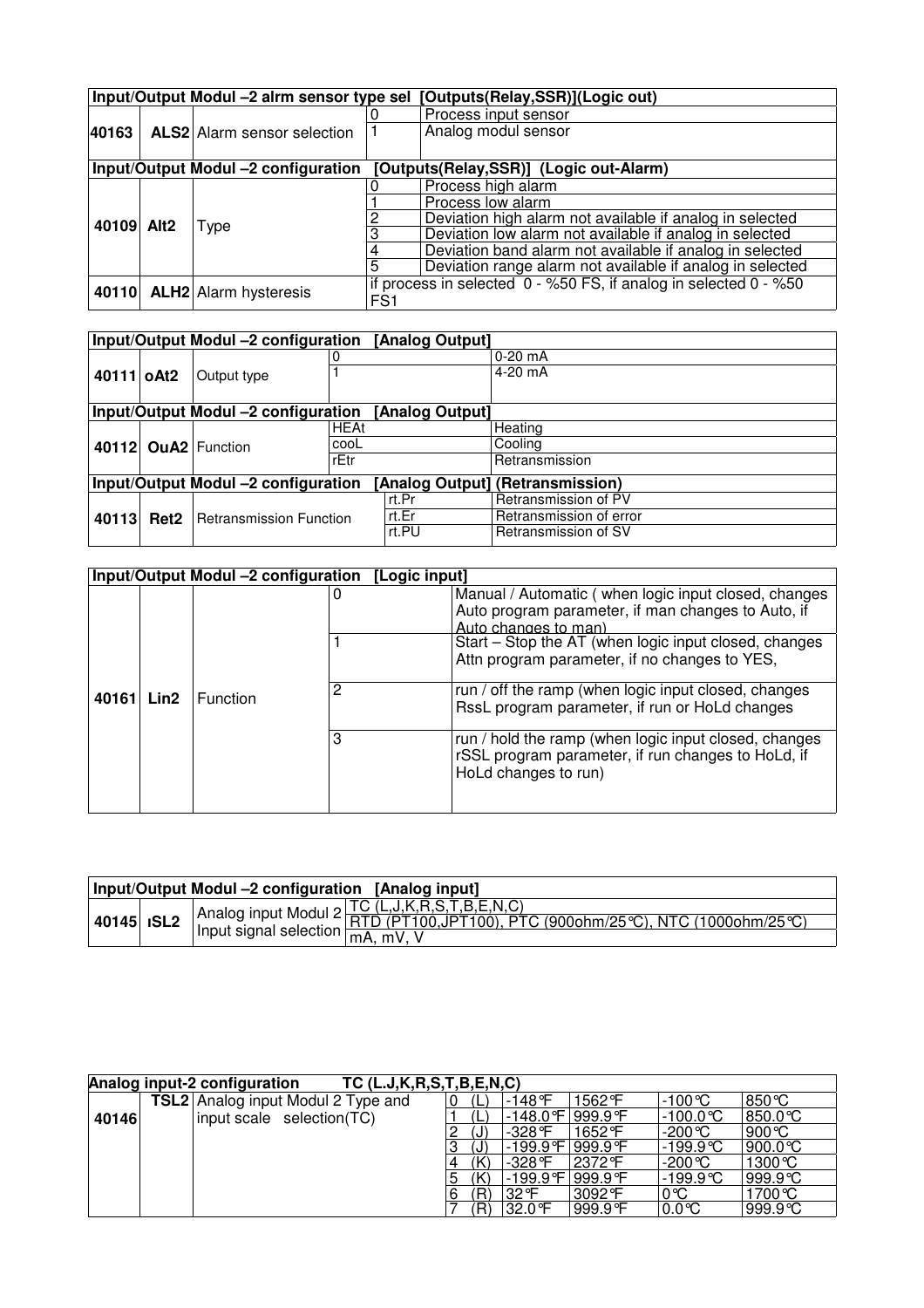|       |                  |                                                                                | (S)<br>8              | 32 F                        | 3092°F                               | $0^{\circ}C$         | 1700℃                                                   |
|-------|------------------|--------------------------------------------------------------------------------|-----------------------|-----------------------------|--------------------------------------|----------------------|---------------------------------------------------------|
|       |                  |                                                                                | (S)<br>9              | 32.0 °F                     | 999.9°F                              | $0.0^\circ C$        | 999.9 °C                                                |
|       |                  |                                                                                | 10 $(T)$              | $-328$ <sup>°</sup> F       | 752°F                                | $-200^{\circ}C$      | 400°C                                                   |
|       |                  |                                                                                | (T)<br>11             | $-199.9$ °F                 | 752.0 °F                             | $-199.9^{\circ}$ C   | 400.0℃                                                  |
|       |                  |                                                                                | 12(B)                 | 111°F                       | 3272°F                               | 44 °C                | 1800℃                                                   |
|       |                  |                                                                                | 13(B)                 | $111.0$ F                   | 999.9°F                              | $44.0^{\circ}C$      | 999.9°C                                                 |
|       |                  |                                                                                | 14(E)                 | $-238$ <sup>°</sup> F       | 1292 °F                              | $-150^{\circ}$ C     | 700℃                                                    |
|       |                  |                                                                                | 15(E)                 | -199.9 F 999.9 F            |                                      | $-150.0$ °C          | 700.0℃                                                  |
|       |                  |                                                                                | 16(N)                 | $-328$ <sup>°</sup> F       | 2372 F                               | $-200^{\circ}C$      | 1300℃                                                   |
|       |                  |                                                                                | 17 $(N)$              | -199.9°F 999.9°F            |                                      | $-199.9\overline{C}$ | 999.9 °C                                                |
|       |                  |                                                                                | 18 <sub>(C)</sub>     | 32 F                        | 3261 F                               | 0°C                  | 2300 °C                                                 |
|       |                  |                                                                                | (C)<br>19             | 32.0 °F                     | 999.9 F                              | $0.0^\circ C$        | 999.9 °C                                                |
| 40153 | unt <sub>2</sub> | Analog input Modul 2 Unit                                                      | $\overline{\text{C}}$ |                             |                                      |                      |                                                         |
|       |                  | selection                                                                      | °F                    |                             |                                      |                      |                                                         |
|       |                  | Analog input Modul 2                                                           |                       |                             | Second Sensor scale min - upL2       |                      |                                                         |
| 40154 |                  | LoL2 Lower limit of the input                                                  |                       |                             |                                      |                      |                                                         |
|       |                  | range                                                                          |                       |                             |                                      |                      |                                                         |
| 40155 |                  | <b>UpL2</b> Analog input Modul 2 Upper limit of LoL2 - Second Sensor scale max |                       |                             |                                      |                      |                                                         |
|       |                  | the input range                                                                |                       |                             |                                      |                      |                                                         |
|       |                  |                                                                                |                       |                             | $-10$ to 10% FS2 (FS2 = upL2 - LoL2) |                      |                                                         |
|       |                  |                                                                                |                       |                             |                                      |                      | With this function, predetermined value is added to the |
| 40156 | <b>IPU2</b>      | Analog input modul 2 PV offset                                                 | input reading         |                             |                                      |                      |                                                         |
|       |                  |                                                                                |                       |                             |                                      |                      |                                                         |
| 40157 | <b>IFL2</b>      | Time constant of Analog input                                                  |                       | 0.0 to 900.0 seconds        |                                      |                      |                                                         |
|       |                  | modul 2 input filter                                                           |                       |                             |                                      |                      |                                                         |
|       |                  | Analog input Modul 2 Cold junction                                             |                       |                             | $no = Does not perform the RCJ$      |                      |                                                         |
| 40158 |                  | CJn2 compensation                                                              |                       | $YES = Performance the RCJ$ |                                      |                      |                                                         |
|       |                  |                                                                                |                       |                             |                                      |                      |                                                         |
|       |                  |                                                                                | <b>YES</b>            |                             |                                      |                      |                                                         |
| 40159 | rES <sub>2</sub> | Analog input 2 Remote Selection                                                | no                    |                             |                                      |                      |                                                         |
|       |                  |                                                                                |                       |                             |                                      |                      |                                                         |
|       |                  |                                                                                |                       |                             |                                      |                      |                                                         |

|       | Analog input-2 configuration RTD (PT100, JPT100, PTC, NTC) |                                                        |                                                                                            |                       |         |                    |                   |  |
|-------|------------------------------------------------------------|--------------------------------------------------------|--------------------------------------------------------------------------------------------|-----------------------|---------|--------------------|-------------------|--|
| 40147 | rtS2                                                       | Analog input Modul 2 Type                              | 0 (PT100)                                                                                  | $-328$ <sup>°</sup> F | 1202 °F | -200℃              | $650^{\circ}$ C   |  |
|       |                                                            | and input scale selection(RTD)                         | 1 (PT100)                                                                                  | -199.9℉               | 999.9°F | $-199.9^{\circ}$ C | $650.0^{\circ}$ C |  |
|       |                                                            |                                                        | °C                                                                                         |                       |         |                    |                   |  |
| 40153 | unt2                                                       | Analog input Modul 2 Unit selection                    | °F                                                                                         |                       |         |                    |                   |  |
| 40154 | LoL2                                                       | Analog input Modul 2 Lower limit<br>of the input range | Second Sensor scale min - UpL2                                                             |                       |         |                    |                   |  |
| 40155 | uPL <sub>2</sub>                                           | Analog input Modul 2 Upper limit of<br>the input range | LoL2 - Second Sensor scale max                                                             |                       |         |                    |                   |  |
| 40156 | <b>IPU2</b>                                                | Analog input modul 2 PV offset                         | -10 to 10% FS2<br>With this function, predetermined value is added to the<br>input reading |                       |         |                    |                   |  |
| 40157 | <b>IFL2</b>                                                | Time constant of Analog input modul<br>2 input filter  | 0.0 to 900.0 seconds                                                                       |                       |         |                    |                   |  |
| 40159 | rES2                                                       | Analog input 2 Remote Selection                        | <b>YES</b><br>no                                                                           |                       |         |                    |                   |  |

|       | Analog input-2 configuration<br>(mV, V, mA) |                                                    |                |           |  |  |  |  |  |
|-------|---------------------------------------------|----------------------------------------------------|----------------|-----------|--|--|--|--|--|
|       |                                             | 40148   uAS2   Analog input Modul 2 Type and input | $00-20$ type   |           |  |  |  |  |  |
|       |                                             | scale selection (mA,mV,V)                          | 14-20 type     |           |  |  |  |  |  |
|       |                                             |                                                    | $0 = 9999$     |           |  |  |  |  |  |
|       | 40149 dPn2                                  | Analog input Modul 2 Point position                | $1 = 999.9$    |           |  |  |  |  |  |
|       |                                             |                                                    | $2 = 99.99$    |           |  |  |  |  |  |
|       |                                             |                                                    | $3 = 9.999$    |           |  |  |  |  |  |
| 40150 | <b>ICA2</b>                                 |                                                    |                | None      |  |  |  |  |  |
|       |                                             | Analog input Modul 2 User calibration              |                | Two point |  |  |  |  |  |
| 40151 | lcL2                                        | Analog input Modul 2 Two point Low<br>point value  | $-1999 - 9999$ |           |  |  |  |  |  |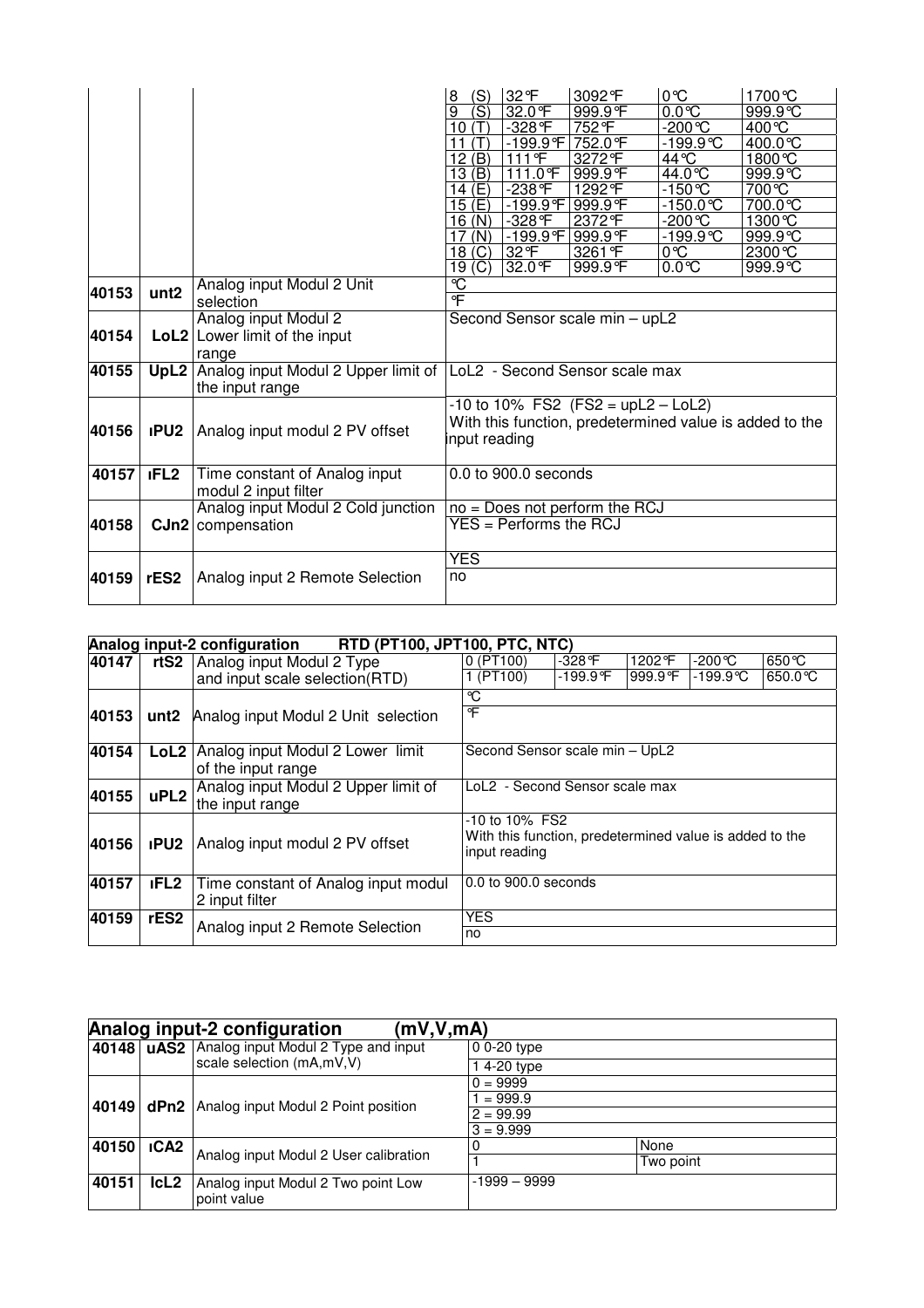| 40152 | <b>ICH2</b>      | Analog input Modul 2 Two point High<br>point value     | $-1999 - 9999$                                                                                  |
|-------|------------------|--------------------------------------------------------|-------------------------------------------------------------------------------------------------|
| 40153 | unt <sub>2</sub> | Analog input Modul 2 Unit selection                    | °C<br>°F<br>$=$ No unit                                                                         |
| 40154 | LoL <sub>2</sub> | Analog input Modul 2 Lower limit of the<br>input range | Second Sensor scale min - UpL2                                                                  |
| 40155 | uPL <sub>2</sub> | Analog input Modul 2 Upper limit of the<br>input range | LoL2 - Second Sensor scale max                                                                  |
| 40156 | <b>IPU2</b>      | Analog input modul 2 PV offset                         | $-10$ to $10\%$ FS2<br>With this function, predetermined value is added to<br>the input reading |
| 40157 | IFL <sub>2</sub> | Time constant of Analog input modul 2<br>input filter  | 0.0 to 900.0 seconds                                                                            |
| 40159 | rES <sub>2</sub> | Analog input 2 Remote Selection                        | <b>YES</b><br>no                                                                                |

| Output -3 configuration<br>[Relav]<br>out3 ConF |  |                 |      |                          |  |
|-------------------------------------------------|--|-----------------|------|--------------------------|--|
|                                                 |  |                 | HEAt | Heating (reverse action) |  |
| 40114 out3                                      |  | Output function | cool | Cooling (direct action)  |  |
|                                                 |  |                 | ∟out | Logic output             |  |

| Output -3 configuration [Relay] (Heating or Cooling) |  |                           |       |                       |
|------------------------------------------------------|--|---------------------------|-------|-----------------------|
|                                                      |  |                           | on.oF | <b>ON/OFF Control</b> |
|                                                      |  | 40115 Con3 Control action | Pid   | PID Control           |

|       | Output -3 configuration [Relay] (ON/OFF control) |                                |                         |                                |  |  |
|-------|--------------------------------------------------|--------------------------------|-------------------------|--------------------------------|--|--|
|       |                                                  | 40116 HYS3 Hysteresis          | $0\%50F$ S              |                                |  |  |
|       |                                                  |                                |                         | $SV+(HYS/2)$ and $SV-(HYS/2)$  |  |  |
|       |                                                  | 40117   HYn3   Hysteresis mode |                         | SV and SV+HYS or SV and SV-HYS |  |  |
| 40118 | tm3                                              | Minimum OFF time               | $ 0.0100.0 \text{ sn} $ |                                |  |  |

| Output -3 configuration [Relay] (Logic output) |  |                       |  |                                     |  |
|------------------------------------------------|--|-----------------------|--|-------------------------------------|--|
|                                                |  |                       |  | Alarm output                        |  |
|                                                |  |                       |  | Manual/Automatic                    |  |
| ⊩40119 Lou3 L                                  |  | Logic output function |  | Sensor break                        |  |
|                                                |  |                       |  | PV out of range                     |  |
|                                                |  |                       |  | analog input sensor break           |  |
|                                                |  |                       |  | analog input sensor PV out of range |  |

|            |                                                      |   | Input/Output Modul -3 alrm sensor type sel [Outputs(Relay,SSR)](Logic output) |
|------------|------------------------------------------------------|---|-------------------------------------------------------------------------------|
|            |                                                      |   | Process input sensor                                                          |
| 40164 ALS3 | Alarm sensor selection                               |   | Analog modul sensor                                                           |
|            |                                                      |   |                                                                               |
|            | Output -3 configuration [Relay] (Logic output-Alarm) |   |                                                                               |
|            |                                                      |   | Process high alarm                                                            |
|            |                                                      |   | Process low alarm                                                             |
|            |                                                      |   | Deviation high alarm not available if analog in selected                      |
|            |                                                      |   | Deviation low alarm not available if analog in selected                       |
| 40120 Alt3 | Type                                                 |   | Deviation band alarm not available if analog in selected                      |
|            |                                                      | 5 | Deviation range alarm not available if analog in                              |
|            |                                                      |   | selected                                                                      |
|            |                                                      |   | if process in selected 0 - %50 FS, if analog in selected 0 - %50              |
| 40121      | <b>ALH3</b> Alarm hysteresis                         |   | FS1 or 0 - %50 FS2 (which analog input modul is available)                    |
|            |                                                      |   |                                                                               |

| General | <b>GEnn ConF</b>             |                                                                                  |
|---------|------------------------------|----------------------------------------------------------------------------------|
|         | 40122 SU-L SV lower limiter  | Scale min to SU-u<br>These parameter set the setting range low limit of the SV   |
| 40123   | <b>SU-u</b> SV upper limiter | SU-L to Scale max<br>These parameters set the setting range high limit of the SV |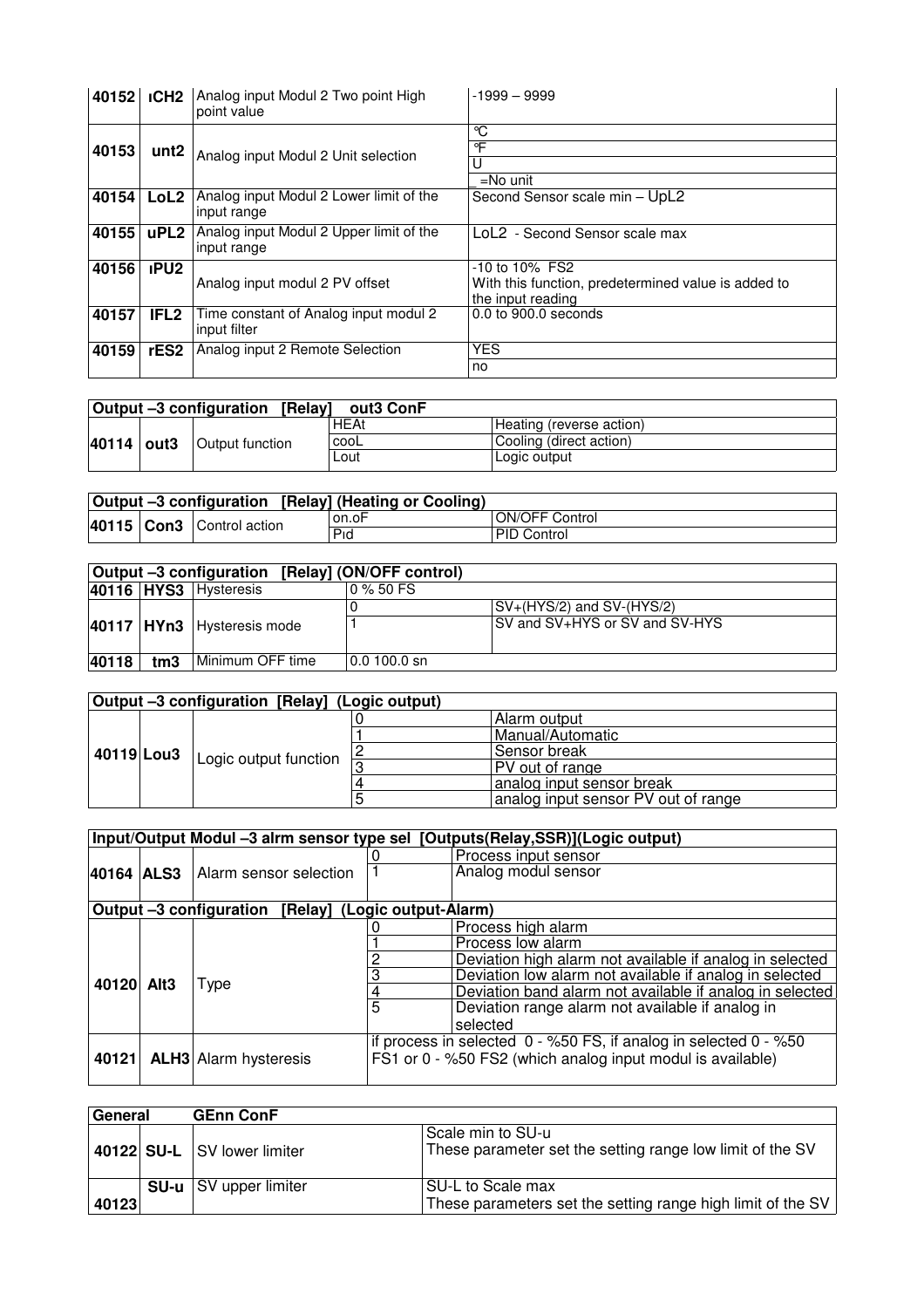|       | 40165 SUL2  | Second Sensor SV lower<br>limiter | Second Sensor Scale min to SUu2<br>These parameter set the setting range low lim of the<br>AUL1, AUL2 and AUL3  |
|-------|-------------|-----------------------------------|-----------------------------------------------------------------------------------------------------------------|
|       | 40166 SUu2  | Second Sensor SV upper<br>limiter | SUL2 to Second Sensor Scale max<br>These parameter set the setting range high lim of the<br>AUL1, AUL2 and AUL3 |
| 40168 | <b>ULtt</b> | motor travel time                 | 15 - 600 sec(if ULSL no you can't see this parameter)                                                           |
|       | 40169 ULHY  | minimum output step               | $0.1 - 5.0$ % (if ULSL no you can't see this parameter)                                                         |

|            | <b>Communication Com ConF</b> |               |                   |  |  |
|------------|-------------------------------|---------------|-------------------|--|--|
| 40124 Sadr |                               | Slave address | $1 - 247$         |  |  |
|            |                               | Baud rate     | $0 = 1200$        |  |  |
| 40125 bAud |                               |               | $1 = 2400$        |  |  |
|            |                               |               | $2 = 4800$        |  |  |
|            |                               |               | $3 = 9600$        |  |  |
|            |                               |               | $4 = 19200$       |  |  |
| 40126 Prty |                               | Parity        | $0 = none$        |  |  |
|            |                               |               | $1 =$ odd         |  |  |
|            |                               |               | $2 = even$        |  |  |
| 40127 Stpb |                               | Stop bit      | $0 = 1$ stop bit  |  |  |
|            |                               |               | $1 = 2$ stop bits |  |  |

| <b>Password PASS ConF</b> |                                                   |                                                                                                                                        |  |  |
|---------------------------|---------------------------------------------------|----------------------------------------------------------------------------------------------------------------------------------------|--|--|
|                           | 40128 oPPS Operator password                      | $0 - 9999$<br>0 no operator password protection enter 0 in the operator<br>password input mode for only look operator parameters       |  |  |
|                           | $\vert$ 40129 tCPS $\, \vert$ Technician password | $0 - 9999$<br>0 no technician password protection enter 0 in the technician<br>password input mode for only look technician parameters |  |  |

#### **Read Input Register Command (3XXXX)**

Input registers can not be changed by the user. Input registers can be only read.

|       | <b>Address Parameter Name</b> | <b>Parameter Description</b>                                                                                             |
|-------|-------------------------------|--------------------------------------------------------------------------------------------------------------------------|
| 30001 | <b>Process Variable</b>       | If input type is to or pt; if to or pt is even number, it hasn't<br>got a point<br>; if to or pt is odd number, it has a |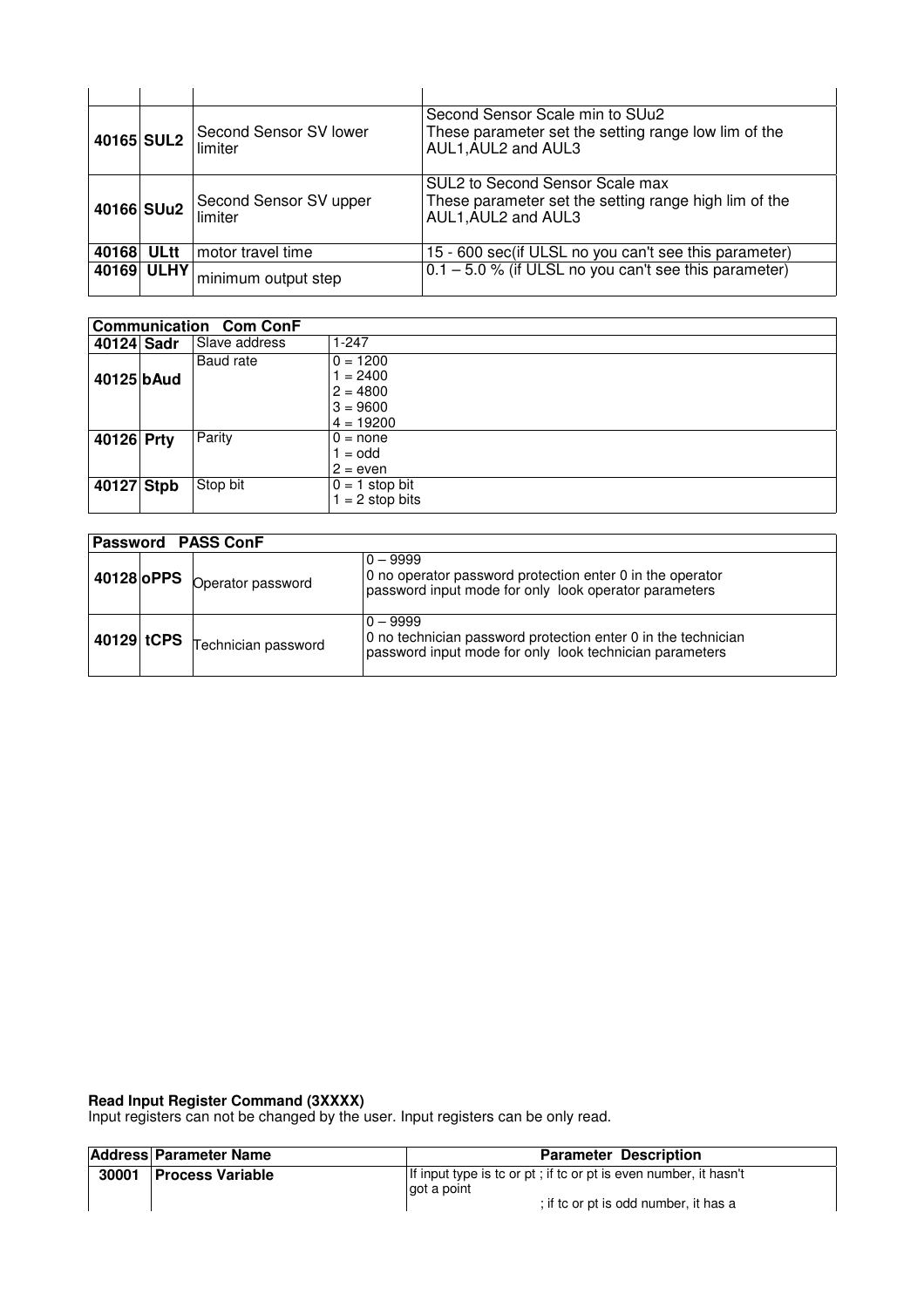|                |                                | point                                                                                                                                                                                                                                                                                                                                                                                                                                                                                                                                                                                                                                                                                                                                                                                                                                                                                                                                                                                                                                                                                                                                        |
|----------------|--------------------------------|----------------------------------------------------------------------------------------------------------------------------------------------------------------------------------------------------------------------------------------------------------------------------------------------------------------------------------------------------------------------------------------------------------------------------------------------------------------------------------------------------------------------------------------------------------------------------------------------------------------------------------------------------------------------------------------------------------------------------------------------------------------------------------------------------------------------------------------------------------------------------------------------------------------------------------------------------------------------------------------------------------------------------------------------------------------------------------------------------------------------------------------------|
|                |                                | If other is selected, point is determined by the parameter                                                                                                                                                                                                                                                                                                                                                                                                                                                                                                                                                                                                                                                                                                                                                                                                                                                                                                                                                                                                                                                                                   |
|                |                                | dpnt                                                                                                                                                                                                                                                                                                                                                                                                                                                                                                                                                                                                                                                                                                                                                                                                                                                                                                                                                                                                                                                                                                                                         |
|                |                                | range= -1999 - 9999<br>-100.0 to 100.0                                                                                                                                                                                                                                                                                                                                                                                                                                                                                                                                                                                                                                                                                                                                                                                                                                                                                                                                                                                                                                                                                                       |
| 30002          | <b>Output Power</b>            | $SU-L-SU-h$                                                                                                                                                                                                                                                                                                                                                                                                                                                                                                                                                                                                                                                                                                                                                                                                                                                                                                                                                                                                                                                                                                                                  |
| 30003          | <b>Set Value</b>               |                                                                                                                                                                                                                                                                                                                                                                                                                                                                                                                                                                                                                                                                                                                                                                                                                                                                                                                                                                                                                                                                                                                                              |
| 30004          | <b>Modul Types</b>             | Reading Value XXYY<br>$XX = Modul1$ Type<br>$YY = Modul2$ Type<br>Moduls Present in the ESM-XX50<br>Relay Out Modul = $00000000$<br>SSR Out Modul<br>$= 00001000$<br>Analog Out Modul = $00000100$<br>Logic Input Modul = $00001100$<br>Current in Modul $= 00000010$                                                                                                                                                                                                                                                                                                                                                                                                                                                                                                                                                                                                                                                                                                                                                                                                                                                                        |
|                |                                | 2. Sensor in Modul = 00001010<br>No Modul<br>$=00001110$                                                                                                                                                                                                                                                                                                                                                                                                                                                                                                                                                                                                                                                                                                                                                                                                                                                                                                                                                                                                                                                                                     |
| 30005          | <b>Analog Output Modul-1</b>   | 0 to 60000                                                                                                                                                                                                                                                                                                                                                                                                                                                                                                                                                                                                                                                                                                                                                                                                                                                                                                                                                                                                                                                                                                                                   |
| 30006          | <b>Analog Output Modul-2</b>   | 0 to 60000                                                                                                                                                                                                                                                                                                                                                                                                                                                                                                                                                                                                                                                                                                                                                                                                                                                                                                                                                                                                                                                                                                                                   |
| 30007<br>30008 | Leds<br><b>Errors</b>          | <b>Reading Value XXYY</b><br>for ESM-7750 OR ESM-9950<br>$XX$ -bit $0$ – remote led<br>$XX$ -bit 1 - auto led<br>XX-bit 2 - man led<br>$XX$ -bit $3 -$ ramp led<br>$XX$ -bit 4 $-$<br>$XX-bit 5 - at led$<br>$XX-bit 6 -$<br>$XX$ -bit $7 - sv$ led<br>$YY-bit 0 - op3$ led<br>$YY-bit 1 - v led$<br>YY-bit 2 - op1 led<br>YY-bit 3 - op2 led<br>$YY-bit 4-$<br>$YY-bit 5 - f led$<br>$YY$ -bit $6 - c$ led<br>$YY-bit 7-$<br>for ESM-4450<br>$XX-bit$ $0 - f$ led<br>$XX-bit 1 - c$ led<br>$XX-bit 2 -$<br>$XX-bit$ 3 $-$<br>$XX$ -bit $4$ – auto led<br>$XX-bit 5 -$<br>$XX-bit 6 -$<br>$XX$ -bit $7 -$ man led<br>YY-bit 0 - remote led<br>YY-bit 1 - op3 led<br>YY-bit 2 - op2 led<br>YY-bit 3 - sv led<br>$YY-bit$ 4 – ramp led<br>YY-bit 5 - op1 led<br>$YY-bit 6 - at led$<br>$YY-bit 7 - v led$<br>Reading Value XXYY<br>$XX=0$<br>YY=Errors<br>bit $0$ – sensor break<br>bit 1 - reading value overflow from Upl<br>bit 2 - reading value underflow from LoL<br>bit 3 - tuning can't ended before 8 hours<br>bit 4 – reading heater current value exceeded current set<br>value<br>bit 5 – reading value overflow from uPL1 or uPL2 |
|                |                                | bit 6 - reading value underflow from LoL1 or LoL2<br>bit 7 - second sensor, sensor break                                                                                                                                                                                                                                                                                                                                                                                                                                                                                                                                                                                                                                                                                                                                                                                                                                                                                                                                                                                                                                                     |
| 30009          |                                | $0 = XXXX$                                                                                                                                                                                                                                                                                                                                                                                                                                                                                                                                                                                                                                                                                                                                                                                                                                                                                                                                                                                                                                                                                                                                   |
|                |                                | $1 = XXX.X$                                                                                                                                                                                                                                                                                                                                                                                                                                                                                                                                                                                                                                                                                                                                                                                                                                                                                                                                                                                                                                                                                                                                  |
|                | <b>Decimal Point Selection</b> | $2 = XXX.XX$                                                                                                                                                                                                                                                                                                                                                                                                                                                                                                                                                                                                                                                                                                                                                                                                                                                                                                                                                                                                                                                                                                                                 |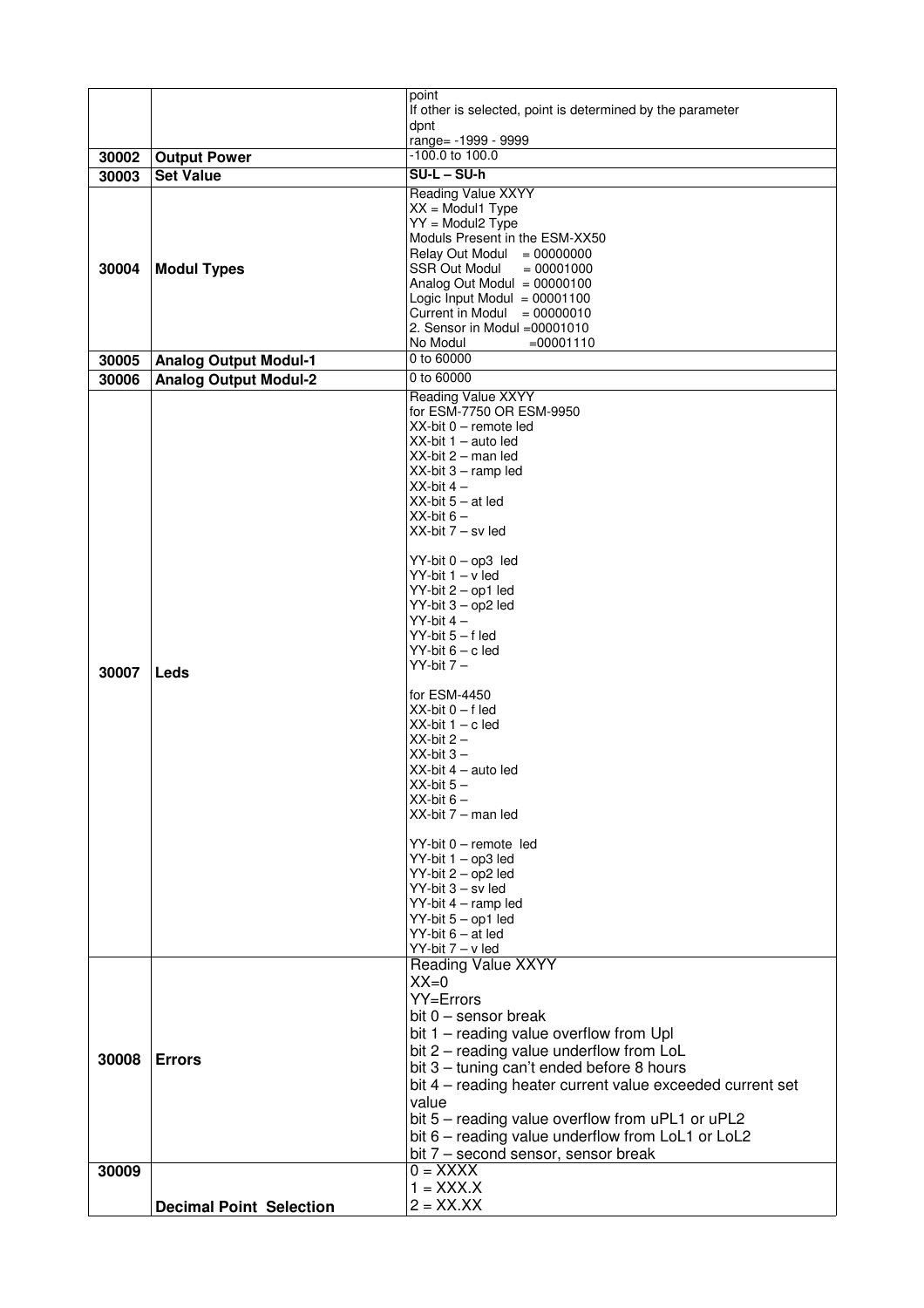|       |                                                        | $3 = X.XXX$                                                                                                                                                                                                                                                                                                                                                                                                                                                                                                                                                               |
|-------|--------------------------------------------------------|---------------------------------------------------------------------------------------------------------------------------------------------------------------------------------------------------------------------------------------------------------------------------------------------------------------------------------------------------------------------------------------------------------------------------------------------------------------------------------------------------------------------------------------------------------------------------|
| 30010 | Ramp-Soak                                              | <b>Reading Value XXYY</b><br>$XX = 0$<br>YY = Ramp Soak Type<br>bit 0 - ramp-soak number bit0<br>bit 1 - ramp-soak number bit1<br>bit 2 - ramp-soak number bit2<br>bit 3 - ramp-soak number bit3<br>bit $4-0$<br>bit 5 - ramp-soak holding<br>bit 6 - first energy on ramp working<br>bit $7 -$ if set soak else ramp working<br>example:<br>00001000 --> 8. ramp working<br>00101000 --> 8. ramp holding<br>10001000 --> 8. soak working<br>10101000 --> 8. soak holding<br>01000000 --> 8. first energy on ramp working<br>01100000 --> 8. first energy on ramp holding |
| 30011 | <b>Second Sensor Variable</b>                          | If input type is to or pt; if to or pt is 2 <sup>*k</sup> , it hasn't got a point<br>; if to or pt is $2*k+1$ , it has a point<br>If other is selected, point is determined by the parameter<br>(dpn1 or dpn2 parameters.<br>range= $-1999 - 9999$                                                                                                                                                                                                                                                                                                                        |
|       | 3 0012   Top Display Selection                         | $0 =$ process value display (decimal point dpnt)<br>$1 = (set value - process value) display (decimal point)$<br>2 = second sensor process value display (decimal point dpn1<br>or dpn2 which sensor is available)                                                                                                                                                                                                                                                                                                                                                        |
|       | 30013 Bottom Display Selection                         | $0 = set$ value display (decimal point dpnt)<br>$1 =$ output % power display<br>$2 =$ ramp&soak display                                                                                                                                                                                                                                                                                                                                                                                                                                                                   |
| 30014 | <b>Second Sensor</b><br><b>Decimal Point Selection</b> | $0 = XXXX$<br>$1 = XXXX.X$<br>$2 = XX.XX$<br>$3 = X.XXX$                                                                                                                                                                                                                                                                                                                                                                                                                                                                                                                  |
| 30015 | <b>Instrument Type &amp;</b><br><b>Revision No</b>     | <b>Reading Value XXYY</b><br>$XX =$ Instrument Type<br>$4 = ESM-4450$<br>$5 = ESM-7750$<br>$6 = ESM-9950$<br>YY = Revision Number                                                                                                                                                                                                                                                                                                                                                                                                                                         |
| 30016 | out1 Relay or SSR<br><b>Output1 Function</b>           | $0 = heat$<br>$1 = \text{cool}$<br>$2 =$ logic out                                                                                                                                                                                                                                                                                                                                                                                                                                                                                                                        |
| 30017 | <b>Con1 Output1 Control Action</b>                     | $0 =$ on.Of<br>$1 = Pid$                                                                                                                                                                                                                                                                                                                                                                                                                                                                                                                                                  |
| 30018 | ouA1 Analog Output1 Function                           | $0 = heat$<br>$1 = \text{cool}$<br>$2 = retransmission$                                                                                                                                                                                                                                                                                                                                                                                                                                                                                                                   |
| 30019 | out2 Relay or SSR<br><b>Output1 Function</b>           | $0 = heat$<br>$1 = \text{cool}$<br>$2 =$ logic out                                                                                                                                                                                                                                                                                                                                                                                                                                                                                                                        |
| 30020 | <b>Con2 Output1 Control Action</b>                     | $0 = on.$ Of<br>$1 =$ Pid                                                                                                                                                                                                                                                                                                                                                                                                                                                                                                                                                 |
| 30021 | ouA2 Analog Output1<br><b>Function</b>                 | $0 = heat$ , $1 = cool$ , $2 = retransmission$                                                                                                                                                                                                                                                                                                                                                                                                                                                                                                                            |
| 30022 | out3 Relay or SSR Output1<br><b>Function</b>           | $0 = heat$ , $1 = cool$ , $2 = logic$ out                                                                                                                                                                                                                                                                                                                                                                                                                                                                                                                                 |
| 30023 | <b>Con3 Output1 Control Action</b>                     | $0 =$ on.Of, $1 =$ Pid                                                                                                                                                                                                                                                                                                                                                                                                                                                                                                                                                    |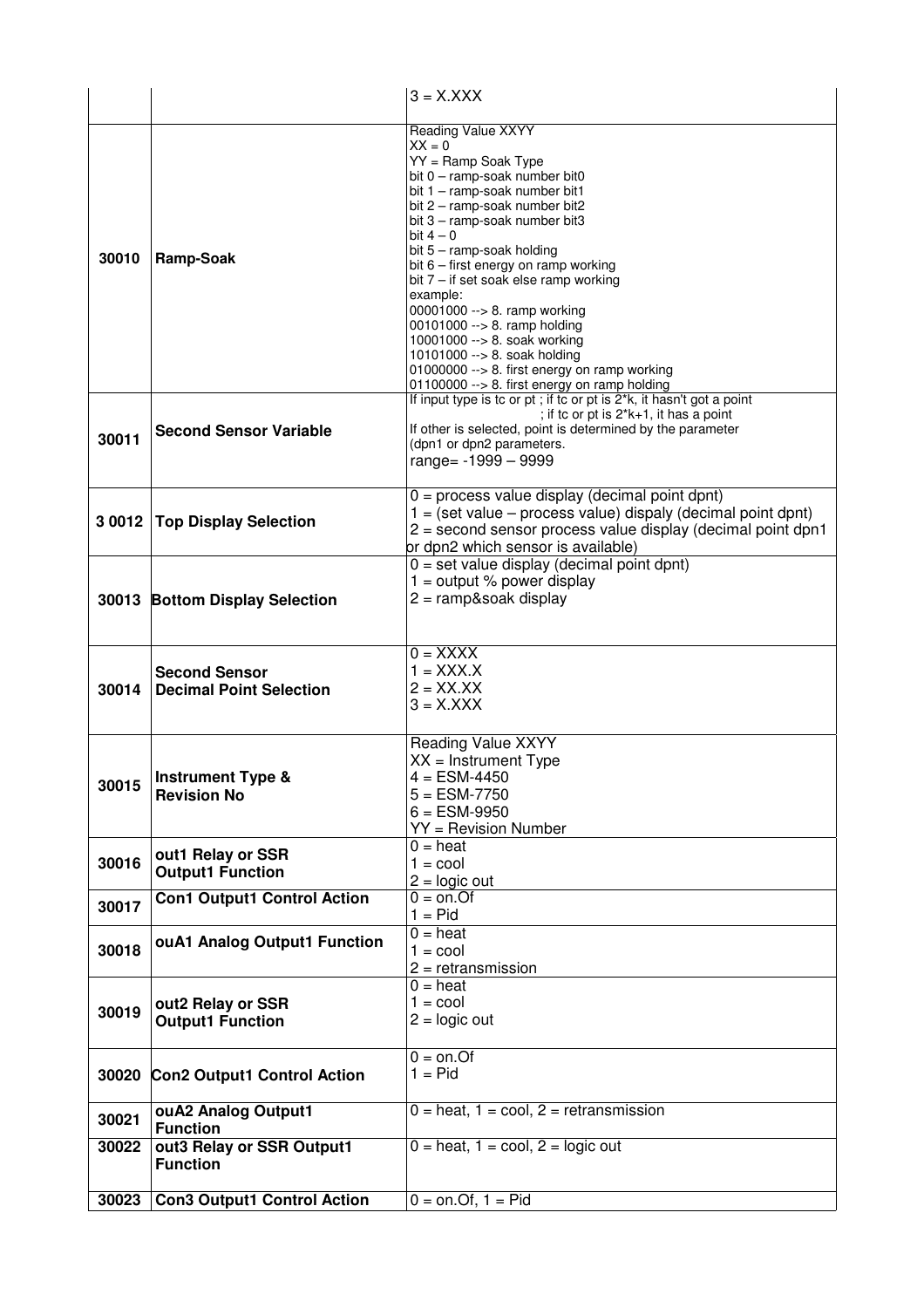After power up revision number of the device is seen at the top display. At the bottom display, first two digit implements the ouput type that is connected to the first modul. Second two digit implements the output type that is connected to the second modul.

| For SSR output type    | : oS |
|------------------------|------|
| For Relay output type  | : or |
| For analog output type | : oA |
| For analog input type  | : iA |
| For digital input type | : id |
| If modul is empty      | : E  |

#### 6. ESM-XX00 Parameters List

#### **Read Holding Register Command (4XXXX)**

Holding registers can be read and written.

| <b>ALARM SET</b> |                        |             |
|------------------|------------------------|-------------|
| 40001            | <b>AUL1</b> Alarm-1 SV | SU-L - SU-u |
| 40002            | <b>AUL2</b> Alarm-2 SV | SU-L - SU-u |
| 40003            | <b>AUL3</b> Alarm-3 SV | SU-L - SU-u |

#### **Technician parameters**

**Process input configuration PınP ConF**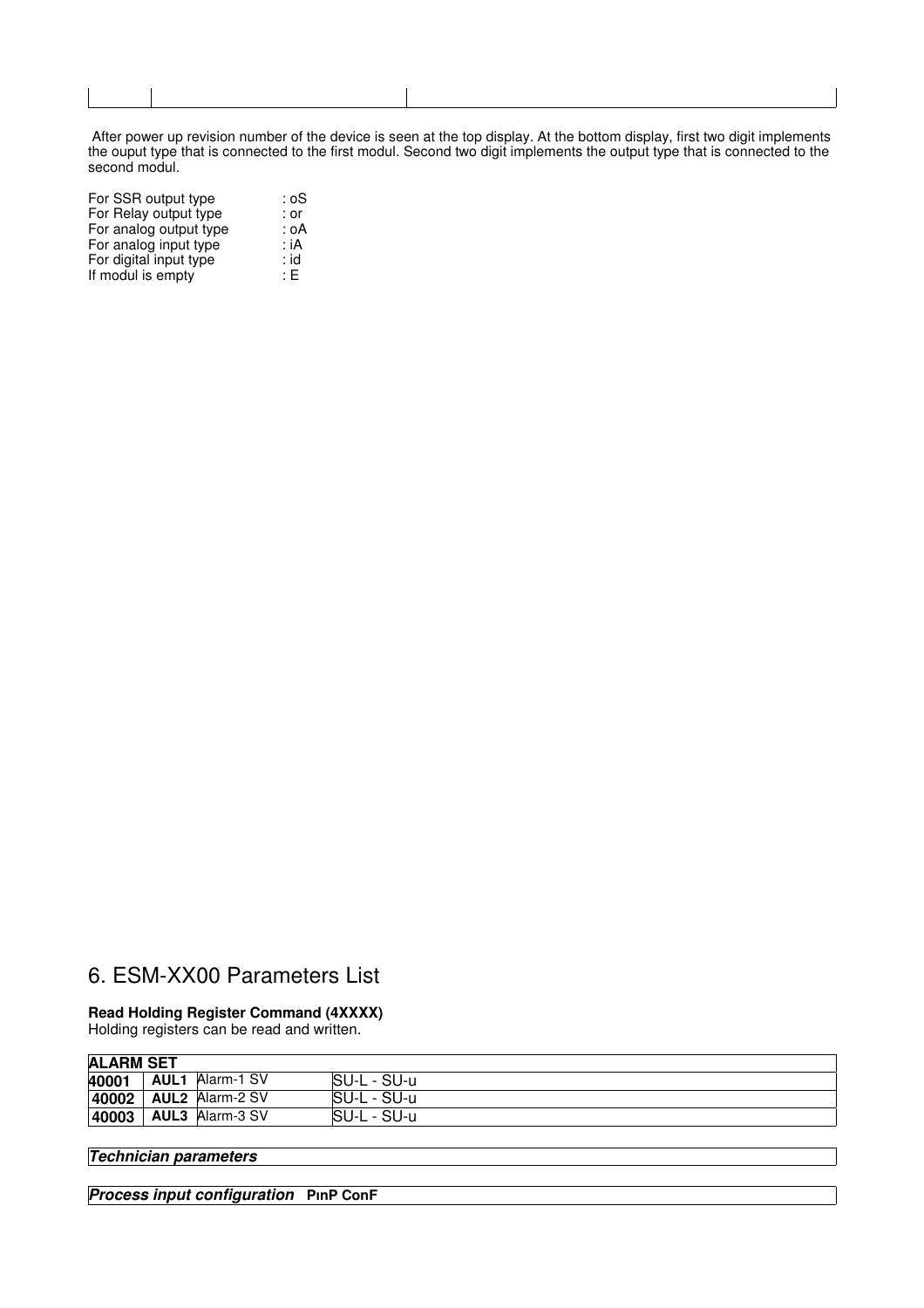#### Input signal selection TC (L,J,K,R,S,T,B,E,N,C) RTD (PT100,JPT100), PTC (900ohm/25°C), NTC (1000ohm/25°C) mA, mV, V

|       |             | <b>Process input configuration</b>     | TC (L.J, K, R, S, T, B, E, N, C) |                                                                         |          |                    |                          |  |
|-------|-------------|----------------------------------------|----------------------------------|-------------------------------------------------------------------------|----------|--------------------|--------------------------|--|
|       |             |                                        | (L)                              | $-148$ °F                                                               | 1562°F   | $-100^{\circ}C$    | 850 °C                   |  |
|       |             |                                        | (L)                              | $-148.0$ °F                                                             | 999.9°F  | $-100.0$ °C        | 850.0 $\overline{\circ}$ |  |
|       |             |                                        | (J)                              | -328 F                                                                  | 1652 °F  | $-200^{\circ}$ C   | $900^\circ C$            |  |
|       |             |                                        | З<br>(J)                         | $-199.9$ °F                                                             | 999.9°F  | $-199.9^{\circ}$ C | 900.0 $\degree$ C        |  |
|       |             |                                        | $\overline{(\mathsf{K})}$        | $-328$ °F                                                               | 2372 °F  | $-200^{\circ}C$    | 1300 ℃                   |  |
|       |             |                                        | 5<br>(K)                         | -199.9°F                                                                | 999.9°F  | $-199.9$ °C        | 999.9°C                  |  |
|       |             |                                        | $\overline{(\mathsf{R})}$<br>6   | 32 °F                                                                   | 3092 °F  | 0°C                | 1700℃                    |  |
|       |             |                                        | (R)                              | 32.0 °F                                                                 | 999.9°F  | $0.0^{\circ}C$     | 999.9 °C                 |  |
|       |             |                                        | (S)<br>8                         | 32 °F                                                                   | 3092°F   | 0°C                | 1700℃                    |  |
| 40005 | <b>TCSL</b> | Type and input scale                   | (S)                              | 32.0 °F                                                                 | 999.9 F  | $0.0^\circ C$      | 999.9°C                  |  |
|       |             | selection(TC)                          | (T)<br>10                        | $-328$ F                                                                | 752 F    | $-200$ °C          | 400 °C                   |  |
|       |             |                                        | 11 $(T)$                         | -199.9°F                                                                | 752.0 °F | $-199.9^{\circ}$ C | 400.0℃                   |  |
|       |             |                                        | 12(B)                            | 111°F                                                                   | 3272°F   | 44 °C              | 1800℃                    |  |
|       |             |                                        | 13(B)                            | 111.0 °F                                                                | 999.9 F  | 44.0°C             | 999.9°C                  |  |
|       |             |                                        | 14(E)                            | $-238$ °F                                                               | 1292 °F  | $-150^{\circ}$ C   | 700 °C                   |  |
|       |             |                                        | 15(E)                            | -199.9°F                                                                | 999.9°F  | $-150.0$ °C        | 700.0℃                   |  |
|       |             |                                        | 16(N)                            | $-328$ °F                                                               | 2372 °F  | $-200^{\circ}C$    | 1300 ℃                   |  |
|       |             |                                        | 17 <sub>(N)</sub>                | -199.9°F                                                                | 999.9°F  | $-199.9C$          | 999.9°C                  |  |
|       |             |                                        | 18 <sub>(C)</sub>                | 32 °F                                                                   | 3261 °F  | 0°C                | 2300 ℃                   |  |
|       |             |                                        | 19 <sub>(C)</sub>                | 32.0 °F                                                                 | 999.9 F  | $0.0^\circ C$      | 999.9°C                  |  |
| 40029 | unit        | Unit selection                         | Ğ                                |                                                                         |          |                    |                          |  |
|       |             |                                        | 吓                                |                                                                         |          |                    |                          |  |
| 40030 | LoL         | ower limit of the input range          | value & uuuu)                    | scale min $-$ upL (if reading value $<$ upL display blink with reading  |          |                    |                          |  |
|       |             |                                        |                                  | $-$ oL - scale max $(FS = upL - LoL)$ (if reading value > $LoL$ display |          |                    |                          |  |
| 40031 | <b>uPL</b>  | Upper limit of the input range         |                                  | blink with reading value & nnnn)                                        |          |                    |                          |  |
|       |             |                                        | 10 to 10%FS                      |                                                                         |          |                    |                          |  |
| 40032 |             | <b>PuoF</b> PV offset                  |                                  | With this function, predetermined value is added to the input           |          |                    |                          |  |
|       |             |                                        | reading                          |                                                                         |          |                    |                          |  |
| 40033 | <b>IFLt</b> | Time constant of input filter          | $0.0$ to $600.0$ seconds         |                                                                         |          |                    |                          |  |
| 40034 |             |                                        |                                  | no = Does not perform the RCJ                                           |          |                    |                          |  |
|       |             | <b>CJnC</b> Cold junction compensation |                                  | YES = Performs the RCJ                                                  |          |                    |                          |  |

|       |             | <b>Process input configuration</b>                | RTD (PT100, JPT100, PTC, NTC)                                                                               |                     |                     |                                        |                   |
|-------|-------------|---------------------------------------------------|-------------------------------------------------------------------------------------------------------------|---------------------|---------------------|----------------------------------------|-------------------|
| 40006 | rtdS        | Type and input scale<br>selection(RTD)            | 0 (PT100)<br>1 (PT100)                                                                                      | -328°F<br>-199.9 °F | 1202 °F<br>999.9 °F | $-200^{\circ}$ C<br>$-199.9^{\circ}$ C | 650 °C<br>650.0 ℃ |
| 40029 | unit        | Unit selection                                    | ℃<br>ᅂ                                                                                                      |                     |                     |                                        |                   |
| 40030 | LoL         | ower limit of the input range                     | scale min $-$ upL (if reading value $<$ upL display blink with reading<br>value & uuuu)                     |                     |                     |                                        |                   |
| 40031 | <b>uPL</b>  | Upper limit of the input range                    | $-$ oL - scale max $(FS = upL - LoL)$ (if reading value > $LoL$ display<br>blink with reading value & nnnn) |                     |                     |                                        |                   |
| 40032 | <b>PuoF</b> | <b>PV</b> offset                                  | $-10$ to $10\%$ FS<br>With this function, predetermined value is added to the input reading                 |                     |                     |                                        |                   |
| 40033 | <b>IFLt</b> | Time constant of input filter                     | 0.0 to 600.0 seconds                                                                                        |                     |                     |                                        |                   |
|       |             | <b>Process input configuration</b><br>(mV, V, mA) |                                                                                                             |                     |                     |                                        |                   |
| 40007 | uASL        | Type and input scale selection( $mA, mV, V$ )     | 0(050mV)<br>1(05V)<br>2(010V)<br>3(020mA)<br>4 (4…20mA)                                                     |                     |                     |                                        |                   |
| 40008 | <b>Dpnt</b> | Point position                                    | $0 = 9999$<br>$1 = 999.9$<br>2=99.99<br>$3 = 9.999$                                                         |                     |                     |                                        |                   |
| 40009 | <b>uCAL</b> | User calibration                                  | 0 None<br><b>Two Point</b><br>2 Multi Point                                                                 |                     |                     |                                        |                   |
| 40010 | TpoL        | Two point Low point value                         | -1999 – 9999                                                                                                |                     |                     |                                        |                   |
| 40011 |             | <b>TpoH</b> Two point High point value            |                                                                                                             | -1999 – 9999        |                     |                                        |                   |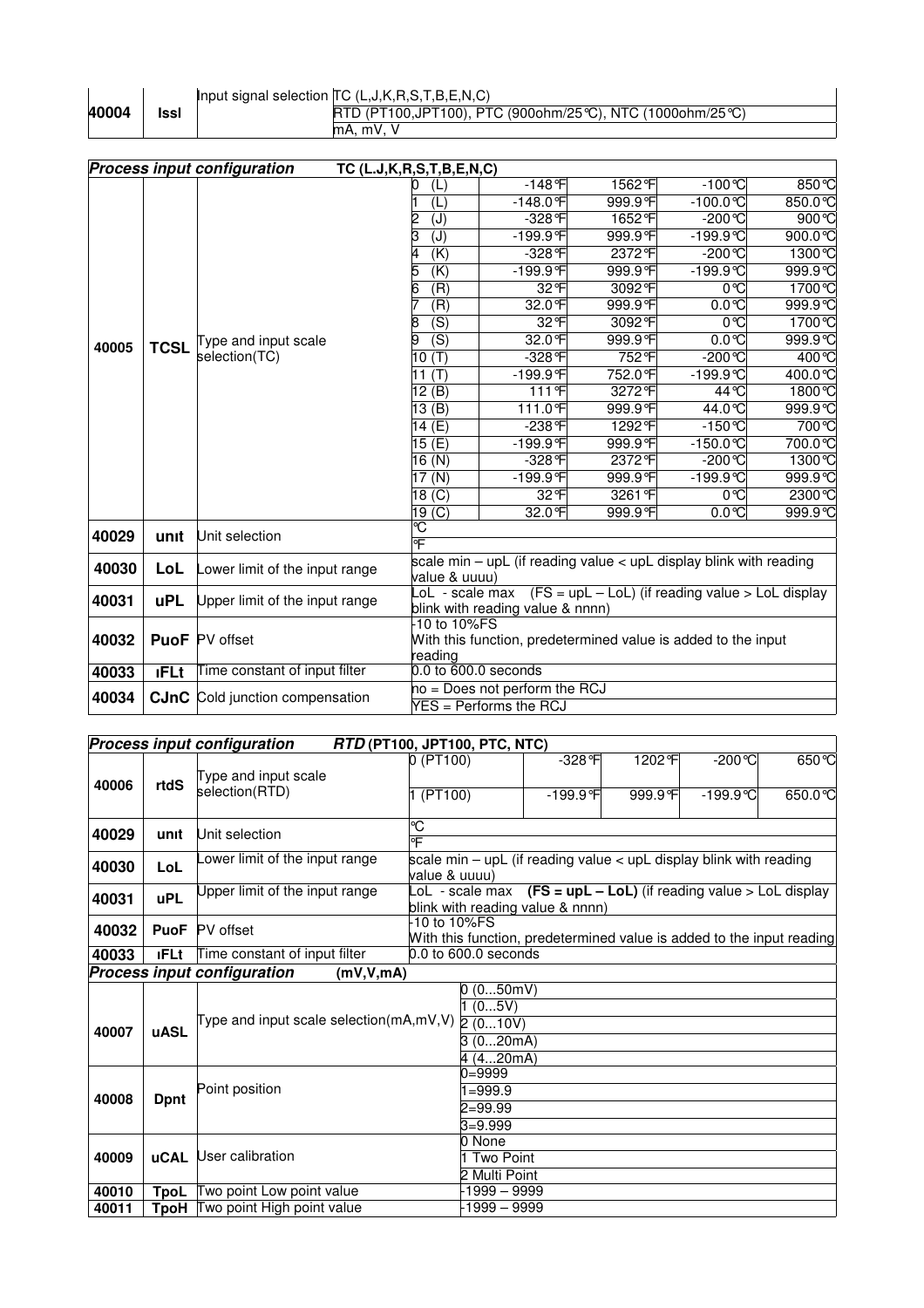| 40012 |             | <b>Po00</b> Multi point Disp out val 0 | l 1999 – 9999                                                    |
|-------|-------------|----------------------------------------|------------------------------------------------------------------|
| 40013 | <b>Po01</b> | Multi point Disp out val 1             | -1999 – 9999                                                     |
| 40014 | <b>Po02</b> | Multi point Disp out val 2             | $-1999 - 9999$                                                   |
| 40015 | <b>Po03</b> | Multi point Disp out val 3             | $-1999 - 9999$                                                   |
| 40016 | <b>Po04</b> | Multi point Disp out val 4             | -1999 – 9999                                                     |
| 40017 | <b>Po05</b> | Multi point Disp out val 5             | $-1999 - 9999$                                                   |
| 40018 | <b>Po06</b> | Multi point Disp out val 6             | -1999 – 9999                                                     |
| 40019 | <b>Po07</b> | Multi point Disp out val 7             | $-1999 - 9999$                                                   |
| 40020 | <b>Po08</b> | Multi point Disp out val 8             | -1999 – 9999                                                     |
| 40021 | <b>Po09</b> | Multi point Disp out val 9             | 1999 – 9999                                                      |
| 40022 | <b>Po10</b> | Multi point Disp out val 10            | 1999 – 9999                                                      |
| 40023 | <b>Po11</b> | Multi point Disp out val 11            | 1999 – 9999                                                      |
| 40024 | <b>Po12</b> | Multi point Disp out val 12            | -1999 – 9999                                                     |
| 40025 | <b>Po13</b> | Multi point Disp out val 13            | $-1999 - 9999$                                                   |
| 40026 | <b>Po14</b> | Multi point Disp out val 14            | ·1999 – 9999                                                     |
| 40027 | <b>Po15</b> | Multi point Disp out val 15            | $-1999 - 9999$                                                   |
| 40028 | <b>Po16</b> | Multi point Disp out val 16            | -1999 – 9999                                                     |
|       |             |                                        | ℃                                                                |
| 40029 | unit        |                                        | °F                                                               |
|       |             | Unit selection                         | U                                                                |
|       |             |                                        | $=$ No unit                                                      |
| 40030 | LoL         | Lower limit of the input range         | scale $min - upL$ (if reading value $\lt$ upL display blink with |
|       |             |                                        | reading value & uuuu)                                            |
| 40031 | <b>uPL</b>  | Upper limit of the input range         | LoL - scale max $(FS = upL - LoL)$ (if reading value > LoL       |
|       |             |                                        | display blink with reading value & nnnn)                         |
|       |             |                                        | -10 to 10%FS                                                     |
| 40032 |             | <b>PUoF</b> PV offset                  | With this function, predetermined value is added to the input    |
| 40033 | <b>IFLt</b> |                                        | reading<br>$0.0$ to $600.0$ seconds                              |
|       |             | Time constant of input filter          |                                                                  |

| Input/Output Modul -1 configuration [Outputs(Relay,SSR)] |  |                                | out1 ConF       |
|----------------------------------------------------------|--|--------------------------------|-----------------|
|                                                          |  |                                | Alarm output    |
| 40035                                                    |  | -   Lou1 Logic output function | Sensor break    |
|                                                          |  |                                | PV out of range |

|       |      |                              |            | Output Modul -1 configuration [Outputs(Relay, SSR)] (Logic output-Alarm) |
|-------|------|------------------------------|------------|--------------------------------------------------------------------------|
|       |      |                              |            | Process high alarm                                                       |
| 40036 | Alt1 | I ype                        |            | Process low alarm                                                        |
| 40037 |      | <b>ALH1</b> Alarm hysteresis | 0 - %50 FS |                                                                          |

|       |      |             | Output Modul -1 configuration [PROCESS VALUE Analog Output] |  |
|-------|------|-------------|-------------------------------------------------------------|--|
|       |      |             | l0-20 Ma                                                    |  |
| 40038 | oAt1 | Output type | 4-20 mA                                                     |  |
|       |      |             |                                                             |  |

|       | Output Modul -2 configuration [Outputs(Relay,SSR)] | out2 ConF       |
|-------|----------------------------------------------------|-----------------|
|       |                                                    | Alarm output    |
| 40039 | <b>Lou2</b> Logic output function                  | Sensor break    |
|       |                                                    | PV out of range |

| Output Modul -2 configuration [Outputs(Relay, SSR)] (Logic output-Alarm) |                  |                              |  |               |                    |
|--------------------------------------------------------------------------|------------------|------------------------------|--|---------------|--------------------|
|                                                                          |                  |                              |  |               | Process high alarm |
| 40040                                                                    | Alt <sub>2</sub> | ∥ ype                        |  |               | Process low alarm  |
|                                                                          |                  |                              |  |               |                    |
| 40041                                                                    |                  | <b>ALH2</b> Alarm hysteresis |  | $0 - \%50$ FS |                    |

|       |      | Output Modul -2 configuration [PROCESS VALUE Analog Output] |  |  |         |
|-------|------|-------------------------------------------------------------|--|--|---------|
|       | oAt2 |                                                             |  |  | 0-20 Ma |
| 40042 |      | Output type                                                 |  |  | 4-20 mA |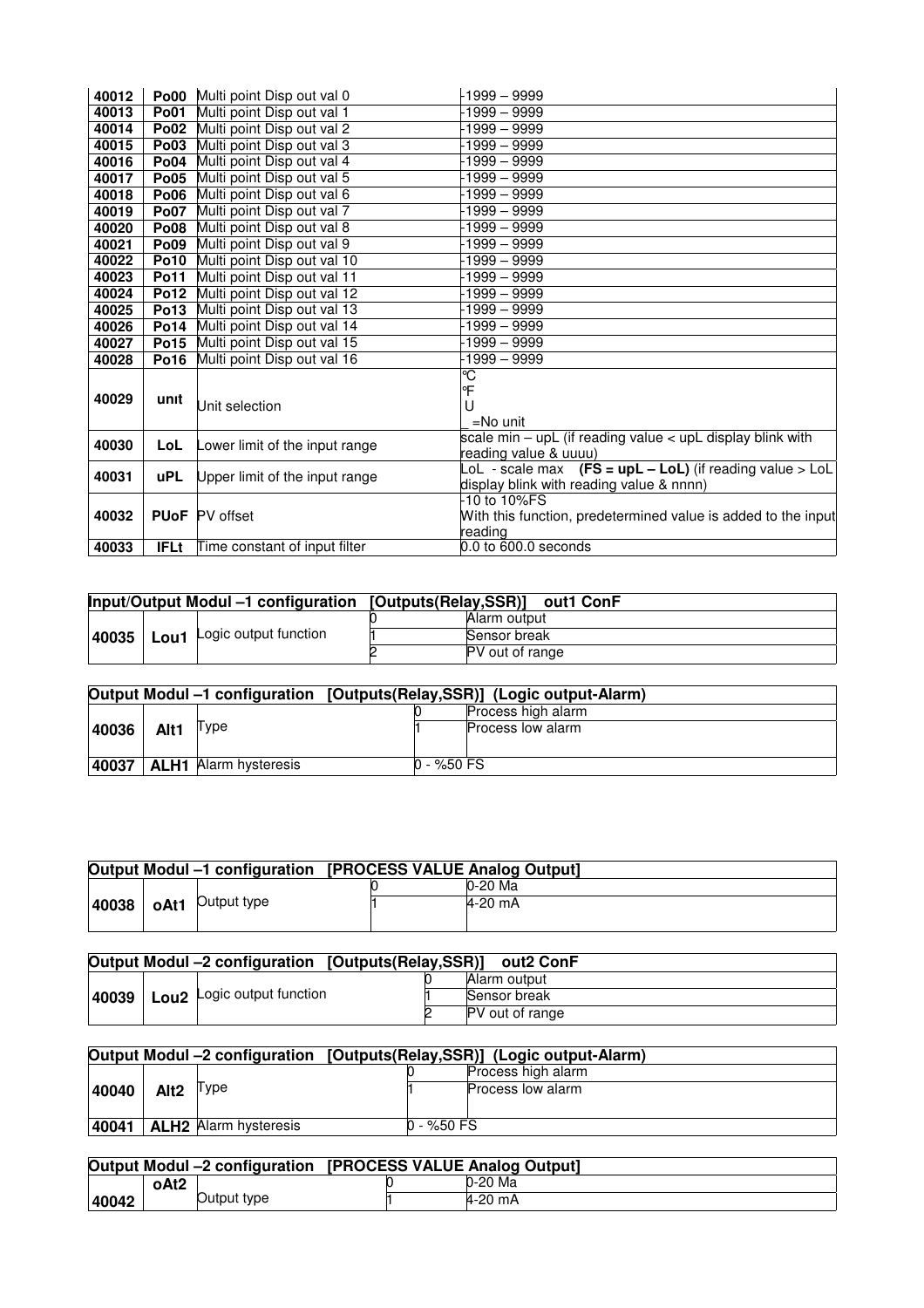|  | Output -3 configuration [Relay] out3 ConF |                 |
|--|-------------------------------------------|-----------------|
|  |                                           | Alarm output    |
|  | 40043   Lou3 Logic output function        | Sensor break    |
|  |                                           | PV out of range |

|       |                  | Output -3 configuration [Relay] (Logic output-Alarm) |            |                    |
|-------|------------------|------------------------------------------------------|------------|--------------------|
|       |                  |                                                      |            | Process high alarm |
| 40044 | Alt <sub>3</sub> | Type                                                 |            | Process low alarm  |
| 40045 |                  | <b>ALH3</b> Alarm hysteresis                         | 0 - %50 FS |                    |

| General | <b>Genn ConF</b>                                |                                                             |
|---------|-------------------------------------------------|-------------------------------------------------------------|
|         |                                                 | Scale min to SU-u                                           |
|         | 40046 SU-L SV lo <u>wer limit</u> er            | These parameter set the setting range low limit of the SV   |
|         |                                                 | SU-L to Scale max                                           |
| 40047   | -حود ∣ S <b>U-u</b> <sub>SV_upper limiter</sub> | These parameters set the setting range high limit of the SV |

#### **Communication Com ConF 40048 Sadr** Slave address 1-247 **40049 bAud** Baud rate 0=1200 1=2400  $2=4800$ 3=9600  $4=19200$ **40050 Prty** Parity 0=none 1=odd 2=even **40051** Stpb Stop bit 0=1 stop bit 1=2 stop bits

| <b>Password PASS ConF</b> |      |                     |                                                                                                                                         |  |
|---------------------------|------|---------------------|-----------------------------------------------------------------------------------------------------------------------------------------|--|
| 40052                     | tCPS | Technician password | 0 – 9999<br>0 no technician password protection<br>enter 0 in the technician password input mode for only look technician<br>parameters |  |

#### **Read Input Register Command (3XXXX)**

Input registers can not be changed by the user. Input registers can be only read.

| Address | <b>Parameter Name</b>        | <b>Parameter Description</b>                                                                                                                                                                                                 |  |
|---------|------------------------------|------------------------------------------------------------------------------------------------------------------------------------------------------------------------------------------------------------------------------|--|
| 30001   | <b>Process Variable</b>      | If input type is to or pt; if to or pt is even number, it hasn't got a point<br>; if to or pt is odd number, it has a point<br>If other is selected, point is determined ny the parameter dpnt<br>range = - 1999 - 9999      |  |
| 30004   | <b>Modul Types</b>           | Reading Value XXYY<br>$XX =$ Modul1 Type, $YY =$ Modul2 Type<br>Moduls Present in the ESM-XX00<br>Relay Out Modul $= 00000000$<br>SSR Out Modul<br>$= 00001000$<br>Analog Out Modul = $00000100$<br>No Modul<br>$= 00001110$ |  |
| 30005   | <b>Analog Output Modul 1</b> | 0 to 60000                                                                                                                                                                                                                   |  |
| 30006   | <b>Analog Output Modul 2</b> | 0 to 60000                                                                                                                                                                                                                   |  |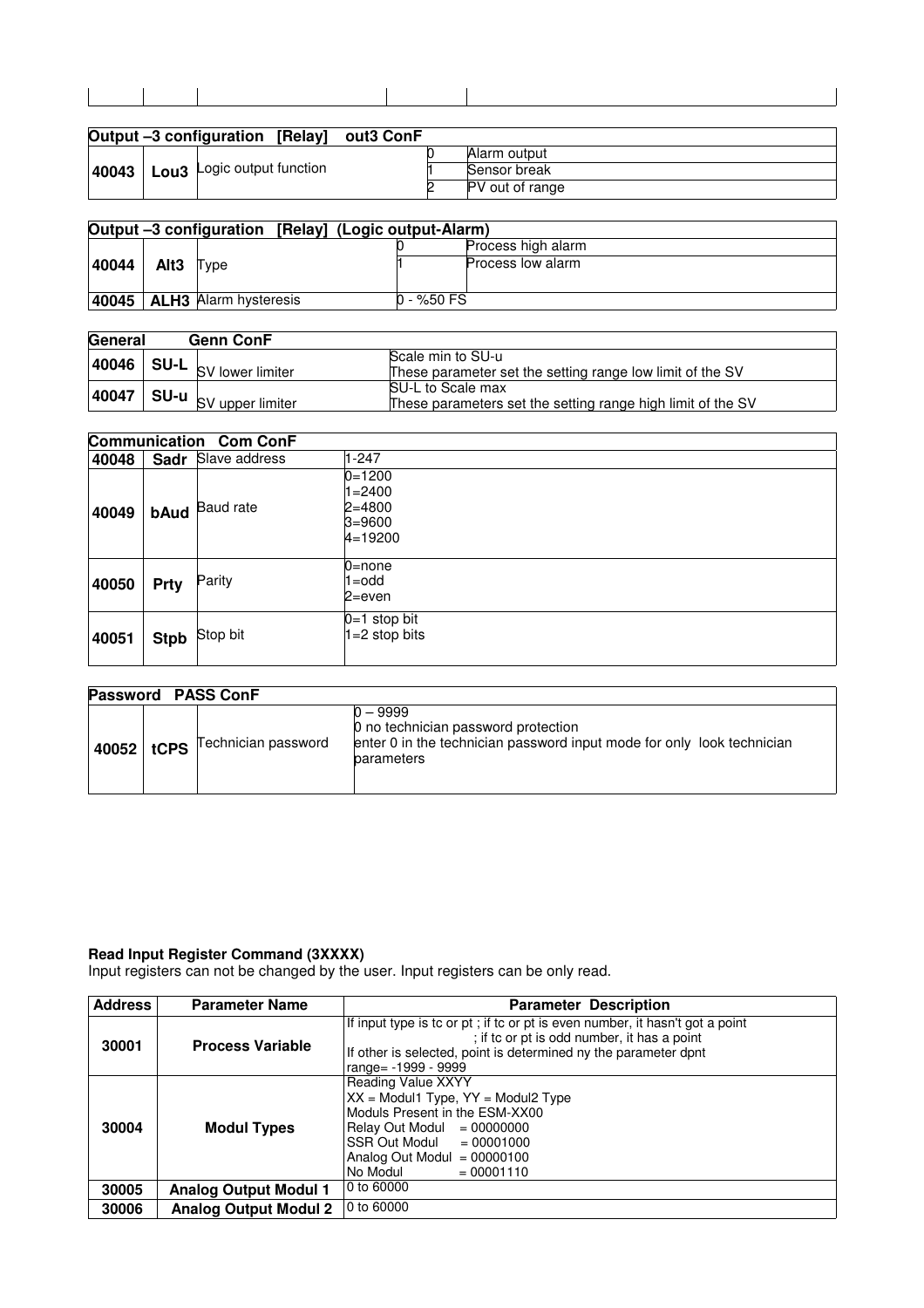| 30007 | Leds                                               | Reading Value XXYY<br>for ESM-7700 OR ESM-9900<br>$YY-bit 0 - op3$ led<br>$YY-bit 1 - v led$<br>YY-bit 2 - op1 led<br>YY-bit 3 - op2 led<br>$YY-bit 5 - f led$<br>$YY-bit 6 - c led$<br>for ESM-4400<br>$XX$ -bit $0 - f$ led<br>$XX-bit 1 - c$ led<br>$YY-bit 1 - op3 led$<br>YY-bit 2 - op2 led<br>YY-bit 5 - op1 led<br>YY-bit 7 - v led |
|-------|----------------------------------------------------|---------------------------------------------------------------------------------------------------------------------------------------------------------------------------------------------------------------------------------------------------------------------------------------------------------------------------------------------|
| 30008 | <b>Errors</b>                                      | Reading Value XXYY<br>$XX = 0$<br>$YY = Errors$<br>bit $0$ – sensor break<br>bit $1$ – reading value overflow from $\mathsf{uPL}$<br>bit $2$ – reading value underflow from $\mathsf{LoL}$                                                                                                                                                  |
| 30009 | <b>Decimal Point Selection</b>                     | $0 = XXXX$<br>$1 = XXXX$<br>$2 = XXX.XX$<br>$3 = X.XXX$                                                                                                                                                                                                                                                                                     |
| 30015 | <b>Instrument Type &amp;</b><br><b>Revision No</b> | Reading Value XXYY<br>$XX =$ Instrument Type<br>$7 = ESM-4400$<br>$8 = ESM-7700$<br>$9 = ESM-9900$<br>$YY =$ Revision Number                                                                                                                                                                                                                |

When power up revision number is shown on the display, then output type of modul1 is shown in first two digit and output type of modul2 is shown in second two digit .

| : oS  |
|-------|
| : or  |
| : oA  |
| : E : |
|       |

## 7. EZM-XX50 Parameters List

#### **Read Input Register Command (3XXXX)**

Input registers can not be changed by the user. Input registers can be only read.

| <b>Address</b> | <b>Parameter Name</b>             | Range   |
|----------------|-----------------------------------|---------|
| 30001          | <b>Preset Active Value Signed</b> | $0 - 1$ |
| 30002          | Preset Active Value High          | $0 - 1$ |
| 30003          | <b>Preset Active Value Low</b>    | 0-65535 |
| 30004          | <b>Batch Active Value High</b>    | 0-1     |
| 30005          | <b>Batch Active Value Low</b>     | 0-65535 |
| 30006          | NPN / PNP Secimi                  | 0-1     |
| 30007          | Fonksiyon Seçimi                  | 1-5     |
| 30008          | Out1 Durumu                       | $0 - 1$ |
| 30009          | Out2 Durumu                       | $0-1$   |